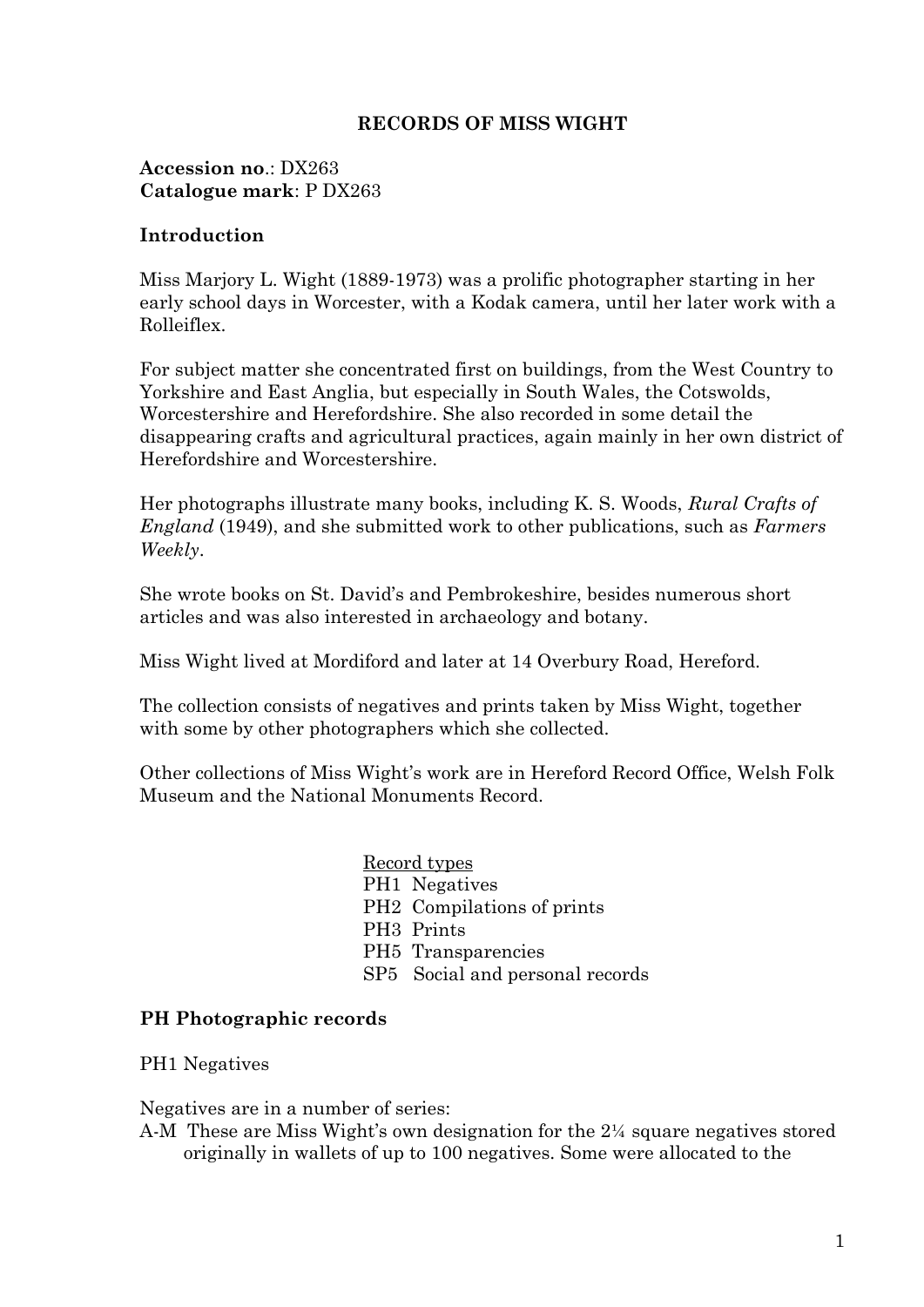MERL 60 series, and these numbers are recorded in brackets. P in the lists indicate photographs for which there are prints.

- N 2¼" square negatives, Miss Wight wallet marked 'HH'.
- O Quarter-plate negatives.
- P Negatives of various formats up to quarter plate.
- R Half-plate glass negative

### **A**

- 1 Sailor:street artist with matches, 1939 (60/6564) P
- 2 Sailor:street artist with matches, 1939 (60/6565)
- 3 Sailor:street artist with matches, 1939 (60/6566) P
- 4 Flock of Herdwick sheep near Roman Wall, c1920 (60/6567)
- 5 Maypole, Nottinghamshire c1920 (60/6568) P
- 6 Timber barge on River Severn below Bewdley, Worcestershire, c1920 (60/6569) P
- 7 W. Morgan, hurdle and ladder maker, Fownhope, Hereford, 1945 (60/6570) P
- 8 W. Morgan, hurdle and ladder maker, Fownhope, Hereford, 1945 (60/6571)
- 9 W. Morgan, hurdle and ladder maker, Fownhope, Hereford, 1945 (60/6572) P
- 10 W. Morgan, hurdle and ladder maker, Fownhope, Hereford, 1945 (60/6573) P
- 11 Shepherding at Snodhill, Herefordshire 1947 (60/6574)
- 12 Shepherding at Snodhill, Herefordshire 1947 (60/6575)
- 13 Shepherding at Snodhill, Herefordshire 1947 (60/6576)
- 14 Shepherding at Snodhill, Herefordshire 1947 (60/6577)
- 15 Knife grinder in Winchcombe, Gloucestershire, 1936 (60/6578)
- 16 Disabled sailor with model made of matches, Hereford, 1938 (60/6579) P
- 17 Hurdle makers, Vale of Pewsey c1936 (60/6580) P
- 18 Hurdle makers, Vale of Pewsey c1936 (60/6581) P
- 19 Hurdle makers, Vale of Pewsey c1936 (60/6582) P
- 20 Hurdle makers, Vale of Pewsey c1936 (60/6583) P
- 21 Hurdle makers, Vale of Pewsey c1936 (60/6584) P
- 22 Hurdle makers, Vale of Pewsey c1936 (60/6585) P
- 23 Hurdle makers, Vale of Pewsey c1936 (60/6586) P
- 24 Thatching cottage at Fownhope, Hereford 1935 (60/6587) P
- 25 Thatching cottage at Fownhope, Hereford 1935 (60/6588) P
- 26 Thatching cottage at Fownhope, Hereford 1935 (60/6589) P
- 27 Thatching cottage at Fownhope, Hereford 1935 (60/6590) P
- 28 Wormbridge, Herefordshire. "Maypole" at stable door 1937 (60/6591) P
- 29 Stone turning, Lizard, Cornwall 1938 (60/6592) P
- 30 Stone turning, Lizard, Cornwall 1938 (60/6593) P
- 31 Stone turning, Lizard, Cornwall 1938 (60/6594) P
- 32 Stone turning, Lizard, Cornwall 1938 (60/6595) P
- 33 Stone turning, Lizard, Cornwall 1938 (60/6596) P
- 34 Poster for Furry Dance, Helston, Cornwall (60/6597) P
- 35 Cotswold gate latch, Gloucestershire 1937 (60/6598) P
- 36 Flint knapping, Brandon, Suffolk c1937 (60/6599) P
- 37 Flint knapping, Brandon, Suffolk c1937 (60/6600) P
- 38 Flint knapping, Brandon, Suffolk c1937 (60/6601)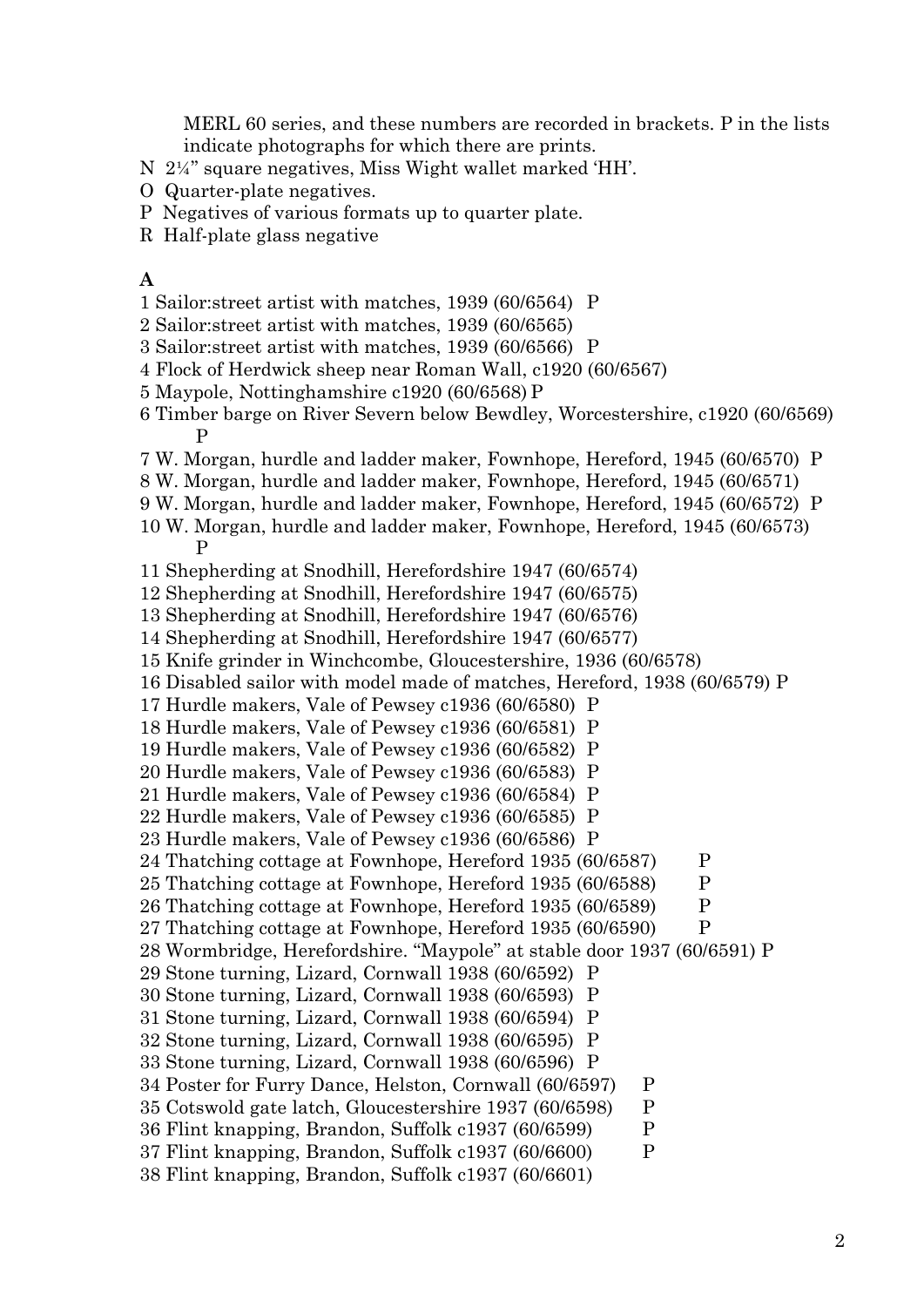- 39 Flint knapping, Brandon, Suffolk c1937 (60/6602) P 40 Flint knapping, Brandon, Suffolk c1937 (60/6603) P 41 Flint knapping, Brandon, Suffolk c1937 (60/6604) P 42 Saw players, Cambridge c1936 (60/6605) P 43 Saw players, Cambridge c1936 (60/6606) 44 Dovecote in barn, Court Farm, Hershope, Herefordshire, (60/6607) P 45 Flax comb, June 1953 (60/6608) P 46 Flax comb, June 1953 (60/6609) P 47 Smithy, Elmley Castle, Worcestershire (60/6610)P 48 -61 Charcoal burning Flaxley, 1939 (60/6611-24) 6621 Print 62 Blacksmith, Eastnor, Herefordshire, 1939 (60/6625) P 63 Blacksmith, Eastnor, Herefordshire, 1939 (60/6626) 64 Cider press, Hagley Court, Herefordshire c1936 (60/6627) 65 Cider press, Hagley Court, Herefordshire c1936 (60/6628) 66 Cider press, Hagley Court, Herefordshire c1936 (60/6629) 67 Cider press, Hagley Court, Herefordshire c1936 (60/6630) 68 Cider press, Hagley Court, Herefordshire c1936 (60/6631) 69-84. Hop stringing, Mordiford Herefordshire c1937 (60/6632-47) 85 Cider making Mordiford, Hereford c1936 (60/6648) 86 Cider making Mordiford, Hereford c1936 (60/6649) 87 Cider making Mordiford, Hereford c1936 (60/6650) 88 Cider making Mordiford, Hereford c1936 (60/6651) 89 Cider making Mordiford, Hereford c1936 (60/6652) 90 Elver net, Ashleworth, Gloucestershire c1936 (60/6653) 91 Elver net, Ashleworth, Gloucestershire c1936 (60/6654) 92 W. Morgan hurdle and ladder maker Hucksall, Fownhope, Herefordshire 1937 (60/6655) P 93 W. Morgan hurdle and ladder maker Hucksall, Fownhope, Herefordshire 1937 (60/6656) P 94 W. Morgan hurdle and ladder maker Hucksall, Fownhope, Herefordshire 1937 (60/6657) P 95 W. Morgan hurdle and ladder maker Hucksall, Fownhope, Herefordshire 1937 (60/6658) P 96 W. Morgan hurdle and ladder maker, Hucksall, Fownhope, Herefordshire 1937 (60/6659)
- 97 W. Morgan hurdle and ladder maker Hucksall, Fownhope, Herefordshire 1937 (60/6660)
- 98 W. Morgan hurdle and ladder maker Hucksall, Fownhope, Herefordshire 1937 (60/6661)
- 99 W. Morgan hurdle and ladder maker Hucksall, Fownhope, Herefordshire 1937 (60/6662)

100 W. Morgan hurdle and ladder maker Hucksall, Fownhope, Herefordshire 1937 (60/6663)

## **B**

- 1 Wheelwright's shop, Fawley, Herefordshire c1939 (60/6664) P
- 2 Wheelwright's shop, Fawley, Herefordshire c1939 (60/6665) P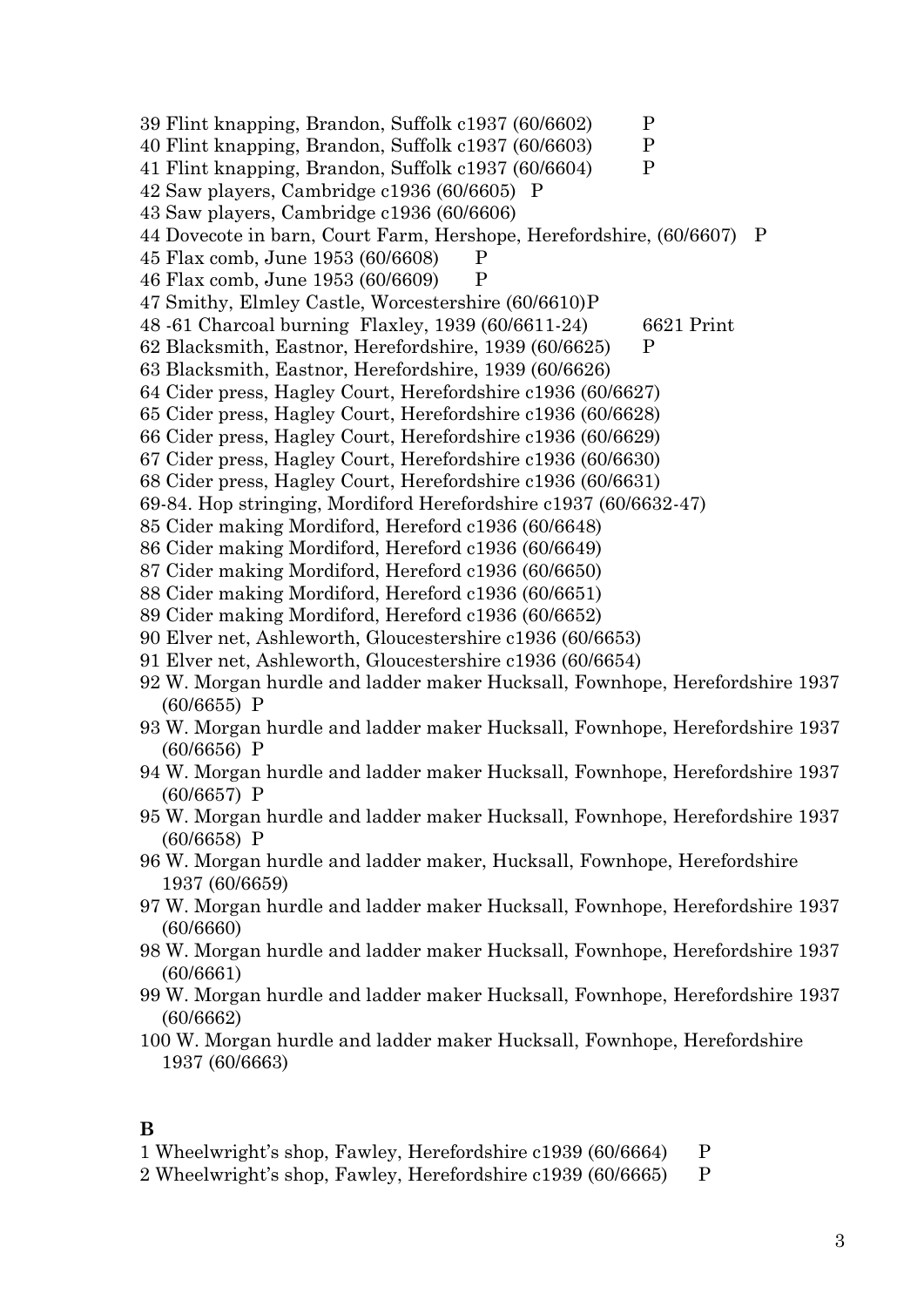3 Smithy (now a garage), Aston Cantlow, Warwickshire (60/6666) P 4 Smithy (now a garage), Aston Cantlow, Warwickshire (60/6667) 5 Spinning frame, Wales (60/6668) P 6 Lathe, Wales (60/6669) 7 Cheese press, Wales (60/6670) P 8 Cheese press, Wales (60/6671) P 9 Cheese press, Wales (60/6672) P 10 Loom, Wales (60/6673) P 11 Loom, Wales (60/6674) P 12 Spinning frame, Wales (60/6675) P 13 Lathe, Wales (60/6676) P 14 Cider press, Wales (60/6677) 15 Ox team, Cirencester Park Gloucestershire 1935 (60/6678) 16 Ox team, Cirencester Park Gloucestershire 1935 (60/6679) 17 Knife grinder, Colwall, Herefordshire 1935 (60/6680) 18 Knife grinder, Colwall, Herefordshire 1935 (60/6681) 19 Cottage, Ashbury, Berkshire, 1937 (60/6682) P 20 Cottage, Ashbury, Berkshire, 1937 (60/6683) P 21 Churchyard Painswick, Gloucestershire 1938 (60/6684) 22 Churchyard Painswick, Gloucestershire 1938 (60/6685) 23 Churchyard Painswick, Gloucestershire 1938 (60/6686) 24 Churchyard Painswick, Gloucestershire 1938 (60/6687) 25 Churchyard Painswick, Gloucestershire 1938 (60/6688) 26 Churchyard Painswick, Gloucestershire 1938 (60/6689) 27 Churchyard Painswick, Gloucestershire 1938 (60/6690) 28 Churchyard Painswick, Gloucestershire 1938 (60/6691) 29 Churchyard Painswick, Gloucestershire 1938 (60/6692) 30 Churchyard Painswick, Gloucestershire 1938 (60/6693)P 31-39 Forestry: felling and clearing for replanting. Benithan Court, Herefordshire (60/6692-701) 40 Rat trap, Yorkshire (60/6702) 41 Village post office, West Hideneas Herefordshire, 1949 (60/6703) P 42 Village post office, West Hideneas Herefordshire, 1949 (60/6704) P 43 Waggon, Burton Leas, Herefordshire 1949 (60/6705) P 44 Waggon, Burton Leas, Herefordshire 1949 (60/6706) P 45 Wheelwright's shop, Lingen, Herefordshire (60/6707) P 46 WI school of colour printing class, Hereford 1946 (60/6708) P 47 WI school of colour printing class, Hereford 1946 (60/6709) P 48 WI school of colour printing class, Hereford 1946 (60/6710) P 49 Old school Eardisland, Hereford, 1946 (60/6711) P 50 Whipping post, 1946 (60/6712) P 51 WI market stall, Holmer, Herefordshire 1943 (60/6713) 52 Waggon, Himbleton 1938 (60/6714) P 53 Stone quarry, Gloucestershire 1938 (60/6715) P 54 Hughes shaping tiles, Gloucestershire 1938 (60/6716) P 55 York Station (60/6717)P 56 River Tees, Broadgate Museum and stocks (60/6718) 57 River Tees, Broadgate Museum and stocks (60/6719)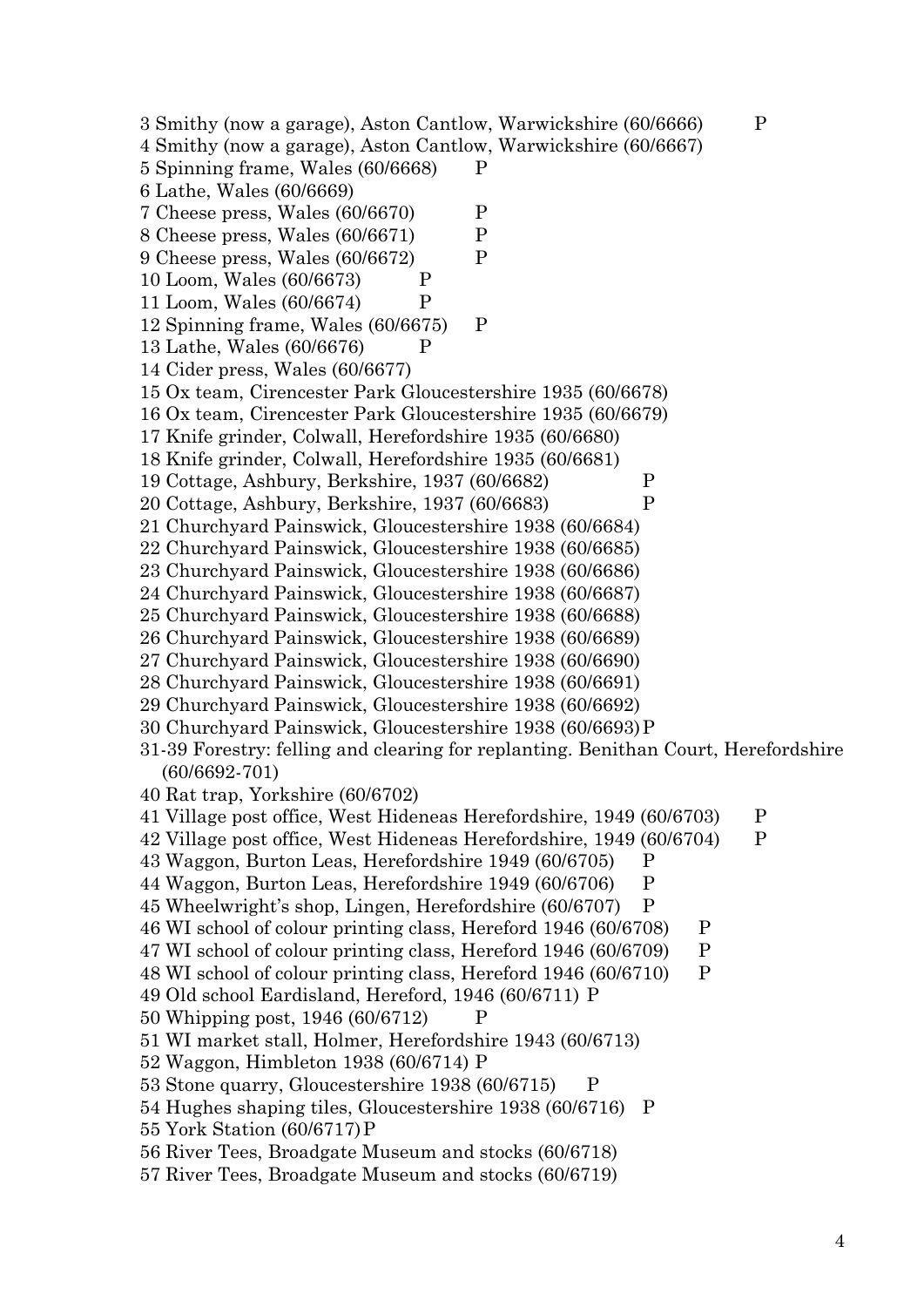58 Barnard Castle (60/6720) 59 Barnard Castle (60/6721) 60 Market day, Cambridge c1937 (60/6722) 61 Early morning on the tow-path, Cambridge c1937 (60/6723) 62 River Ouse and bridge, Brandon, Cambridgeshire (60/6724) 63 Chalk pit Brandon Cambridgeshire (60/6725) P 64 Harvesting, Brandon Cambridgeshire (60/6725a) P 65 Evening in the village, Stanton. Gloucestershire c1938 (60/6726) P 66 Evening in the village, Stanton. Gloucestershire c1938 (60/6726a) 67 Evening in the village, Stanton. Gloucestershire c1938 (60/6727) 68 Evening in the village. Stanton. Gloucestershire c1938 60/6728) 69 Evening in the village, Stanton, Gloucestershire c1938 (60/6729) 70 Evening in the village, Stanton, Gloucestershire c1938 (60/6730) P 71 Evening in the village, Stanton, Gloucestershire c1938 (60/6731) 72 Evening in the village, Stanton, Gloucestershire c1938 (60/6732) P 73 Village well, Avebury, Wiltshire (60/6733) P 74 Flock on the Cotswolds (60/6734) P 75 Flock on the Cotswolds (60/6735) P 76 Cider press, Tisley, Gloucestershire c1936 (60/6736) P 77 Cider press, Tisley, Gloucestershire c1936 (60/6737) P 78 Cruck barn (Lloyd's book on English house) (60/6738) P 79 Soaking balls of twine for hop stringing, Hereford c1932 (60/6739) P 80 Soaking balls of twine for hop stringing, Hereford c1932 (60/6740) P 81 Cottages at Lugwardine, Herefordshire 1935 (60/6741) P 82 Thatchers, Fownhope, Herefordshire 1935 (60/6742) P 83 Thatchers, Fownhope, Herefordshire 1935 (60/6743) P 84 Thatchers, Fownhope, Herefordshire 1935 (60/6744) P 85 Thatchers at Barnnsley, Gloucestershire 1935 (60/6745) P 86 Michael Cardew, potter, demonstration at the Three Counties Show, Hereford (60/6746) P 87 Old mill on the Kennet, Ramsbury, Wiltshire 1939 (60/6747) P 88 Old mill on the Kennet, Ramsbury Wiltshire 1939 (60/6748) P 89 Old mill on the Kennet, Ramsbury, Wiltshire 1939 (60/6749) P 90 Old mill on the Kennet, Ramsbury Wiltshire 1939 (60/6750) P 91 Old mill on the Kennet, Ramsbury, Wiltshire 1939 (60/6751) P 92 Rampisham Post Office, Dorset 1939 (60/6752) P 93 Harvest waggon, Ford, Gloucestershire 1935 (60/6753) P 94 Harvest waggon, Ford, Gloucestershire 1935 (60/6754) P 95 Thatchers at Barnsley, Gloucestershire 1935 (60/6755) P 96 Cottage in Buckinghamshire 1936 (60/6756) P 97 Notice board c1936 (60/6757) P 98 Aymestrey watermill, Herefordshire. Wheel being restored for use at war time c1940 (60/6758) P 99 Aymestrey watermill Herefordshire Wheel being restored for use at war time  $c1940 (60/6759)$  P 100 Special Constable in Herefordshire waiting on

Queen Mary to pass 1935 (60/6760)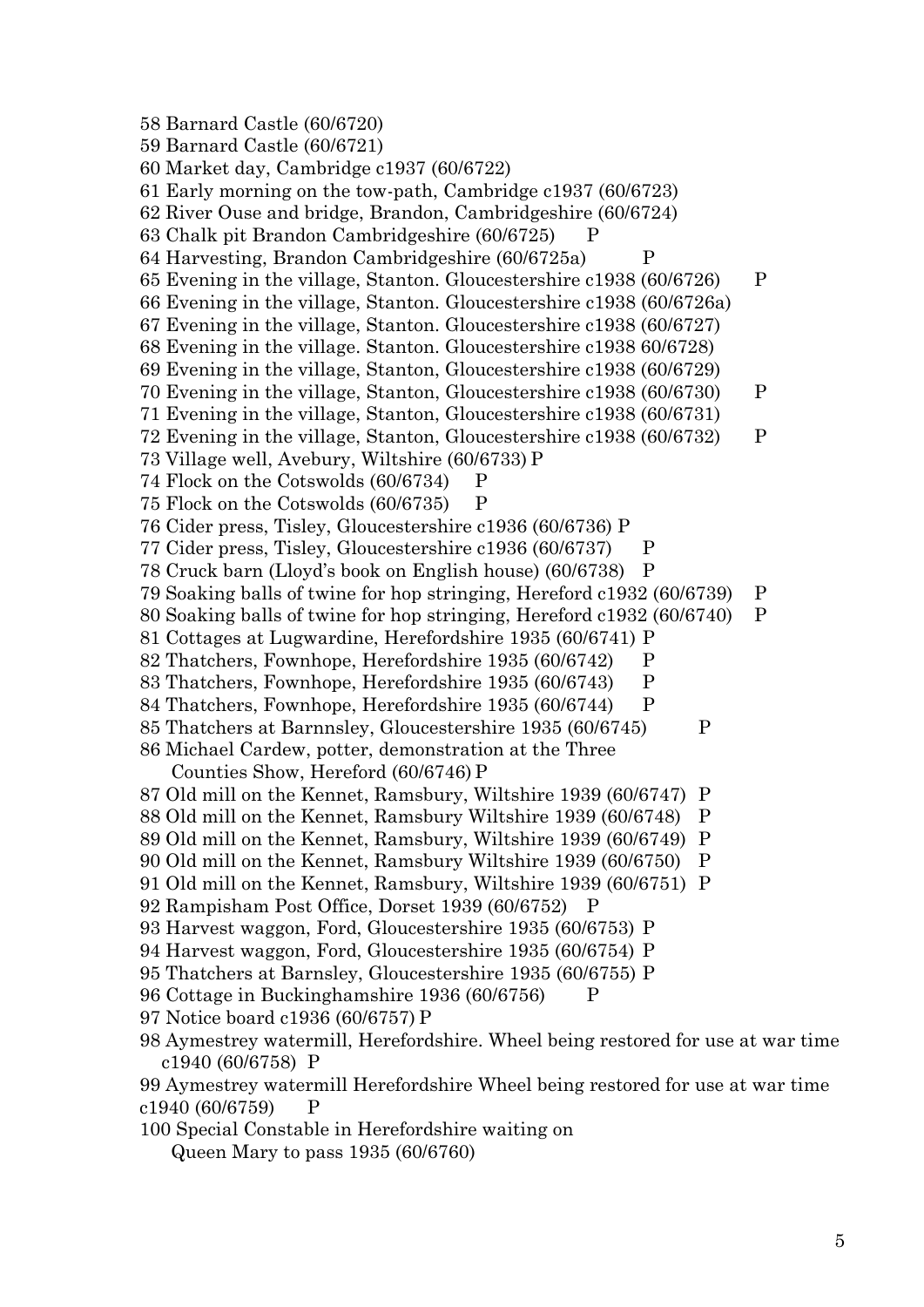## **C**

1 Brendon tithe barn, Worcestershire (60/6761) P 2 Brendon tithe barn, Worcestershire (60/6762) P 3 Brendon tithe barn, Worcestershire (60/6763) P 4 Brendon tithe barn, Worcestershire (60/6764) P 5 Brendon tithe barn, Worcestershire (60/6765) P 6 Brendon tithe barn milestone, Worcestershire (60/6766) 7 Old race course, Colwall, Hereford c1937 (60/6767) P 8 Old race course, Colwall, Hereford c1937 (60/6768) P 9 Old race course, Colwall, Hereford c1937 (60/6769) P 10 Horse team in Ledbury, Herefordshire c1938 (60/6770) P 11 Caravan, Hereford c1938 (60/6771) 12 Stall, Hereford c1938 (60/6772) 13 Shop, Hereford c1938 (60/6773) 14 Ledbury, Herefordshire c1938 (60/6774) 15 Wagon, Weobley, Herefordshire c1938 (60/6775) P. 16 Wagon, Weobley, Herefordshire c1938 (60/6776) 17 Red Cross and ambulance at work c1938 (60/6777) P 18 Red Cross and ambulance at work c1938 (60/6778) P 19 Red Cross and ambulance at work c1938 (60/6779) P 20 Red Cross and ambulance at work c1938 (60/6780) P 21 Red Cross and ambulance at work c1938 (60/6781) P 22 Red Cross and ambulance at work c1938 (60/6782) P 23 Red Cross and ambulance at work c1938 (60/6783) P 24 Red Cross and ambulance at work c1938 (60/6784) P 25 Winter feed and sheep Mordiford, Hereford, c1938 (60/6785) 26 Winter feed and sheep Mordiford, Hereford, c1938 c (60/6786) 27 Winter feed and sheep Mordiford, Hereford, c1938 (60/6787) 28 Winter feed and sheep Mordiford, Hereford, c1938 (60/6788) 29 Winter feed and sheep Mordiford, Hereford, c1938 (60/6789) 30 Winter feed and sheep Mordiford, Hereford, c1938 (60/6790) 31 Winter feed and sheep Mordiford, Hereford, c1938 (60/6791) 32 Cottages at Orleton, Herefordshire c1938 (60/6792) P 33 Cottages at Orleton, Herefordshire c1938 (60/6793) P 34 Cottages at Orleton, Herefordshire c1938 (60/6794) P 35 Cottages at Coddington, Herefordshire c1938 (60/6795) 36 Cottages at Coddington, Herefordshire c1938 (60/6796)P 37 Cruck cottages at Asperton, Herefordshire c1938 (60/6797) P 38 Fawley Court barn (60/6798) P 39 Fawley Court barn, chimney piece (60/6799) 40 Distillery, Forest of Dean, c1930 (60/6800) 41 Distillery, Forest of Dean, c1930 (60/6801) 42 Stone quarry, Forest of Dean, c1930 (60/6802) P 43 Cottage, Broadmoor Common, Herefordshire, 1963 (60/6803) 44 Cottage, Broadmoor Common, Herefordshire, 1963 (60/6804) P 45 Cottage, Broadmoor Common, Herefordshire, 1963 (60/6805) P 46 Cottage, Broadmoor Common, Herefordshire, 1963 (60/6806) P

47 Maypole Worcestershire 1935 (60/6807) P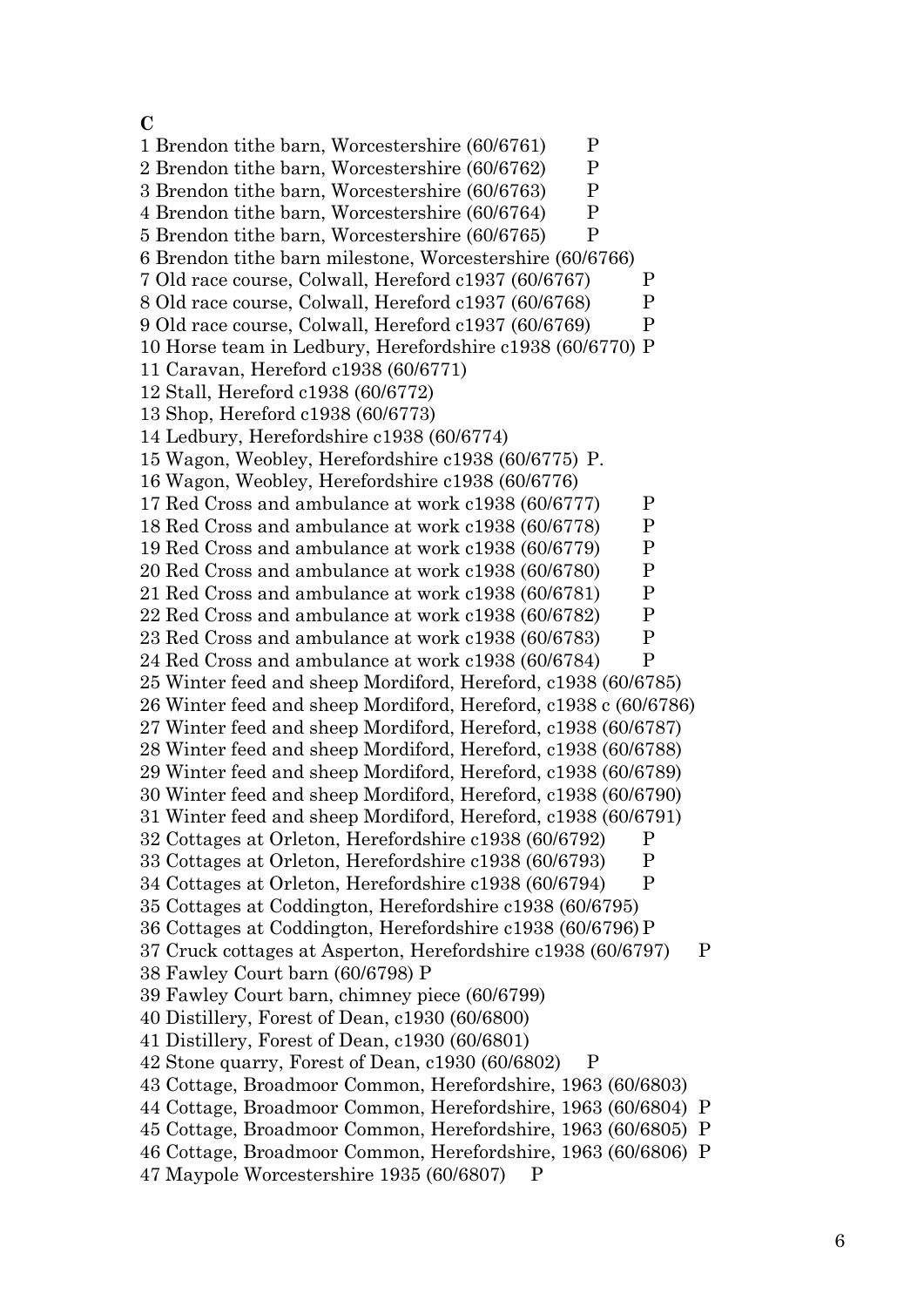48 Maypole in village street, Offenham, Worcestershire 1935 (60/6808) P 49 Maypole in village street, Offenham Worcestershire 1935 (60/6809) P 50 Maypole in village street, Offenham Worcestershire 1935 (60/6810) P 51 Maypole in village street, Offenham Worcestershire 1935 (60/6811) P 52 Bibury old mill, 1935 (60/6812) P 53 Bibury old mill, 1935 (60/6813) P 54 Pigeon House Farm, Bibury 1935 (60/6814) P 55 Pigeon House Farm, dovecote, Bibury 1935 (60/6815) P 56 Pigeon House Farm, Bibury, pack road 1935 (60/6816) P 57 Little Faringdon, Gloucestershire 1935 (60/6817) P 58 Little Faringdon, Gloucestershire 1935 (60/6818) 59 Little Faringdon, Gloucestershire 1935 (60/6819) 60 Little Faringdon, Gloucestershire 1935 (60/6820) 61 Little Faringdon, Gloucestershire 1935 (60/6821) 62 Little Faringdon, Gloucestershire 1935 (60/6822) 63 Oxen in Cirencester Park, Gloucestershire 1935 (60/6823) 64. Oxen in Cirencester Park, Gloucestershire 1935 (60/6824.) 65 Knife Grinder, Colwall, Herefordshire 1935 (60/6825) 66-74 Harvesting Bredwardine Herefordshire 1935. (60/6826-34)P 75 Harvesting (wagon), Ford Gloucestershire 1935 (60/6835) P 76 Harvesting (wagon), Ford Gloucestershire 1935 (60/6836) P 77 Harvesting (wagon), Ford Gloucestershire 1935 (60/6837) P 78 Plough teams, Hampnett, Gloucestershire 1935 (60/6838) P 79 Plough teams, Hampnett, Gloucestershire 1935 (60/6839) P 80 Chilterns 1937 (60/6840) P 81 Windmill near Fingest (60/6841) 82 Windmill near Fingest (60/6842) 83 Cottage in Buckinghamshire (60/6843) P 84 Cotswolds: pigeon holes in barn, (60/6844)P 85 Church House, North Wycombe, Buckinghamshire (60/6845) 86 Church House, North Wycombe, Buckinghamshire (60/6846) P 87 Church House, North Wycombe, Buckinghamshire (60/6847) P 88 Church House, North Wycombe, Buckinghamshire (60/6848) P 89 Northamptonshire cottage (possibly Kings Cliffe) 1936 (60/6849) P 90 Northamptonshire cottage 1936 (60/6850) P 91 Northamptonshire cottage 1936 (60/6851) P 92 Northamptonshire cottage 1936 (60/6852) P 93 Northamptonshire cottage 1936 (60/6853) P 94 Carting manure near Ashleworth, Gloucestershire c1938 60/6854 95 Carting manure near Ashleworth, Gloucestershire c1938 (60/6855) 96 Carting manure near Ashleworth, Gloucestershire c1938 (60/6856) 97 Carting manure near Ashleworth, Gloucestershire c1938 (60/6857) 98 Harvesting near Painswick Gloucestershire c1938 (60/6858) 99 Harvesting near Painswick Gloucestershire c1938 (60/6859) P 100 Harvesting near Painswick Gloucestershire c1938 (60/6860) P

#### **D**

1-9 Cottages and carts at Gretton, Gloucestershire c1938 (60/6861-9) P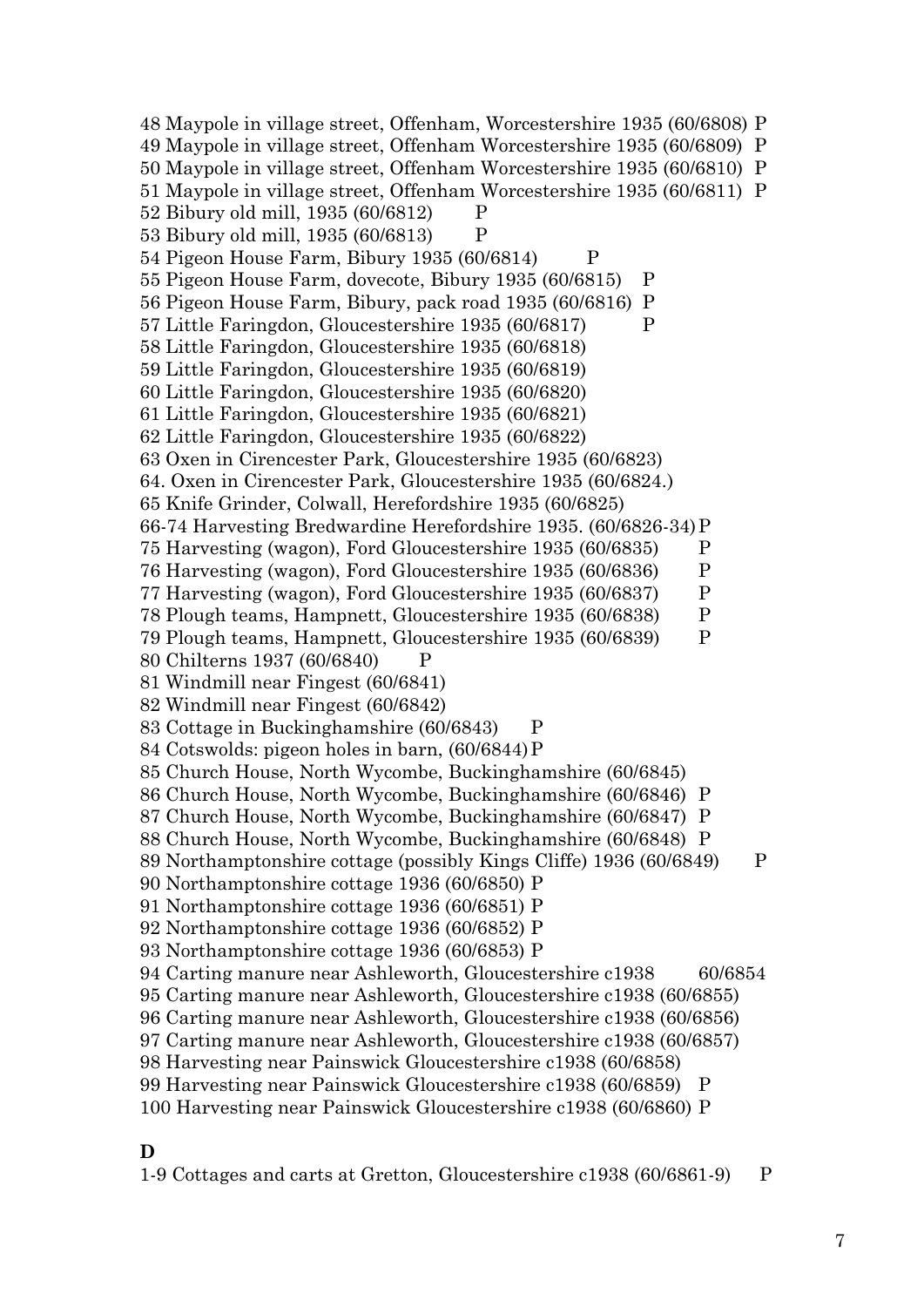(Prints exclude 63 and 65) 10 Remounts riding in Bibury, Gloucestershire 1939 (60/6870) 11 Manor house upper Sarell?, Gloucestershire, 1939 (60/6871) P 12 Post Office, Lower Slaughter, Gloucestershire, 1939 (60/6872) 13 Post Office, Lower Slaughter, Gloucestershire, 1939 (60/6873)P 14-29 Farm cider making, Broadway, Worcestershire, c1938 (60/6874-89) 30-45 Harvest, Colwall, Herefordshire, 1941 Colwall (60/6890-05) P Printed (90,91,93,95,96,97,98,99 00,03,04,05) 46 Picking apples for cider, Mordiford, Herefordshire, c1937 (60/6906) 47 Picking apples for cider, Mordiford, Hereford c1937 (60/6907) P 48 Picking apples for cider, Mordiford, Hereford c1937 (60/6908) P 49 Picking apples for cider, Mordiford, Hereford c1937 (60/6909) 50 Picking apples for cider, Mordiford, Hereford c1937 (60/6910) P 51 Old cider press in Gloucestershire (60/6911) 52 Interior of corn mill (water power), Mordiford, Herefordshire (60/6912) 53 Interior corn mill (water power), Mordiford, Herefordshire (60/6913) 54 Interior corn mill (water power), Mordiford, Herefordshire (60/6914) 55 Interior corn mill (water power), Mordiford, Herefordshire (60/6915) 56 Interior corn mill (water power), Mordiford, Herefordshire (60/6916) 57-74 Woodmen, Alconbury Woods, Herefordshire, c1935 (60/6917-34) P (printed nos. 30-2) 75-86 Ferreting, Mordiford, Herefordshire, c1937 (60/6935-46) P 87 Tithe barn, Great Coxwell, Berkshire, c1937 (60/6947) P 88 Tithe barn, Great Coxwell, Berkshire, c1937 (60/6948) P 89 Tithe barn, Great Coxwell, Berkshire, c1937 (60/6949) P 90 Tithe barn, Great Coxwell, Berkshire, c1937 (60/6950) P 91 W.I Picnic, Eastnor Castle, Herefordshire (60/6951) 92 W.I Picnic, Eastnor Castle, Herefordshire (60/6952) 93 W.I Picnic, Eastnor Castle, Herefordshire (60/6953) 94 W.I Picnic, Eastnor Castle, Herefordshire (60/6954) 95 W.I Picnic, Eastnor Castle, Herefordshire (60/6955) 96 Cottages, smithy, vine garden, Moccas, Herefordshire (60/6956) P 97 Fleece Inn, Bretforton, Worcestershire (60/6957) 98 Fleece Inn, Bretforton, Worcestershire (60/6958) 99 Scuffling at Lugwardine, Herefordshire (60/6959) 100 Scuffling at Lugwardine, Herefordshire (60/6960) **E**

| 1 Wick, near Pershore, Worcestershire  | (60/6961)<br>P |   |
|----------------------------------------|----------------|---|
| 2 Wick, near Pershore, Worcestershire  | (60/6962)<br>P |   |
| 3 Wick, near Pershore, Worcestershire  | (60/6963)<br>P |   |
| 4 Wick, near Pershore, Worcestershire  | (60/6964)<br>P |   |
| 5 Wick, near Pershore, Worcestershire  | (60/6965)<br>P |   |
| 6 Wick, near Pershore, Worcestershire  | (60/6966)<br>P |   |
| 7 Wick, near Pershore, Worcestershire  | (60/6967)<br>P |   |
| 8 Wick, near Pershore, Worcestershire  | (60/6968)<br>P |   |
| 9 Cottages, Cherhill, Wiltshire, 1939  | (60/6969)      | P |
| 10 Cottages, Cherhill, Wiltshire, 1939 | (60/6970)      |   |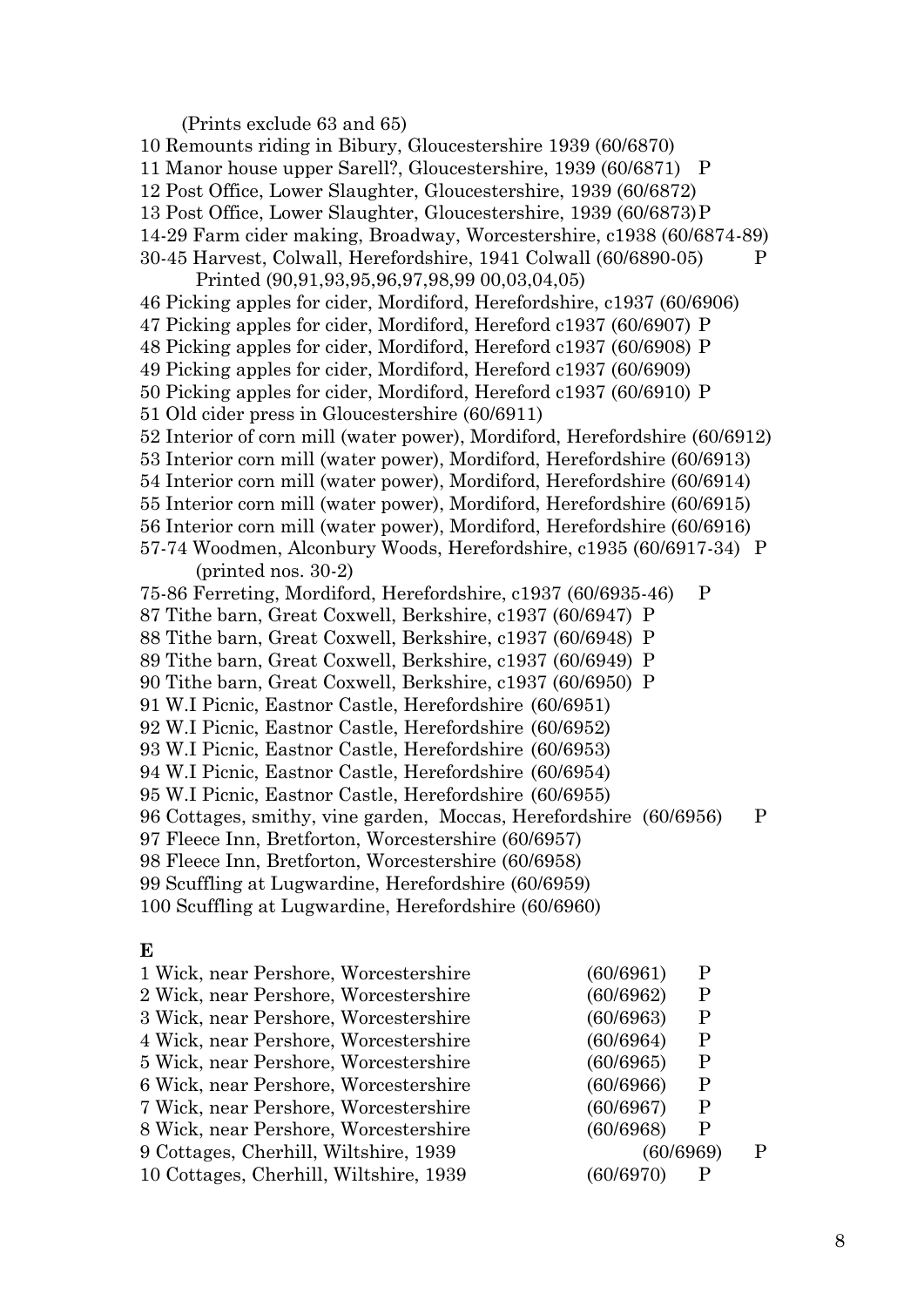| 11-17 Wiltshire Downs or Cotswolds                              | $(60/6971-77)$     |             |  |
|-----------------------------------------------------------------|--------------------|-------------|--|
| 18-24 Last flock of Cotswold sheep with shepherd (60/6978-84)   |                    |             |  |
| Wilcox, W Aldsworth, Gloucestershire, 1937 (print of 81)        |                    |             |  |
| 25 Savernake Forest, Wiltshire                                  | (60/6985)          |             |  |
| 26 Savernake Forest, Wiltshire                                  | (60/6986)          |             |  |
| 27-58 Charcoal burners and woodmen, Wyre Forest,                |                    |             |  |
| near Bewdley, 1936 (prints, 97, 89, 12, 15)                     | $(60/6987 - 7018)$ |             |  |
| 59-66 Harvest, near Heywoods, 1950                              | $(60/7019-25)$     |             |  |
| 67-80 Fawley Court and houses, Herefordshire, 1937              |                    |             |  |
| (prints 33,36 and 37)                                           | $(60/7026-40)$     |             |  |
| 81 Fawley Court, Herefordshire, 1937.                           |                    |             |  |
| Wheelwrights shop                                               | (60/7041)          | $\mathbf P$ |  |
| 82 Fawley Court, Herefordshire, 1937.                           |                    |             |  |
| Wheelwrights shop                                               | (60/7042)          | $\mathbf P$ |  |
| 83 Fawley Court, Herefordshire 1937.                            |                    |             |  |
| Wheelwrights shop                                               | (60/7043)          | P           |  |
| 84 Fawley Court, Herefordshire 1937.                            |                    |             |  |
| Wheelwrights shop                                               | (60/7044)          | P           |  |
| 85 Fawley Court, Herefordshire 1937.                            |                    |             |  |
| Wheelwrights shop                                               | (60/7045)          | P           |  |
| 86-99 Herefordshire Land Army group c1942 (P48, 53)(60/7046-59) |                    | P           |  |
| 100 View from Wenlock Edge                                      | (60/7060)          | P           |  |
|                                                                 |                    |             |  |

#### **F**

1 Shearing, Rushbury, May 1937 (60/7061) 2 Shearing, Rushbury, May 1937 (60/7062) 3-14 Harvest, Claston, Herefordshire, 1937 (60/7063-74) P 15-27 Hop picking, Claston, Herefordshire, 1937 (60/7075-87) P 28-39 Hop picking, Withington, Herefordshire, 1942 (60/7088-99) P 40-45 Basket makers, Creveloden, Worcestershire, c1937 (60/7100-05) P 46-55 Usk, Monmouthshire, 1936. Farm animals. This was an official's farm, but the name eludes me. (60/7106-15) P 56 House at Winchcombe, Gloucestershire, c1937 (60/7116) P 57-61 Bibury, Gloucestershire, 1937. Pigs will not cross the water. (60/7117) P 62 Wheelwright's shop, Notgrove, Gloucestershire, c1937 (60/7122) 63 Wheelwright's shop, Notgrove, Gloucestershire, c1937 (60/7123) P 64 Wheelwright's shop, Notgrove, Gloucestershire, c1937 (60/7124) P 65 Wheelwright's shop, Notgrove, Gloucestershire, c1937 (60/7125) P 66 A street in Cerne Abbas, Dorset 1939 (60/7126) P 67 Smock, Pitt Rivers museum (60/7127) 68 Deer stealer's hat, Pitt Rivers museum (60/7128) 69 Sheep on Marlborough Downs, 1939 (60/7129) 70 Cotswolds farm. Honeystone, Mickleton, Gloucestershire, 1935 (60/7130) 71 Knife grinder in Winchcombe, Gloucestershire, 1935 (60/7131) 72 Knife grinder in Winchcombe, Gloucestershire, 1935 (60/7132) 73 Basket-making competition, Three Counties Show, Hereford, 1934 (60/7133) P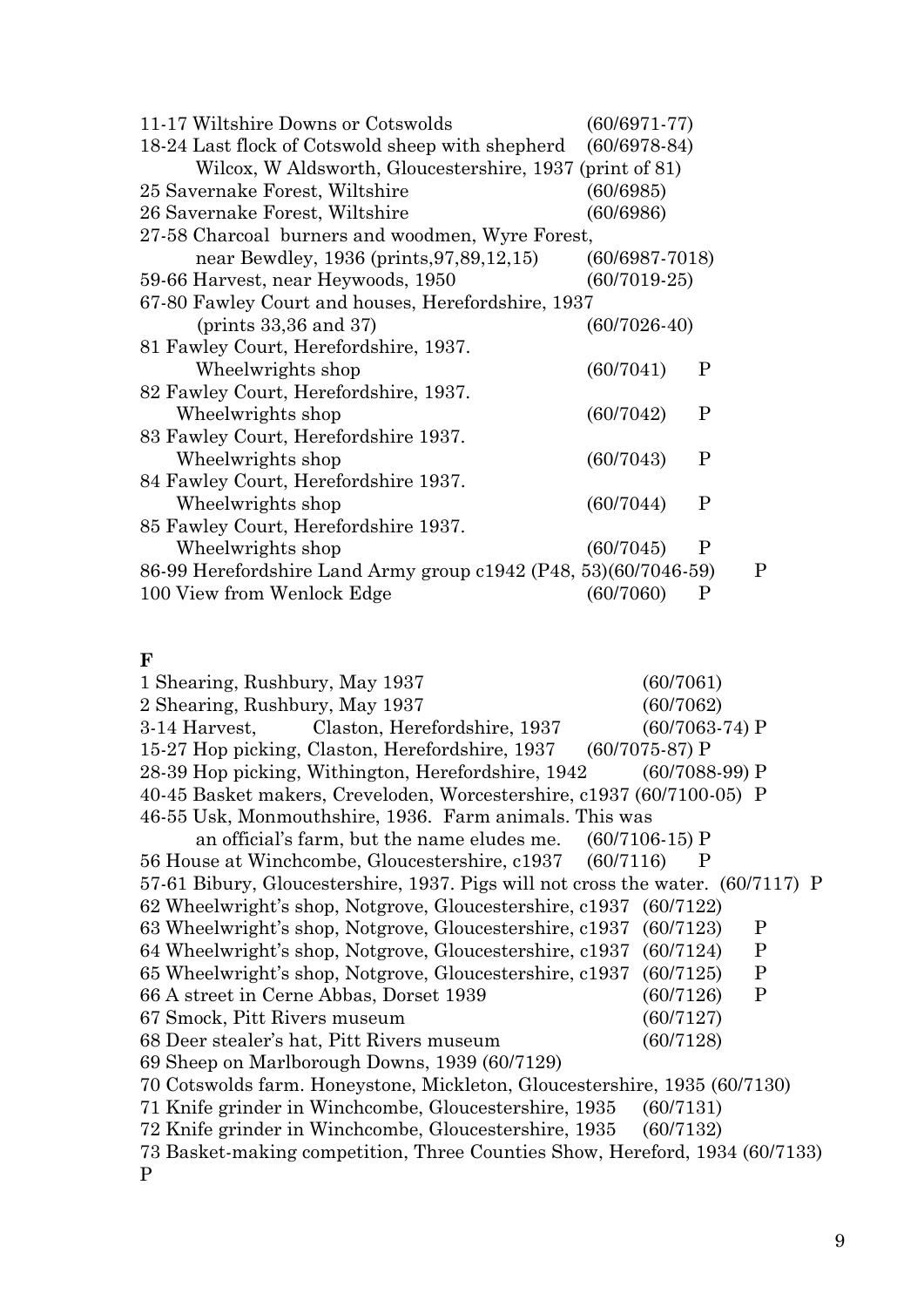| 74 Basket-making competition, Three Counties Show, Hereford, 1934 (60/7134)<br>P            |           |           |              |              |
|---------------------------------------------------------------------------------------------|-----------|-----------|--------------|--------------|
| 75 Basket-making competition, Three Counties Show, Hereford, 1934 (60/7135)<br>$\mathbf{P}$ |           |           |              |              |
| 76 Basket-making competition, Three Counties Show, Hereford, 1934 (60/7136)                 |           |           |              |              |
| 77 Basket-making competition, Three Counties Show, Hereford, 1934 (60/7137)<br>$\mathbf{P}$ |           |           |              |              |
| 78 Glove stitchers, Tibberton, Worcestershire, c1920 (60/7138)                              |           | P         |              |              |
| 79 Glove stitchers, Tibberton, Worcestershire, c1920                                        |           | (60/7139) |              |              |
| 80 Village wedding, Lechlade, Gloucestershire                                               |           | (60/7140) |              | $\mathbf{P}$ |
| 81 Cruck cottage, Dymock, c1930                                                             |           | (60/7141) |              | $\mathbf P$  |
| 82 Maypole, Wellow, Nottinghamshire, c1925                                                  |           | (60/7142) |              | $\mathbf{P}$ |
| 83 Talbot Inn, Chaddesly Corbett, Worcestershire, c1920                                     | (60/7143) |           | $\mathbf P$  |              |
| 84 Churchyard yew, Llanveylnoe, Hereford, c1930                                             | (60/7144) |           |              |              |
| 85 Cottages, Withington, Gloucestershire, 1935                                              |           | (60/7145) |              | $\mathbf{P}$ |
| 86 Cottages, Withington, Gloucestershire, 1935                                              |           | (60/7146) |              | $\mathbf{P}$ |
| 87 Cruck cottage, Didbrook, Winchcombe, Gloucestershire, 1935 (60/7147)                     |           |           |              | ${\bf P}$    |
| 88 Cruck cottage, Didbrook, Winchcombe, Gloucestershire, 1935 (60/7148)                     |           |           |              | $\mathbf P$  |
| 89 Thetford museum, 1932                                                                    |           | (60/7149) |              | $\mathbf P$  |
| 90 Norfolk carpenters shop                                                                  | (60/7150) |           | $\mathbf P$  |              |
| 91 Walls 1932                                                                               | (60/7151) |           | $\mathbf{P}$ |              |
| 92 Walls 1932                                                                               | (60/7152) |           | $\mathbf P$  |              |
| 93 Hop stringing near Worcester 1934                                                        | (60/7153) |           | $\mathbf{P}$ |              |
| 94 Walls 1932                                                                               | (60/7154) |           | $\mathbf{P}$ |              |
| 95 Arts and Craft Exhibition, Hereford 1932                                                 |           |           |              |              |
| (Animal till 1939)                                                                          | (60/7155) |           |              |              |
| 96 Arts and Craft Exhibition Hereford 1932                                                  |           |           |              |              |
| (Animal till 1939)                                                                          | (60/7156) |           |              |              |
| 97 Arts and Craft Exhibition Hereford 1932                                                  |           |           |              |              |
| (Animal till 1939)                                                                          | (60/7157) |           |              |              |
| 98 Ex-Sailors, Hereford, 1933                                                               | (60/7158) |           |              |              |
| 99 Ex-Sailors, Hereford, 1933                                                               | (60/7159) |           | $\mathbf{P}$ |              |
| 100 Ex-Sailors, Hereford, 1933                                                              | (60/7160) |           | $\mathbf{P}$ |              |

## **G**

1 Fourteenth-century bridge over River Medway, Aylesford, Kent, c1924

2 Cottage and oast, Appledore Kent, c1924

3 Cottage and oast, Appledore Kent, c1924

4 Cottage, Bishops Cleeve, Gloucestershire, 1934,

5-6 Cottage at Himbleton near Droitwich, Worcestershire, 1934

7 " Wedding Tree" animal decorations at Aston-on-Clun, Shropshire.

8 Cottages at Leinthall Starkes, Herefordshire, 1934/5

9 Cottages at Leinthall Starkes, Herefordshire, 1934/5

10 Cottages at Leinthall Starkes, Herefordshire, 1934/5

11 Cottages at Redmarley. Gloucestershire, 1935

12 Cottages at Redmarley, Gloucestershire, 1935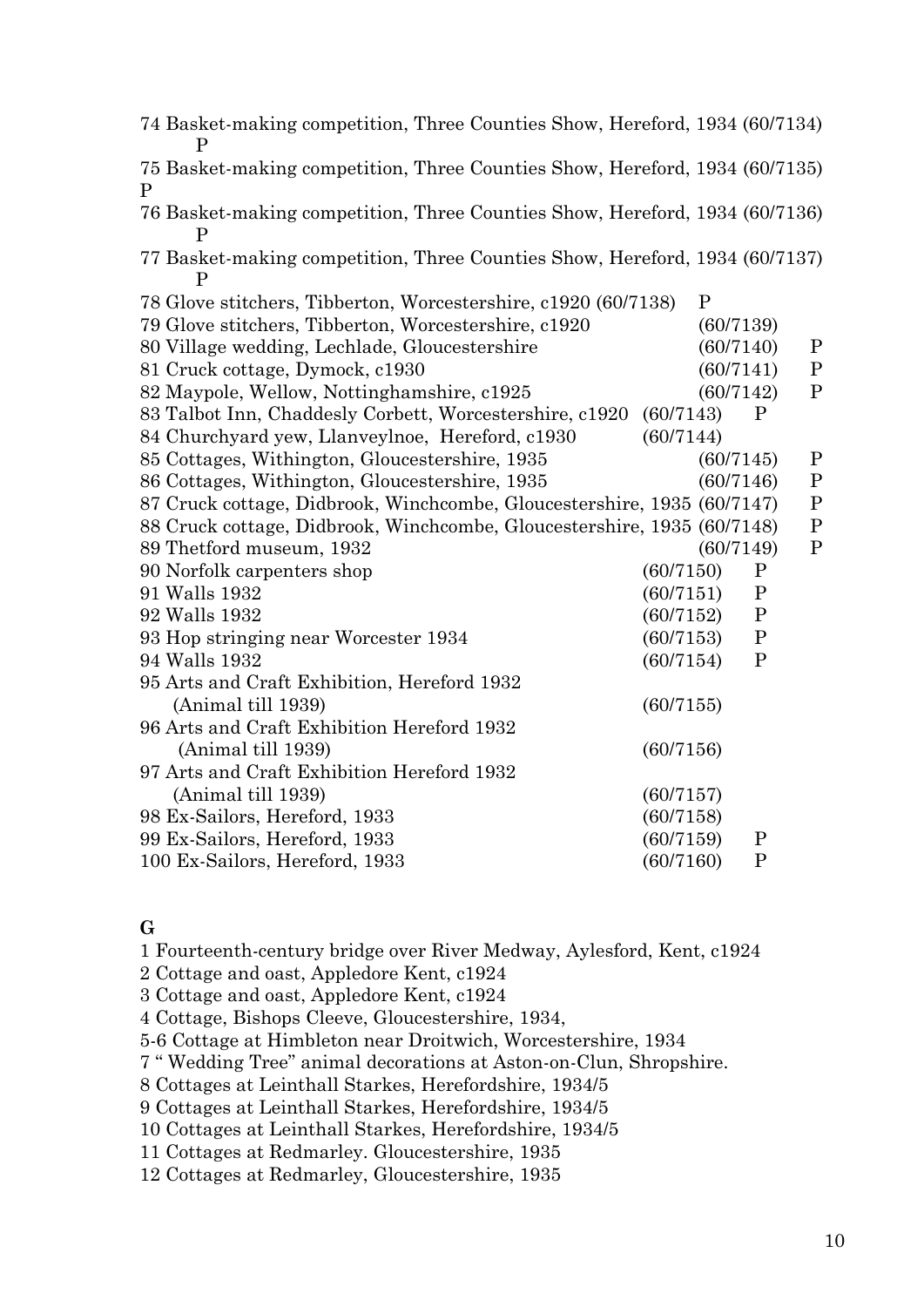- 13 Cottages at Redmarley Gloucestershire, 1935
- 14 Cottages at Redmarley, Gloucestershire, 1935
- 15 Cottage front Redmarley, Gloucestershire, 1935
- 16 Cottage front Redmarley, Gloucestershire, 1935
- 17 Bourton-on-the-Water, Gloucestershire, c1920
- 18 Bourton-on-the -Water, Gloucestershire, c1920
- 19 Bourton-on-the-Water, Gloucestershire, c1920
- 20 "Prehistoric bicycle" at fete, Fairford, Gloucestershire
- 21 Ploughing in Cotswolds, 1939
- 22 Ploughing in Cotswolds, 1939
- 23 Ploughing in Cotswolds, 1939
- 24 Manor House, Upper Swell, Gloucestershire.
- 25 Patterns in village street, Wiltshire, c1932
- 26 Castle Combe, Wiltshire.
- 27 Castle Combe, Wiltshire.
- 28 Windmill Hill, Avebury. Wiltshire, 1939
- 29 Windmill Hill, Avebury, Wiltshire, 1939
- 30 Windmill Hill, Avebury, Wiltshire, 1939
- 31 Dovecote, Avebury, Wiltshire, 1932
- 32 Thatched wall of manor gardens, Avebury, Wiltshire.
- 33-42 Hop stringing, Herefordshire
- 43 Oast house, Mordiford, Herefordshire.
- 44 Geese on Castle Morton Common, Worcestershire, 1934.
- 45 Woodmen at Mordiford, Herefordshire, 1934
- 46 Donkeys, Herefordshire 1937
- 47 Salmon fishing, Fownhope, Herefordshire, 1937
- 48-50 Restoration of old cottages near church to a chapel of repose, Colwall, Herefordshire, 1935
- 51-56 York, 1935
- 57 Scything (35/14414)
- 58 Sheep
- 59-72 Bredenbury School for Girls, Herefordshire.
- 73-76 Timber felling (73: 35/14408) (75:35/14396)
- 77-79 Child feeding a lamb
- 80 Wheelwright
- 81-86 Whitby, North Yorkshire.
- 87-95 Savernake Forest, Wiltshire.
- 96-97 Whitby, Yorkshire, c1935
- 98-100 Bungalow built c1958 at Breinton Manor, Herefordshire.

#### **H**

- 1-4 Geese under trees
- 5 Horse in stable
- 6-7 Geese under trees
- 8-9 Farm recreation: girls and a pond
- 10 Mill Farm on Wye, Fownhope, Herefordshire c1939
- 11 Pool for washing carriages, Chipping Camden, Gloucesterhire, c1937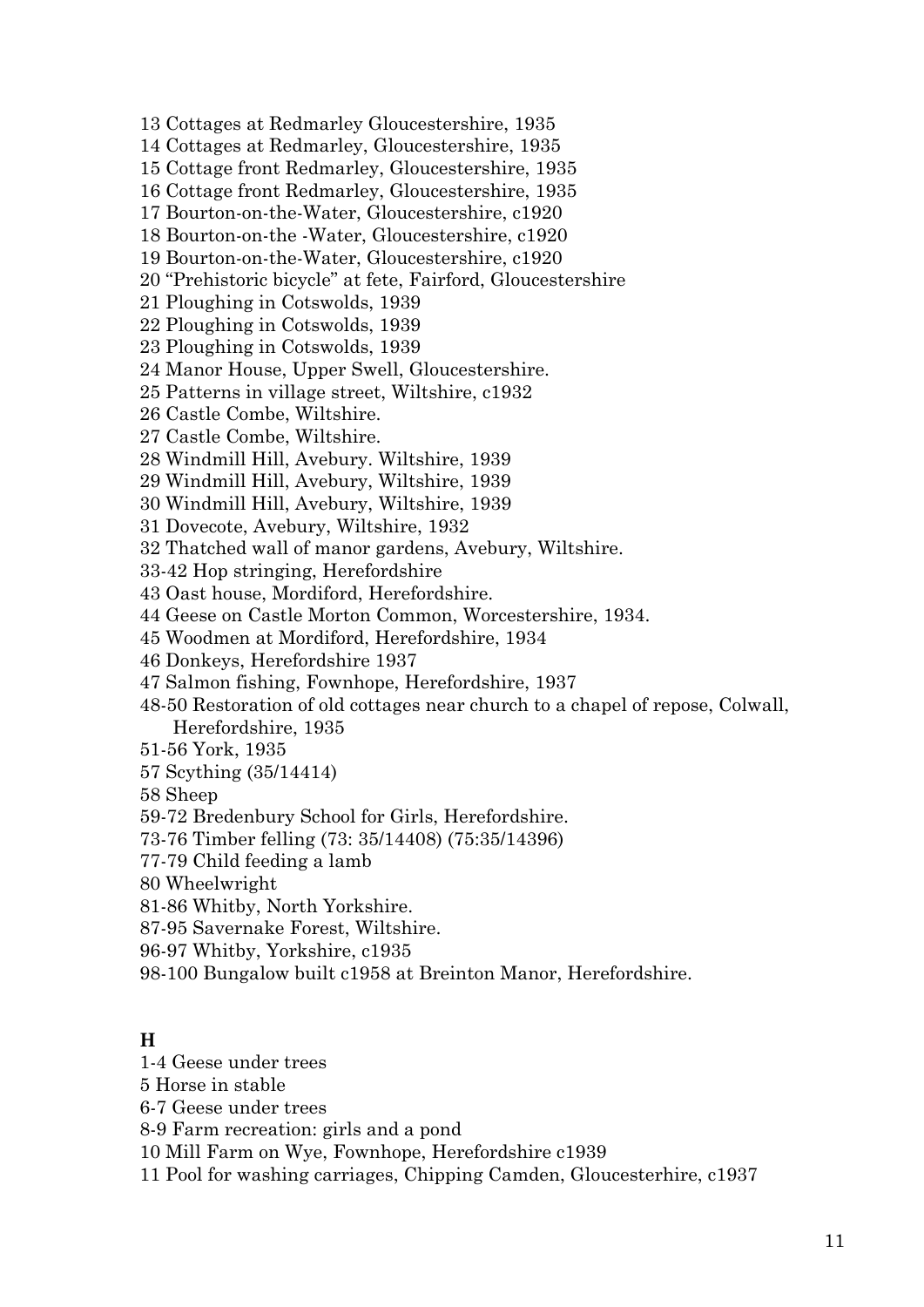- 12 Cornish beehives, 1927
- 13-14 Bucks Mill, Astley, on Dick Brook, Worcestershire, c1937
- 15-20 Pageant, Tewkesbury, Gloucestershire
- 21-22 Hop picking and measuring sacks of hops arriving at the kiln, after this loading up in the hop yard. The entrance to the oast house.
- 23-24 Green, Frampton on Severn Gloucestershire. 1940
- 25 Young hedgehogs
- 26 Donkeys and cart on seashore, Whitby, Yorkshire, c1935
- 26 Donkeys on seashore, Whitby, Yorkshire, c1935
- 28-29 Windmill, Whitby, Yorkshire, c1935
- 30 Donkeys on seashore, Whitby, Yorkshire, c1935
- 31 Windmill, Whitby, Yorkshire, c1935
- 32 People on cliffs, Whitby, Yorkshire, c1935
- 33-34 Children at harbour, Whitby, Yorkshire, c1935
- 35 Woman on seashore with basket, Whitby, Yorkshire, c1935
- 36 Woman on seashore, Whitby, Yorkshire, c1935
- 37-41 Sheep on moorland, near Whitby, Yorkshire, c1935
- 42 Fish seller's stall, Whitby, Yorkshire, c1935
- 43 Donkeys on seashore, Whitby, Yorkshire, c1935
- 44 Fish seller's stall, Whitby, Yorkshire, c1935
- 45-46 Donkeys on seashore, Whitby, Yorkshire, c1935
- 47 Sheep on moorland, near Whitby, Yorkshire, c1935
- 48 Donkeys, Whitby, Yorkshire, c1935
- 49 Cliffs and abbey, Whitby, Yorkshire, c1935
- 50 Fish seller's stalls, Whitby, Yorkshire, c1935
- 51 Moorland scene, near Whitby, Yorkshire, c1935
- 52 Donkeys, Whitby, Yorkshire, c1935
- 53 Moorland scene near Whitby, Yorkshire, c1935
- 54 Sheep on moorland near Whitby, Yorkshire, c1935
- 55-61 Charcoal burning, Flaxley, Gloucestershire, 1940
- 62-66 Charcoal burners, Flaxley, Gloucestershire, 1940 (66: 35/14377)
- 67-74 Feeding geese on farm, Gloucestershire, 1940
- 75-83 Land girl, 1940 (76: 35/14331)
	- (77: 35/14412) (78: 35/14359)

(83: 35/14405)

84-87 Haymaking c1939

- 88-99 Cotswold trip , 1939
	- 88 Houses and stretch of water
	- 89-90 Portrait of a child
	- 91 River scene with trees
	- 92 Child
	- 93 Harvesting, man using scythe (35/14407)
	- 94 Child
	- 95-96 Children on wagon (96: 35/14416)
	- 97 Bridge over water, and woodland
	- 98 Child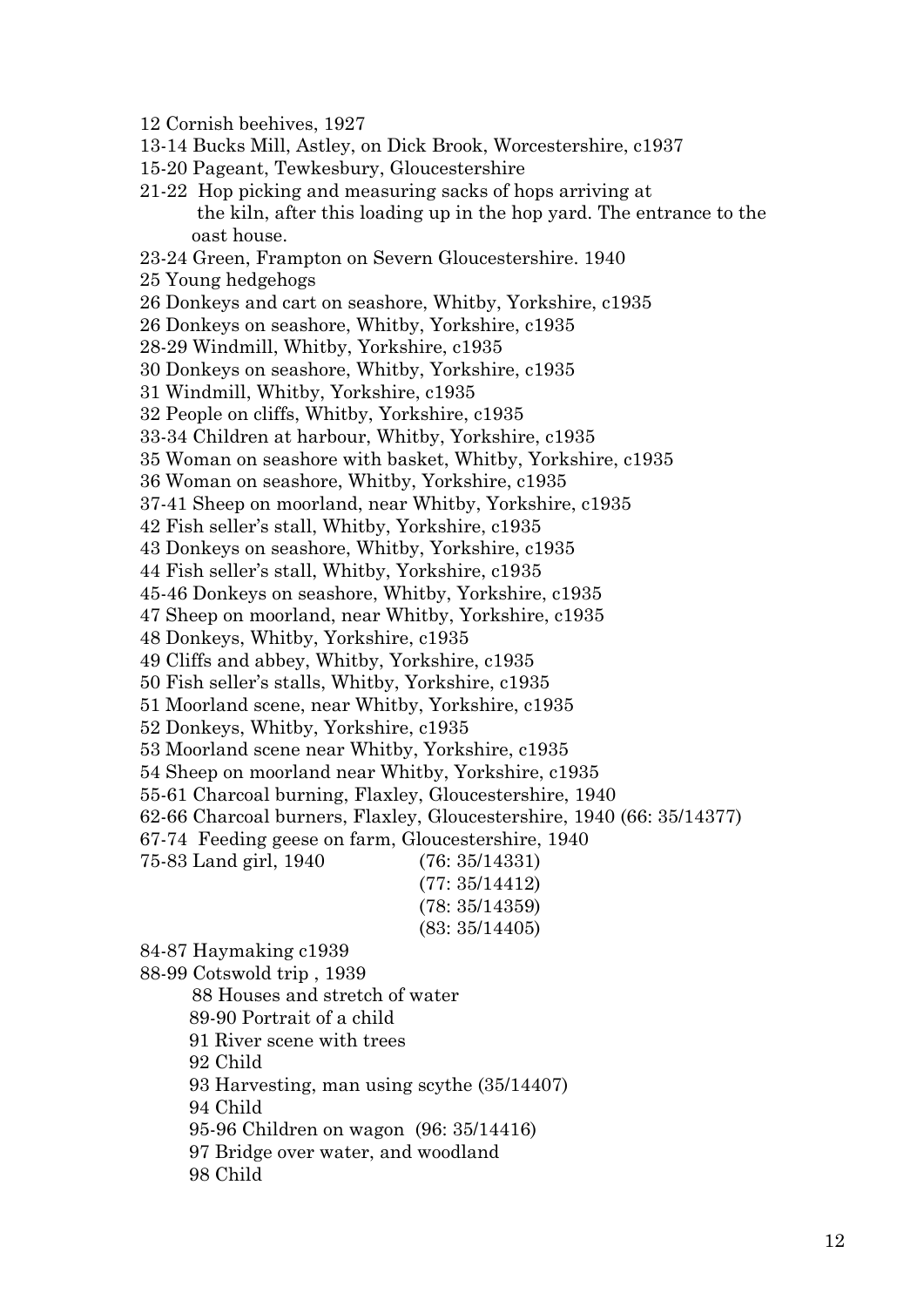99 Village street 100 Hop picking, Lyne, Herefordshire.

# **I**

1 Wheelwright 2-10 Dolls Hospital 11-15 Picnics, 1937 16 Hereford Cathedral across River Wye, c1939 17 Bibury, Gloucestershire 18-22 Market toll artists, Ledbury, Herefordshire. 23-37 Cumberland c1935 38-54 Derbyshire c1935 55 Coastguard station, now destroyed, Pembrokeshire, c1936 56-59 Washing fruit, River Coln, Bibury, Gloucestershire, c1936 60 Glove stitchers, Worcestershire, 1939 61 Ponies in Abbey Farm, Graswall, Herefordshire, c1942 62-63 Peacock at a pub, Gloucester, 1952 64 Woodman with home-made horncups and cider barrel, Mordiford, Herefordshire 65 Glove maker near Droitwich, Worcestershire, c1932 66-74 North Hereford Hounds meet at Hagley Court, Herefordshire c1935 75 Botanists at work, 1931 76 Street artist, Carmarthen c1935 77 Edwin Loach, Holy well near church, Hereford c1946 78 The Severn bore, 1931 79 Monk (figure in display case) at Hailes Abbey, Gloucestershire 80 Bridge over the River Windrush, Burford, Oxfordshire, c1934 81-83 Wye salmon, Herefordshire 1935 84-90 Combeiton Farm, Osleton, Herefordshire 1945 91 Sheep gate on Doe Beck, Chapel le Dale, Ribblesdale, Yorkshire. 92 Turned bowl and spoon, Welsh 1953 93 Pottery, Ewenny, Glamorgan, 1949 94 Drover's road above Aberwessin, Brecon, 1934 95-97 Distribution of Pax crosses on Palm Sunday, Kings Chapel, Herefordshire 98 View from churchyard, Bredwardine, Herefordshire 99 Pony and trap, Blandford, Dorset, 1939 100 Burlton wagon, Hereford 1949 **J** 1-7 Bernithan Court and farm, Llangarnon, Herefordshire

8-15 Clearing stream, Bibury, Gloucestershire, 1939

16-17 River Wye below Fownhope, Herefordshire, 1935 (see also J65)

- 18-21 River Thames, Sonning, Berkshire, 1937
- 22 Ludlow from south west, c1938
- 23 Quarry above Stanway, Gloucestershire, 1935
- 24 Roman roads exposed, Fosse Way, Gloucestershire, 1939
- 25-27 By the Wye, Lugwardine, Herefordshire, 1935
- 28 In a town garden, Herefordshire, 1935.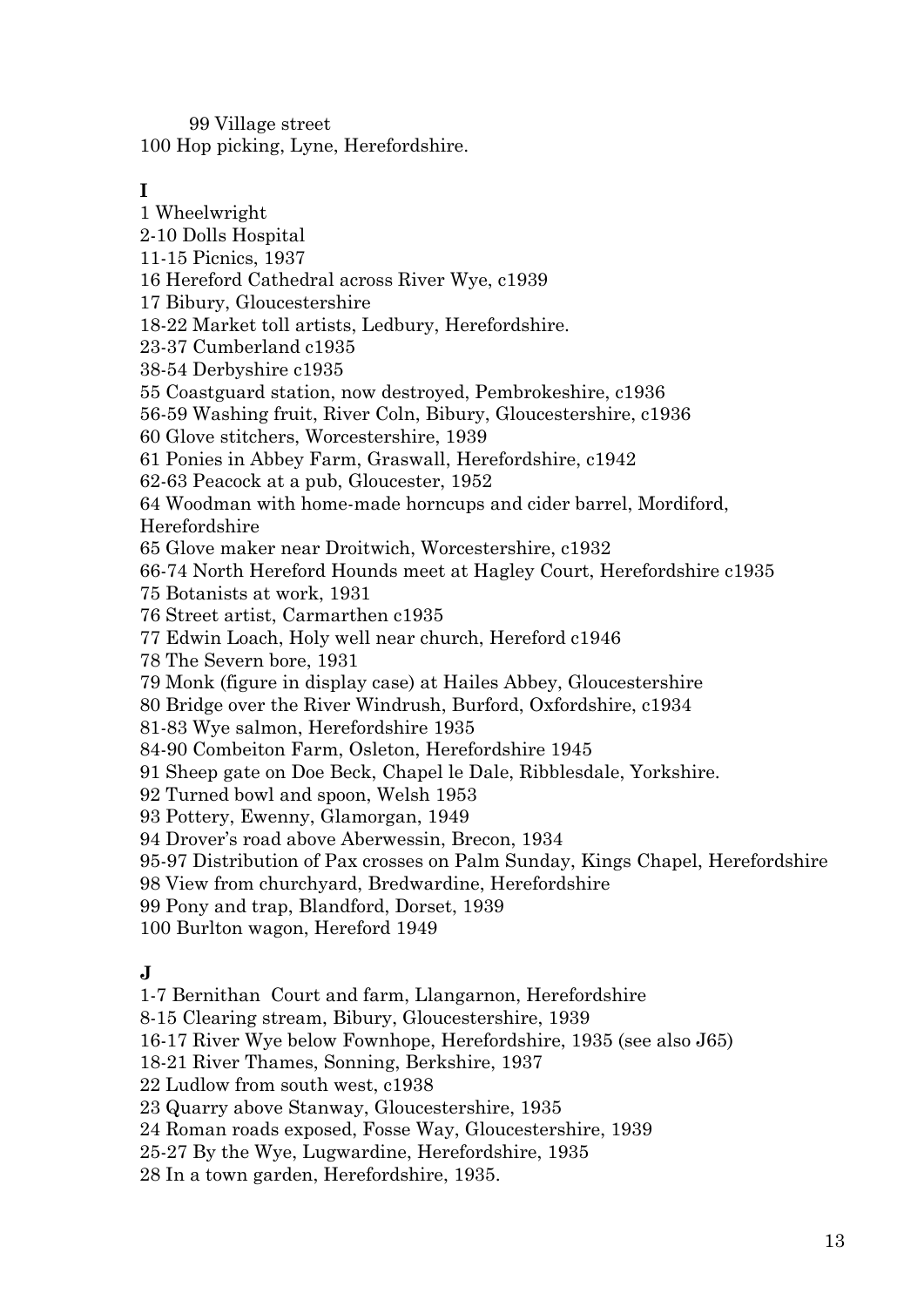- 29 Birch for use in vinegar works, Bewdley, Worcestershire, 1935
- 30-31 Horses, Stokesay Castle, Shropshire, 1935
- 32-35 Dry waller near Burford, Oxfordshire
- 36-44 Village wedding, Herefordshire, 1944
- 45 Wagon, Kelmscott, Oxfordshire, 1947
- 46 River Thames from Abingdon Bridge, Berkshire, 1947
- 47-50 Cotswold skies, Gloucestershire, 1947
- 51-55 Maiden garlands, Astley Abbots church, Shropshire, 1947
- 56-59 Basket maker, Bewdley, Worcestershire, 1935
- 60 Birch for use in vinegar works, Bewdley, Worcestershire, 1935
- 61 Broom maker, Wyre Forest, Worcestershire, 1935
- 62 Corvedale dinner hour at Upper Millichope, Shropshire, 1935
- 63 Old cider trough 1748, now a water trough, Herefordshire, 1937 (no longer in situ)
- 64 Excavating at 4 Barrow Field, Ford, Gloucestershire, 1937
- 65 By the Wye, Fownhope, Herefordshire, 1937
- 66 The British Association in Ribblesdale, 1936
- 67 Cock crow! 1937
- 68 Street music in Weobley, Herefordshire, 1937
- 69-72 W.I making straw baskets, Herefordshire, 1965?
- 73-75 Timber yard, Longhope, Gloucestershire, 1945
- 76-77 Pruning demonstration to WI, Hereford, 1944
- 78 Sawing, The Turners wife (Wynter), Mordiford, Herefordshire, 1944
- 79 Clipping yew trees, Painswick, Gloucestershire
- 80-81 Interior of the Great Coxwell barn, Berkshire, 1939
- 82-83 Bibury, Gloucestershire, 1939
- 84 Betty's grave, Cotswolds, 1939
- 85-89 The road to Shercknall Quarry, Herefordshire, 1949
- 90-100 Farm near Hay, Black Mountains, Brecon, 1949

#### **K**

1-2 Cock and hen party by the River Teifi, Pembrokeshire, 1931

3 Beside the sea! Stack and rocks, Pembrokeshire, 1931

4a Three generations of Wynters? Mordiford, Herefordshire 1944

4b A retired a tent peg maker

5-9 Ox team, Cirencester Park, Gloucestershire, 1936

10-11 Haymaking in Deerfold forest, carrying hay, Herefordshire, 1946

12-18 W. Bailey, the last Kings Cliffe turner and workshop, Northamptonshire, 1936

19-28 Collyweston slate workers, Northamptonshire, 1936

- 29-30 Working on roof, Kings Cliffe, Northamptonshire, 1936
- 30-31 Geese, Gloucestershire

32 Edge of a Cotswold Wood

33 Village street Brampton Bryar, Herefordshire

34-36 Salmon fishing, Hereford

37 Bull and foal, Dormington, Herefordshire

38 Bus shelter, Weobley, Herefordshire

39 Sketching session, Lacock, Wiltshire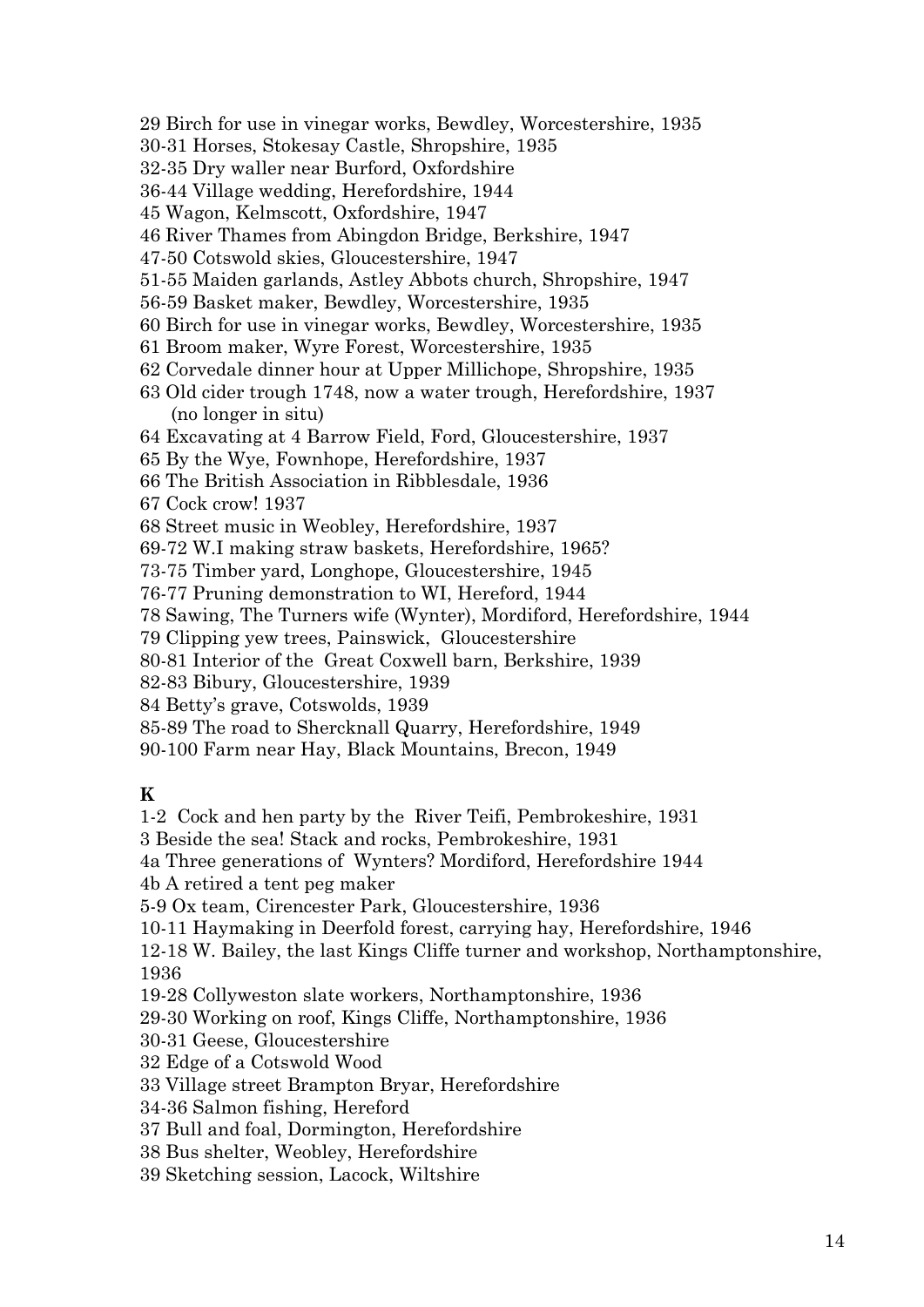40 Granary near Worcester

41 Ford, a Cotswold hamlet

42 Grandison, Stretton, Herefordshire

43 Gate in oak, Kingsland, Herefordshire

44-45 River Lugg, Mordiford, Herefordshire

46-47 Stoke Edith Hereford. Horite at Perton

48 Northleach, Gloucestershire

49 River Windrush, Burford, Oxfordshire

50 Site of Battle of Edgehill, and windmill, Burton Dassett, Warwickshire

51 Tomb of Scottish soldier, Werrington, Staffordshire

52 Bridge over River Wylye near Codford, Wiltshire, 1922

53 "Dianne", Stockton

54-59 Harvest, Herefordshire

60-62 Wasps' nest in pottery shed, Cedae Pengelly, Herefordshire

63 Shambles, York, 1936

64 Market, York, 1936

65 Geese on farm. pond, Herefordshire

66 Lychgate, Chalfont St Giles

67 Village inn, Herefordshire, by Ishbell Macdonald, PM's daughter

68-69 Fishing on the River Coln, Bibury, Gloucester

70-71 Coffies tavern, Wiltshire, c1930

72 Thatching Swiss cottage, Withington, Herefordshire

73 Carved snake, Berrington and Eye station, Herefordshire

74 Kilvert's Vicarage, Bredwardine, Herefordshire

75-77 Weighing cider apples, Astley, Worcestershire, c1950

78-83 Helicopter from our garden, 1959

84 Sign, Mylton Mermaid at Clun, Shropshire

85-97 Cotswold farmers hunt meet at Madeley, Herefordshire, February 1952

98-99 Village Post Office, Mansel Lacy, Herefordshire, 1934

100 Stocks, Bottesford, Leicestershire

**L**

1-4 Young cattle, Mordiford, Herefordshire, 1934

5 Kebles Church and bridge, East Leach, Terville, Gloucestershire, c1935

6 Woodmen working, Mordiford, Herefordshire, 1934

7 Castle Combe, Wiltshire, c1931

8-12 Bibury, Gloucestershire, c1934/5

13 Lastingham, North Yorkshire, 1930

14 Welsh quilt, c1930

15 Cider apples, Mordiford, Herefordshire, 1930

16 Cider apples and press, Mordiford, Herefordshire, 1930

17 Cilewent long house now at St Fagans

18-22 Worcester races and views, c1958

23-26 Stall in market Carmarthen, c1936

27 Horse-drawn plough, Shropshire, c1936

28 Bee boles, Taddington, Gloucestershire, c1940

29 Hurdle making

30 The shepherd below White Horse Hill, Berkshire, 1936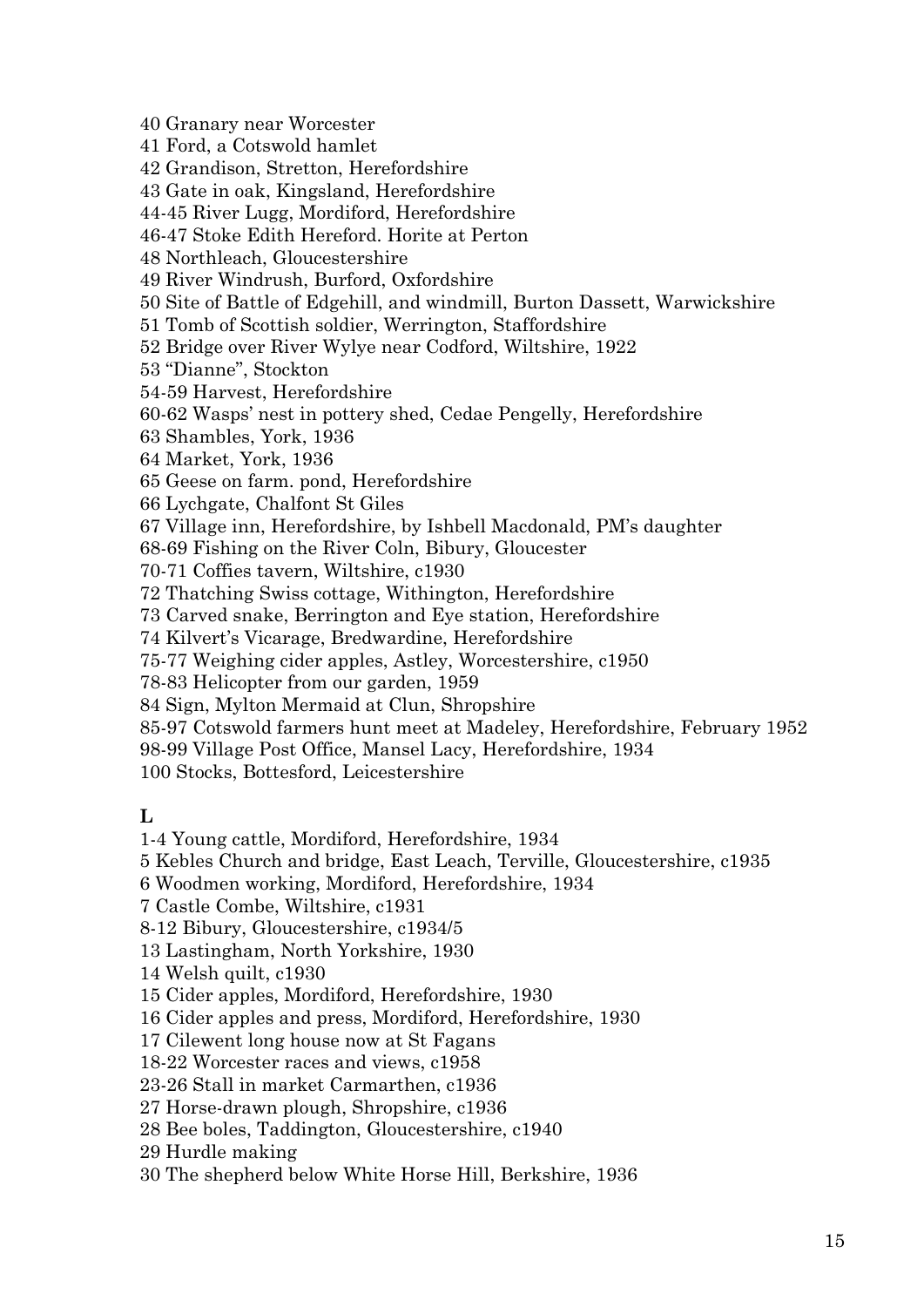31-36 Oak basket-making, Bewdley, Worcestershire, 1935 37 Churchyard, Brampton Abbots, Herefordshire, 1935 38-48 Tree felling and wild daffodils, Long Hope, Gloucestershire, 1937 49-50 Building a Lowestoft trawler, Rye, Sussex, 1924 51-52 Farm at Brilley, Hereford, c1950 53-54 Ploughing, Fownhope, Herefordshire, 1935 55-59 Otter hounds meeting in Covedale, Hawkstone, Shropshire, 1935 60 Shed built of shavings 61 Wagon near Cleeve Loade, Worcestershire, 1935 62 Lock up, Ruabon, Clwyd, 1935 63-6 Wicken Fen, Cambridgeshire, 1936 67 Lord Raglan saw-player in the street 68-76 Squirrel in café, Britley, Herefordshire, c1949 77-96 Barn (1632), farmyard and buildings, Laddington, Gloucestershire, c1944 97 Cottage door, Windrush, Gloucestershire, 1937 98 Stocks, Stow on the Wold. Gloucestershire, 1930 99 Harvest, Mainam Hill, Mordiford, Herefordshire, c1944 100 Hunt at Hartlebury, Worcestershire, c1914. H. James MFH

## **M**

1-2 Ploughing, Hereford, April 1947 3 Tree roped, Hereford, 1946 4 Tree felling, Hereford, 1946 5 Hedgehogs, Lyne 6-8 Ploughing, Lyne 9-10 Wheelwright, Lyne 11-14 Scything, Lyne 15-16 Squirrel, Lyne 17 Haymaking, Lyne

**N** (Book HH) 1-24 Making tent pegs, handles 25-49 Cooper 50-54 Woodworking tools 55-7 Morgan, ladder maker 58-66 Rungs 67 Tools 68-9 Pole shaving 70-5 Ladder making 76 Pole shaving 77 Woodworking tools 78-9 Pole shaving, close ups 80-2 Morgan, ladder maker 83 Cleaving 84 Runging 85 Spoke shaving 86-7 Cleaving 88-9 Harvesting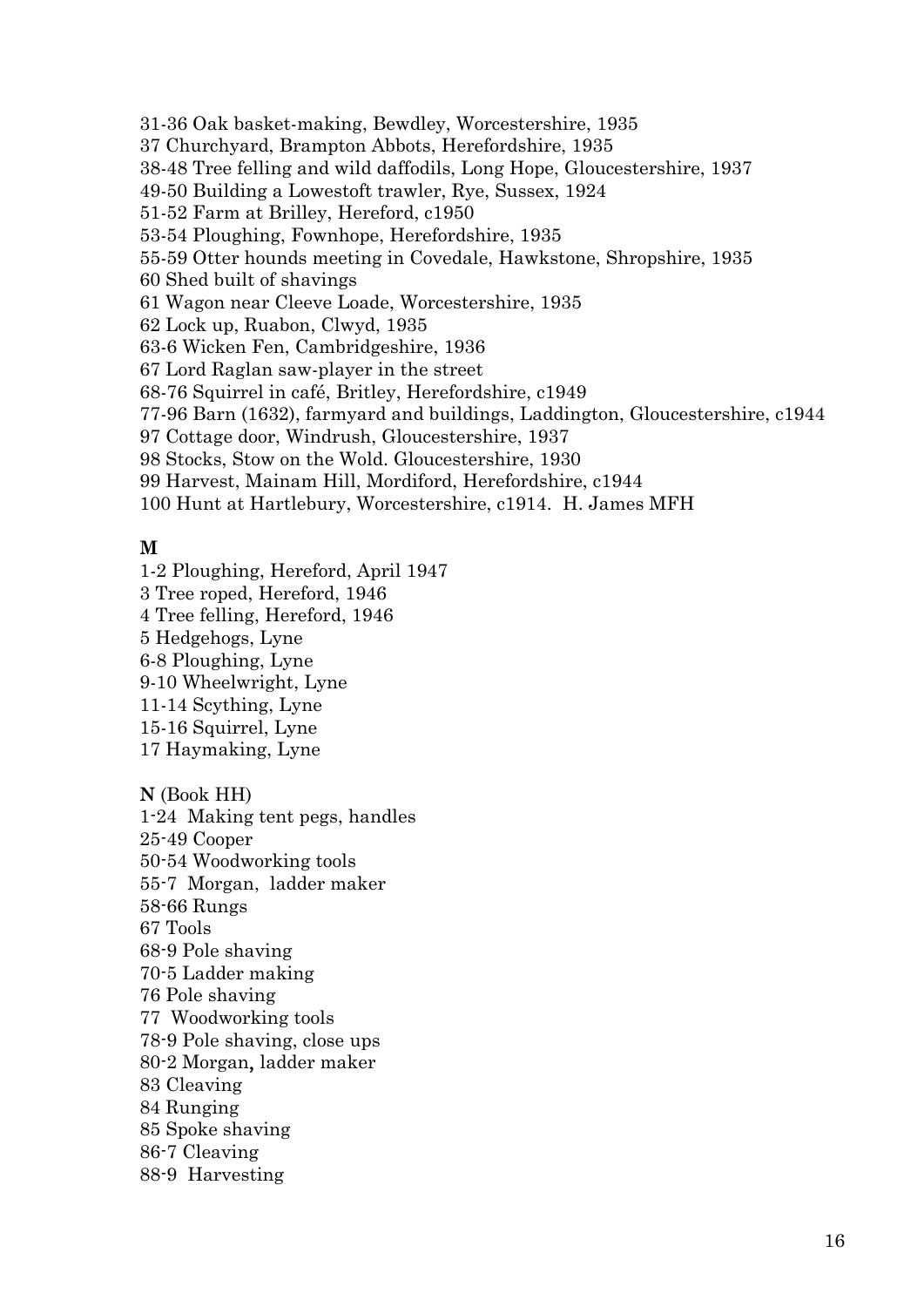90-94 Harris's, Farm 95-107 Backbury Hill**,** Mordiford, Herefordshire 108-9 River Wye, Fownhope 110 White Stone milestone 111-12 Backbury Hill

113-18 Tomatoes

119 Backbury Barn

120 White stone milestone

121-2 Backbury Barn 123-4 White Stone 125-8 View from Backbury Barn 129-30 Holmer WI 131-2 Village show

**O** Negatives (quarter plate)

- 1 Woodman at Mordiford, Herefordshire, c1935
- 2 Woodman at Mordiford, Herefordshire, c1935
- 3 Thatch hooks, West Lavington, Wiltshire, 1931
- 4 Saddler's shop, Marshfield, Gloucestershire, 1931
- 5 Old houses, Marshfield, Gloucestershire, 1931
- 6 Shepherd on downs, Avebury, Wiltshire, 1935
- 7 River Leach, Little Faringdon mill, Gloucestershire
- 8 Thatching the Horseshoe Inn, Mildenhall, Wiltshire, 1939
- 9 Street in Puddletown, Dorset, 1939
- 10 Ploughing on the Cotswolds, 1939
- 11 Reaper at Mordiford, Herefordshire, 1939
- 12 Ny Cottage, Dunnington near Alcester, Warwickshire, 1936. Thatched by Cresswell, a well known local family of thatchers.
- 13 Arlington Row, Bibury, Gloucestershire, 1935
- 14 Manor House, Upper Swell, Gloucestershire
- 15 Mill Farm, Fownhope, Herefordshire, c1937
- 16 Cottages at Mansel Lacey, Herefordshire, c1937
- 17 Old mill on Stour, Sturminster Newton, Dorset, 1939
- 18 "Caswell's House", Cherhill, Wiltshire, built 1770
- 19 Tithe barn, Cherhill, Wiltshire (since destroyed) 1934
- 20 Cottage, Cherhill, Wiltshire.
- 21 Cottage, Cherhill, Wiltshire
- 22 Cottage, Cherhill, Wiltshire
- 23 Shepherd near Cherhill Whitehouse, Wiltshire
- 24 Across the river from Salisbury Cathedral, Wiltshire, c1934
- 25 Cottage, Haverstoke, Wiltshire, c1932
- 26 Thatched barn and walls near West Kennet, Wiltshire
- 27 Burford street, Oxfordshire, c1900
- 28 Thatch hooks, Wiltshire, 1934
- 29 Lavington West, Wiltshire, 1934
- 30 Ruined flint cottages, Tilshead, Wiltshire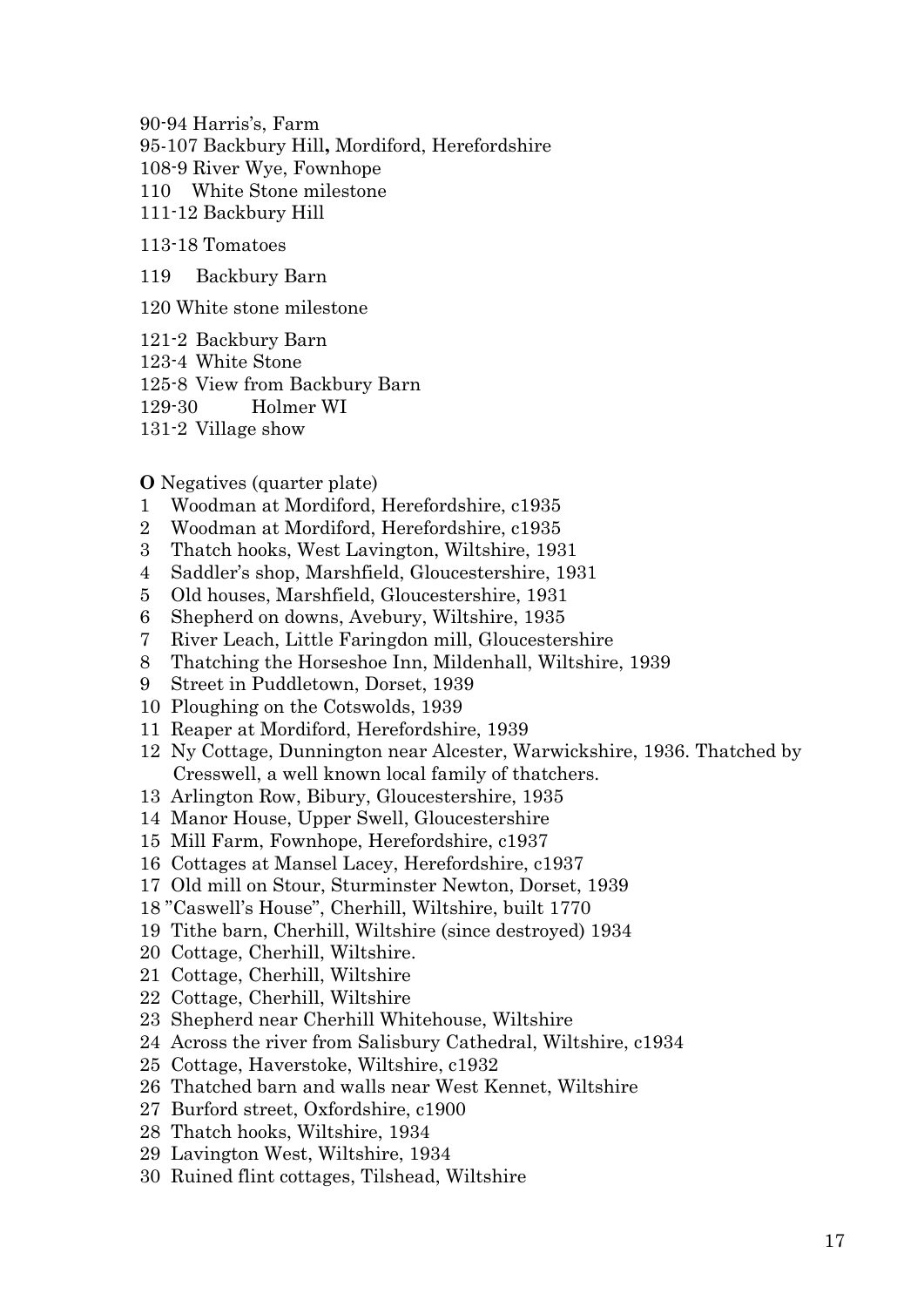- 31 Aldbourne village, Wiltshire, May 1937
- 32 Aldbourne village, Wiltshire, May 1937
- 33 Aldbourne village, Wiltshire, May 1937
- 34 Hullavington airfield, Wiltshire, 1938
- 35 Hullavington airfield, Wiltshire, 1938
- 36 Hullavington airfield, Wiltshire, 1938
- 37 Bear Inn, Chippenham, Wiltshire, 1934
- 38 Laycock, Wiltshire, c1932-4
- 39 Market cross and lock-up, Steeple Aston, Wiltshire, 1934
- 40 Shepherd on the Downs near Avebury, Wiltshire, 1934
- 41 Shepherd on the Downs near Avebury, Wiltshire, 1934
- 42 Rick thatching near Avebury, Wiltshire, 1934
- 43 Rick thatching near Avebury, Wiltshire, 1934
- 44 Thatcher and his dog, Pewsey, Wiltshire, 1932
- 45 Thatcher and his dog, Pewsey, Wiltshire, 1932
- 46-8 Fetching water from the river, Castle Combe, Wiltshire, 1934
- 49-64 Castle Combe, Wiltshire, 1932-6
	- 49 Street
	- 50 Street
	- 51 White Hart inn
	- 52 Market
	- 53 War memorial
	- 54 Steet and market
	- 55 Cottages
	- 56 Street and well
	- 57 Street, with cars and petrol pump
	- 58 As 57
	- 59-60 River
	- 61 Pub
	- 62 Street
	- 63 Stream and bridge
	- 64 Houses and car

65 Village street, Potterne, Wiltshire, 1932

- 66 Porch house, Potterne, Wiltshire, 1932
- 67-72 Hop cultivation and picking, Mordiford, Herefordshire, 1930
- 73 Deer, Eastnor Castle, Herefordshire, c1932
- 74 The milkman calls, Frome, Mordiford, Herefordshire
- 75 Early signpost, near Broadway and Campden, Gloucestershire
- 76-7 Cottages at Mansel Lacey, Herefordshire, c1932
- 78 Herefordshire Federation of Women's Institutes stall at a meeting, c1934
- 79 Awaiting Royal visit to W.I. stall, Southern Counties Show, Hereford, c1934
- 80 Showman's child eating, Southern Counties Show, Hereford, 1934
- 81 Parish hall with Norfolk thatch, Holme Lacey, Herefordshire, 1933
- 82-3 Toll bridge over the River Wye, Holme Lacey, 1933
- 84-91 Harvesting, Mordiford, Herefordshire, c1938-9
- 92-3 Weobley, Herefordshire, c1930
- 94-7 V. A. D. L. action, Dormington, Herefordshire, 1934
- 98 Road hazard nearly an accident. Dormington, Herefordshire, 1934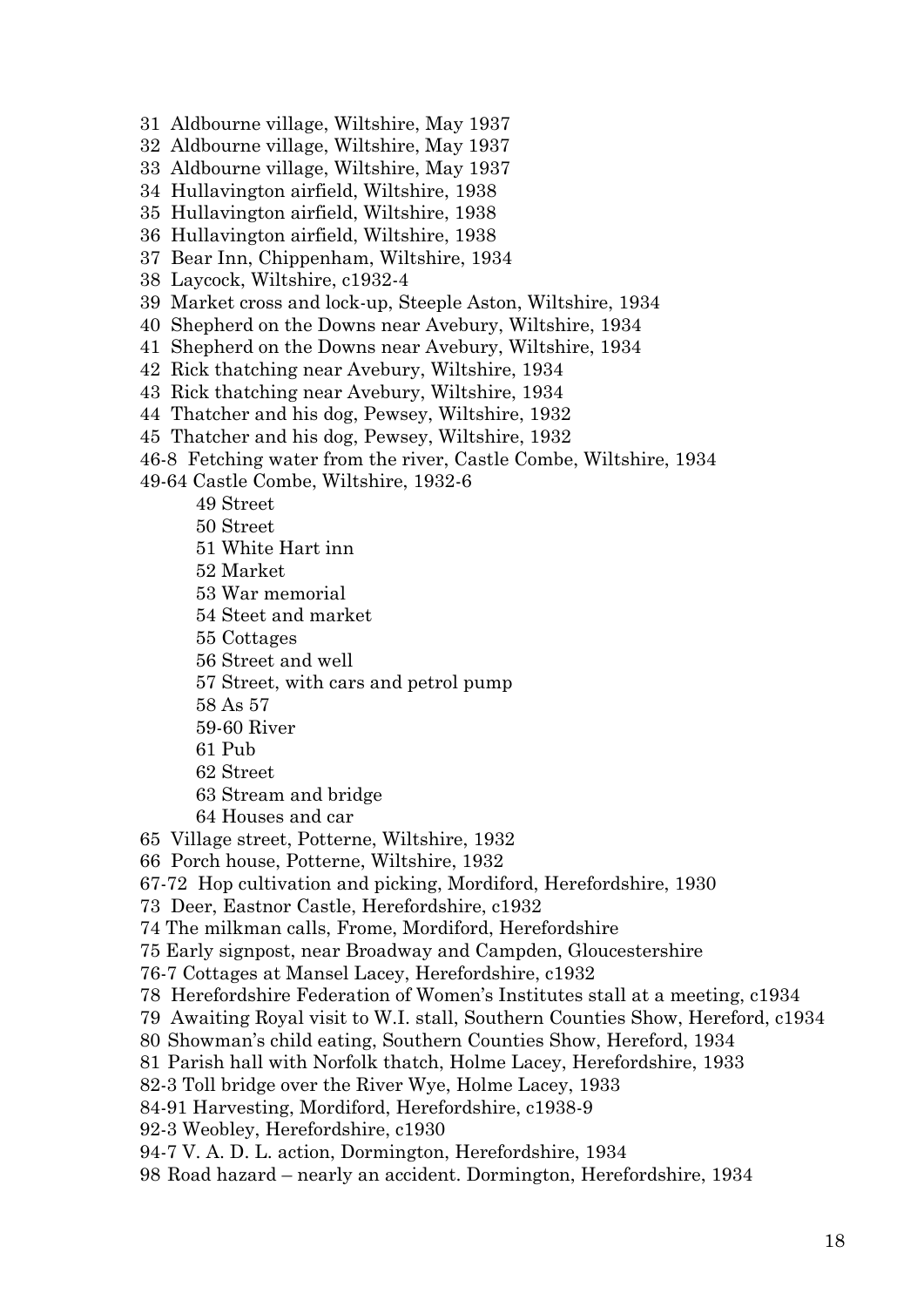99-108 Woodmen hauling timber, with horses, Mordiford, Herefordshire

109 Sawing sycamore for toy works in Gloucester. Mordiford, Herefordshire

110 Jubilee bonfire on British camp, Malvern, 1935

111 Jubilee. Beginning building, 1935

112 On the road, Mordiford, Herefordshire c1937

113-4 Thatcher, Letton, Herefordshire, 1932

115 Sign of the Plough Inn, Ford, Gloucestershire, c1930

116 Open road and milestone. Forest of Dean, Gloucestershire

117 Cottage repairs. Ebrington, Gloucestershire, c1933

118-9 Stacks, Ebrington, Gloucestershire, c1933

120 Old mill on the River Colne, Bibury, Gloucestershire

121-7 Chipping Campden, Gloucestershire, c1930–2

121 E. M. Bennett, bakers

122 Garage and petrol pump (Shell)

123 Alcuin Press

124 Almshouses and church tower

125 Church

126 Street

127 Almshouses and church

128 Threshing, Cotswolds, c1934

129-30 Estate carpenter's shop, Stowell Park, Gloucestershire, c1934

131 Cottage types. Mickleton, Gloucestershire, c1934

132 Farm stall. Mickleton, Gloucestershire, c1934

133-6 Little Faringdon mill, River Leach, Oxfordshire, 1934

137-41 Hay-making with tractor, Cotswolds, c1938

142 Arlington Row, Bibury, c1938

143-6 Stanton, Gloucestershire, c1932

147-9 Harvest, Leadon, Gloucestershire, 1937

150-1 Harrowing, Cotswolds

152 Barn, Stanley and Leonard, Gloucestershire

153-4 Cotswold sheep ("last flock") Aldsworth, Gloucestershire, c1936

155-7 Beech woods, Stanway, Gloucestershire, c1935

158 Stocks, Evesham, Worcestershire, 1932-3

159 Corn dolly in church, Overbury, Herefordshire, 1932-3

160 Cottage, Child's Wickham, Worcestershire (then Gloucestershire)

161 Restored cottages, Wickhamford, Worcestershire, 1934

162 Old toll gate and gins form a drive gate. Bredon, Worcestershire, c1930

163-4 Tithe barn unrestored, Bredon, Worcestershire, c1930

165 Milestone (1808), church, Bredon, Worcestershire, c1930

166 Basket maker's shop, Cleeve Loade on River Severn, c1933

167 Basket maker's shop boiler, Cleeve Loade

168-9 Castlemorton Common, Worcestershire, c1934

170-1 Thatcher, Comberton (near Bredon Hill) Worcestershire, 1939

172-3 Gypsy caravan site, Dorset

174-5 Village cricket, Cattistock, Dorset, 1939

176-9 Puddletown, Dorset, 1939

180-1 Thatched farmhouse, Dorset, 1939

182 Windmills, Walpole Highway, Norfolk, 1932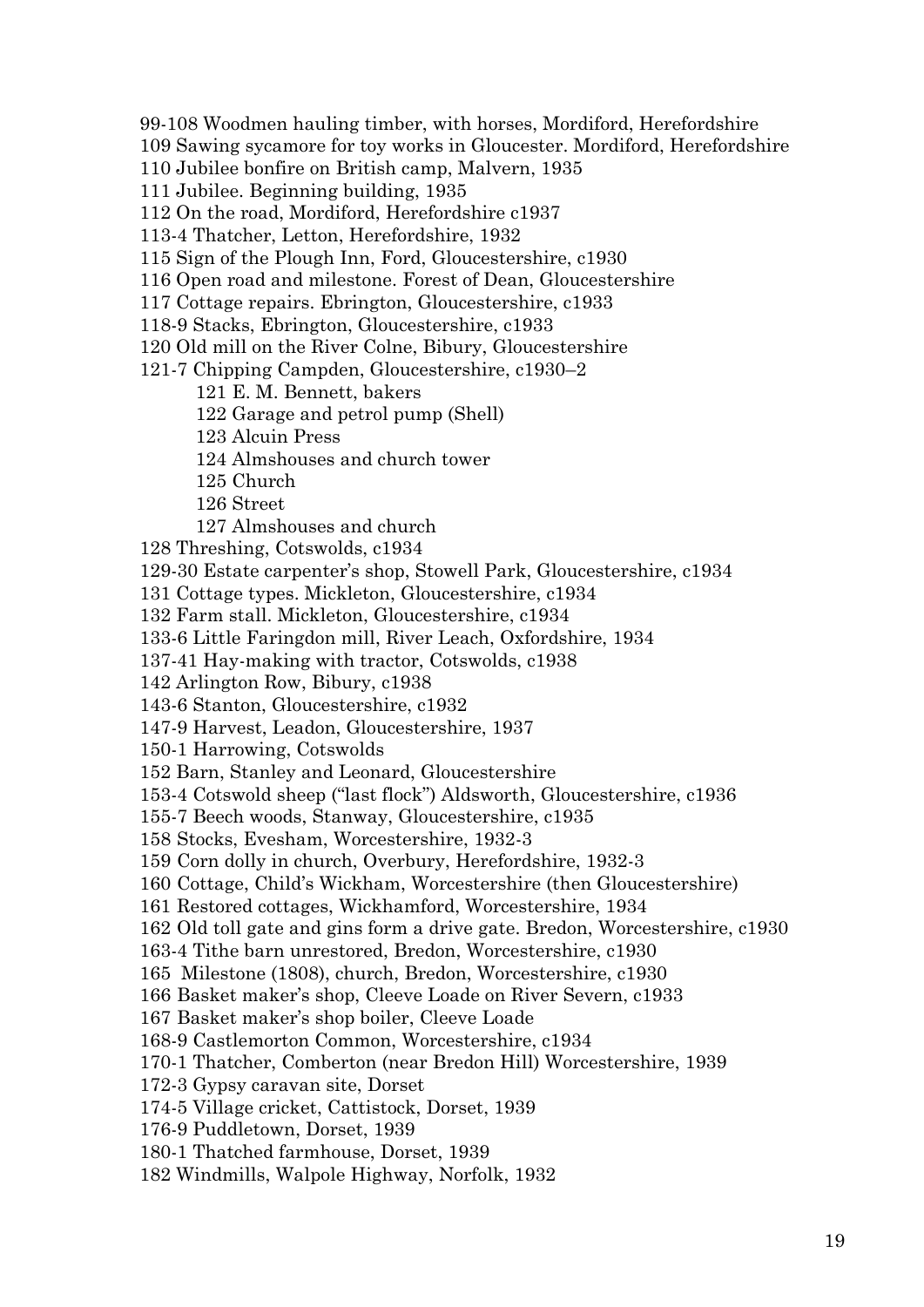183 Windmills (working) Sutton, Norfolk, 1932

184 Bath's, seedsmen and market garden, Wisbech, Cambridgeshire, 1932

185-6 Broads landscape, Hickling, Norfolk, 1932

187-8 Well in village street, Avebury, Wiltshire, c1933

189-92 Haymaking in the water meadows near Avebury, Wiltshire, c1933

193 Sheep at Yarnbury Camp, Wiltshire, 1933

194 Cottage, Apperley, Gloucestershire, c1935

195-6 Village cross, Castle Combe, Wiltshire

197 Castle Combe, Wiltshire

198 Cottage (timbering/large chimneys) south Shropshire

199 Cottage by the Severn, Newnham, Gloucestershire

200 In the daffodil fields, Kempley Court, Gloucestershire

201 Ploughing in the hop yard, Mordiford, Herefordshire

202 Dovecote, Avebury, Wiltshire, 1932

203-4 Cottages, Avebury, Wiltshire, 1932

205 Barn, Avebury, Wiltshire, 1932

206-7 Hops- stringing, picking, loading, Mordiford, Herefordshire

208-15 Hop kilns, Woolhope, Herefordshire (see also PH1/O374-82)

216-20 Osier cutting on the River Lugg, Mordiford, Herefordshire

221-34 Cider-making on farm, Bartestree, Herefordshire

235 Cotswolds, near Bourton, 1939

236 Cottage near Bromyard, Herefordshire (?Edwin Ralph)

237 New Inn, corner of fifteenth-century market hall, Pembridge, Herefordshire, c1934

238 Iron roof replaces thatch. Mordiford, Herefordshire.

239 Woolworths replaces a beautiful old stone house, Chippenham, Wiltshire, c1934

240 "John Keble's Bridge". East Leach, Gloucester

241-2 Bridge and houses. Crowland, Lincolnshire, 1931

243 Tithe barn. Frocester, Gloucester

244 Old water mill on the River Coln. Fairford, Gloucester

245-53 Chipping Campden, Gloucestershire, 1932

245 Church and thatched houses

246 Market hall

247 Cottages

248 Stone houses, market hall

249 Stone houses

250 Church

251 Stone house doorway

252 Row of houses

253 Stone houses

254 Market cross, Malmesbury, Wilshire, 1931

255 Cottage at Crudwell, Wiltshire, 1931

256-7 Thaxted, Essex, c1911

258 Bridge before restoration, St. Neots, Huntingdonshire.

259-60 Medieval cottage, Leinthall Starkes, Herefordshire. Illus. R.C.H.M.

261 Jacobean house and garden, Edington Priory (?), Wiltshire, 1931

262 Cottage, Stanton St. Bernard, Wiltshire, 1934

263-4 Stanton, Gloucestershire, c1932

265-6 Old mill, cottages, Ramsbury, Wiltshire, 1939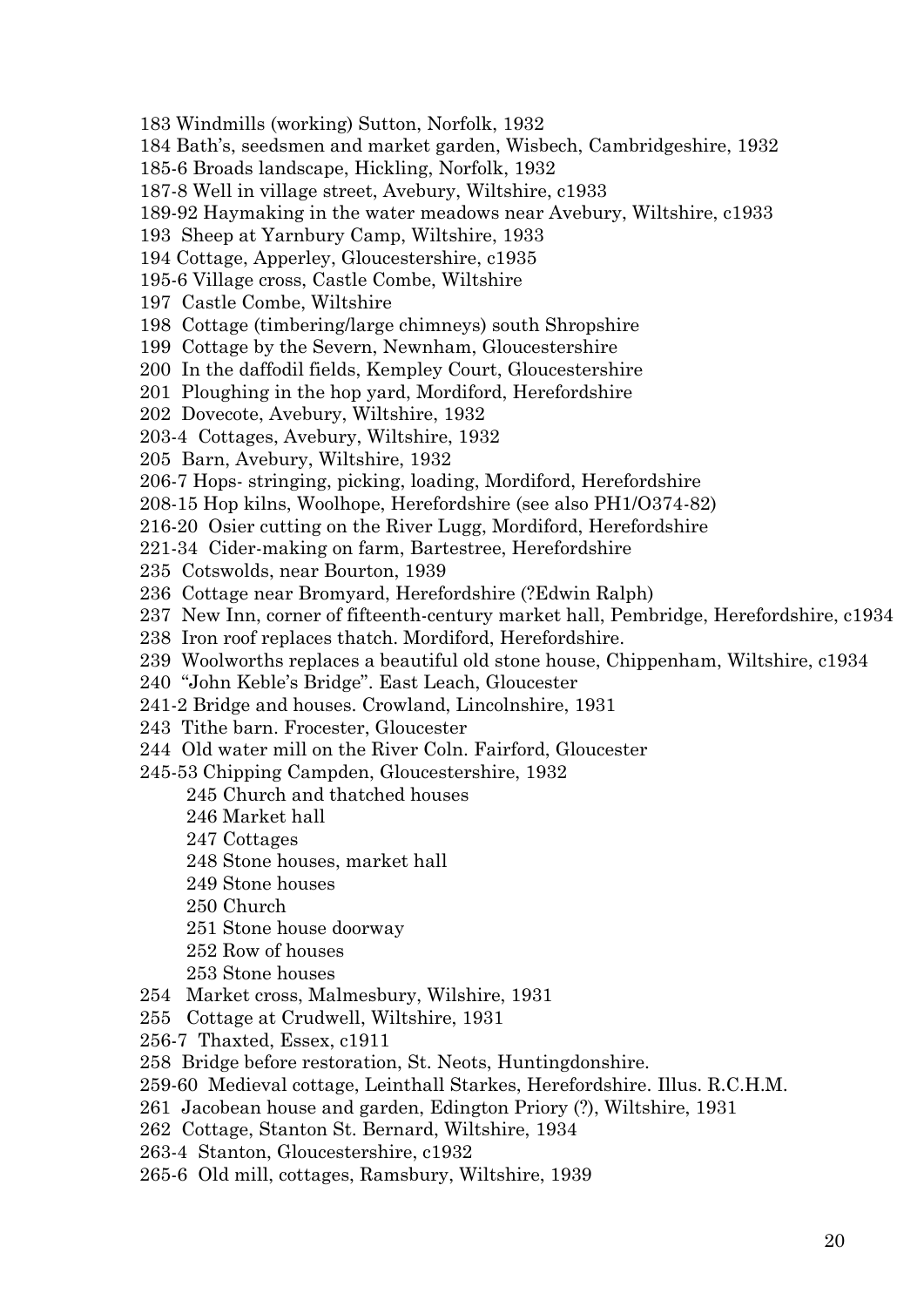267 Old Curiosity Shop, London, c1900 268 Granary, near Shipton-on-Stour, Warwickshire 269-72 Houses, Lavenham, Suffolk 273-4 Cottages, Essex, c1920 275 Barn, Essex, 1920 276 Thatcher, Great Comberton, Herefordshire, c1939 277-82 Hop drying, Noverton, Stanford-on-Teme, Worcestershire, 1931 283-4 White horses, Cherhill, Wiltshire, 1931 285 Lynchetts, Cherhill, Wiltshire, 1931 286-7 On Hickling Broad, Norfolk, 1932 288 Cotswold barns, Gloucestershire, 1932 289 Maypole, Offenham, Worcestershire, 1934 290-1 Geese on Castlemorton Common, Worcestershire, 1934 292-5 Woodman. Mordiford, Herefordshire, 1934 296 Haymaking near Avebury, Wiltshire,1932 297 Basket maker Cleeve Loade, Worcestershire, 1932 298 Harvest at Byland, North Riding, Yorkshirel, c1930 299-301 Thatcher and his dog, Wiltshire, 1932 302-3 Clog sole maker, Preston-on-Wye, Herefordshire, c1931 304-11 Hop-picking, Mordiford, Herefordshire, 1932 312 Donkeys, Herefordshire, 1937 313 Basket making (hamper) Cleeve Loade, Worcestershire 314-6 Harvesting, Mordiford, Herefordshire, 1939 317-33 Fishermen and their wives, Whitby, Yorkshire, 1930 334 Mill on the River Leach, Little Faringdon, Gloucestershire, 1935 335 River Leach, Gloucestershire, 1935 336 River Leach, Gloucestershire, 1935. "The May fly is up!" 337-9 Draught fetching water for a farm, Castle Combe, Wiltshire 340-4 Lady Croft's tame fox and Border Terrier, Herefordshire, 1935 345 Old mill, Sturminster Newton, Dorset, 1939 346 Giant, Cerne Abbas, Dorset 347-51 Sunday on the Lambourne Downs, Berkshire, 1934 352-3 On the road – horse-drawn cart - Mordiford, Herefordshire, c1935 354-5 Salmon fishing, Fownhope, Herefordshire, 1934 356 William Bailey, turner, King's Cliffe, Northamptonshire, 1936 357 Welsh butter scoop bought in Carmarthen, c1933 358 Bark drying in the woods, Mordiford, Herefordshire, c1929 359 Lace bobbins 360 Thatching, Bartestree, Herefordshire, 1932 361 Claud's Farm, Mordiford, Herefordshire, 1943 362 Rhyddspence Inn, Brilley, Herefordshire, c1900 363 Ploughing, Mordiford, Herefordshire 364 Bulbs between Wisbech and Spalding, Lincolnshire 365 Barn, c1700, Bernithan Court, Llangarron, Herefordshire 366 Claud's Farm, Mordiford, Herefordshire, 1943 (foot of Woolhope Hills) 367 Lace bobbins 368 Carrying hay, Mordiford, Herefordshire, c1929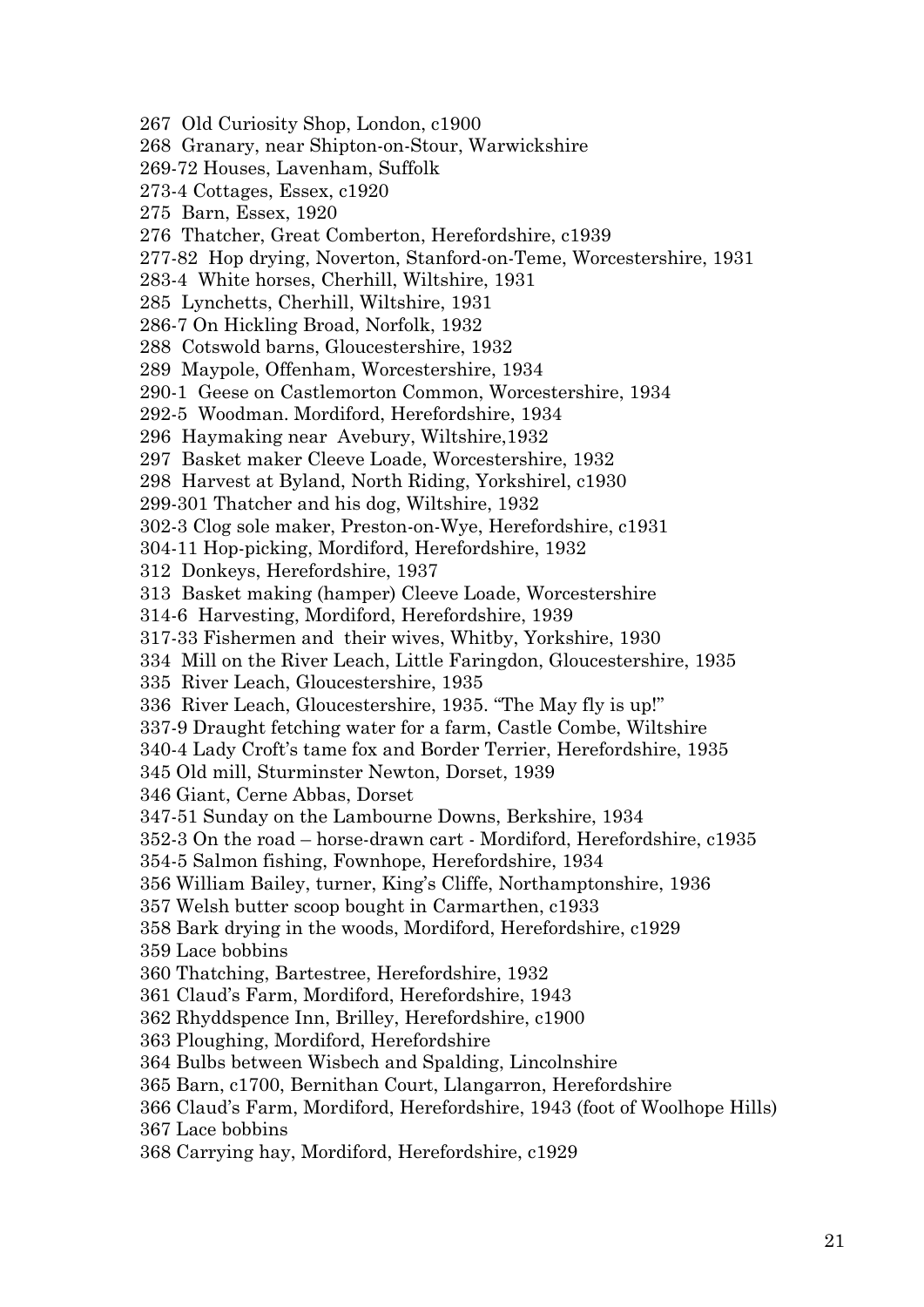369-72 Tools carved on bracket of sixteenth century? Porch of Old Impton Farm, Norton, Herefordshire 373 Boy hop-picker, Lamport, Mordiford, Herefordshire 374 Hops - load starting, 1931 375-7 Loading hops, Lamport, Mordiford, Herefordshire, 1931 378-9 Hop picking, moving a bin, Mordiford, Herefordshire 380-2 Hop kiln, Old Sufton, Mordiford, Herefordshire 383-4 Hops - lowering old bines 385 Burning hop bines, Beaumont, Lamport Farm, Mordiford, Herefordshire 386 Packing hops, Old Sufton, Mordiford, Herefordshire 387 Hop roots and tying 388 Packing hops, Old Sufton, Mordiford, Herefordshire 389 Kiln man - hop drying, Old Sufton, Mordiford, Herefordshire 390 Hop picking, Mordiford, Herefordshire, 1931 391 Young pickers, hop-picking, Mordiford, Herefordshire, c1934 392 Hereford bull, Dormington Court, Herefordshire 393-401 Picking and loading hops, Mordiford, Herefordshire, c1931 402 Trimming hedge around hop yards, Dormington, Herefordshire, 1929 403 Burning old hop bines, Mordiford, Herefordshire, c1929 404 Burning old hop bines, Mordiford, Herefordshire, c1930 405 Cutting hops (thinning young shoots) 406-7 Hop plough, Mordiford, Herefordshire, c1929 408 Stringing hops by hand, Mordiford, Herefordshire, c1930 409 Sack in packing machine, Lanport, Mordiford, Herefordshire, 1952 410 Hops just dried 411-2 Hop kiln, Old Sufton, Mordiford, Herefordshire 413 Growing hops, Dormington, Herefordshire 414 Hop-pole stringing - woman tying - Mordiford, Herefordshire 415 Hops 416 Hops, sack 417 Hophog (packing machine), Old Sufton, Herefordshire 418 Hop packing by machine, Old Sufton, Herefordshire 419 Hop string 420 Cider apples, Bartestree Court, Herefordshire, 1931 421 Cider apples, Mordiford, Herefordshire 422 Wagon of cider apples, Herefordshire 423 Cider cart and press, Bartestree, Herefordshire 424 Cider press in a cottage, Mordiford, Herefordshire, 1931 425-6 Apples, Yeomans, Canon Pyon, Herefordshire, 1930 427 Shaking cider fruit, Mordiford, Herefordshire, 1931 428 Cider press, Bartestree Court, Herefordshire, 1931 429 Woodman drinking cider. Horn cup and barrel 430-1 Horse in cider mill, Mordiford, Herefordshire 432 Travelling cider press, Bartestree Court, Herefordshire, 1931 433 Rosser's press, cottage, Mordiford, Herefordshire 434 Filling hop-heads from cider press, Bartestree Court, Herefordshire, c1931 435 Porch house, Potterne, Wiltshire 436 Cotswold farm buildings near Stanway, Gloucestershire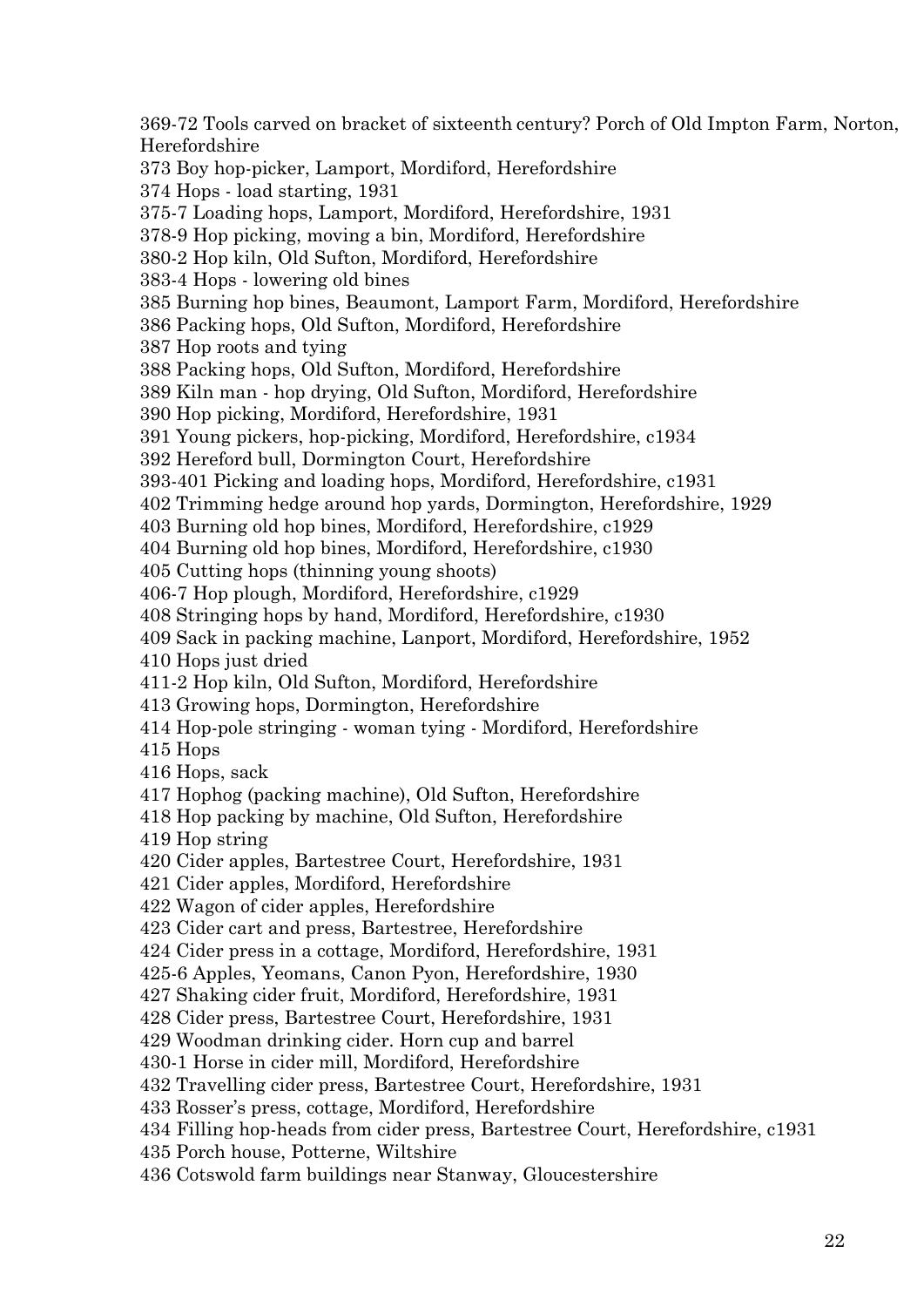- 437 Ford village, Gloucestershire, 1936
- 438 Group that won cup at the "Brewer's Exhibition", Larport Farm, Mordiford, Herefordshire, 1931
- 439 Market Cross, Pembridge, Herefordshire, c1932
- 440 Soaking twine before stringing hops, Dormington, Herefordshire, c1933
- 441 Sheep, market hall, Pembridge, Herefordshire, c1932
- 442 W.I. anti-litter, Inkberrow, Worcestershire, c1933
- 443 "A bird's-eye view of an English manor in days of the Plantagenet kings". Copy
- 444 Cottage, now destroyed, Trotshill, Worcestershire, c1934
- 445 "The scene of an English road during the early part of the 15th Century". Copy
- 446 "The Horn Dances, Abbotts Bromley, Staffordshire". Copy
- 447 Cottages, Frampton, Gloucestershire, August 1939
- 448 Stanton village, Gloucestershire, c1934
- 449 Stanton, Gloucestershire
- 450 Well in village street, Stanton, Gloucestershire, c1934
- 451 Manure spreading for hops, Herefordshire, c1931
- 452 Old Post Office, Cropthorne, Worcestershire, c1930
- 453 IX 29 Bathing, Wykham, Banbury, Oxfordshire, c1900
- 454-5 IX 25/6 Group at Nell Bridge, Banbury, Oxfordshire, c1900
- 456 IX Fete. F. E. Arnold and donkey. Banbury, Oxfordshire, c1899/1900
- 457-70 IX Al fresco fete, Banbury, Oxfordshire, c1900
	- 457 Gypsies
	- 458 Physical drill
	- 459 Ladies at sweet stall
	- 460 Gypsies
	- 461-2 Hawkes and Gilbard on donkey
	- 463 Charles Fortescue with doll
	- 464 Gypsies
	- 465-70 Visit of H.R.H. The Prince of Wales
- 471-2 Hereford Groups at a picnic,1902
- 473-4 Picnic in Hereford, treasure hunt,1902
- 475-8 Picnic, 1902
- 479-80 Playing "Two's and threes", 1902
- 481 Grain drier, Royal Show, Birmingham, 1898
- 482-3 Windmills, Royal Show, Birmingham, 1898
- 484 Royal Agricultural College sports, Cirencester, Gloucestershire, c1895
- 485-94 Royal Show, Birmingham, 1898
- 495-502 Restoration of old cottages near the church to form a vestry or chapel of repose,
- Colwell, Herefordshire, 1935. (Notation on box of following negatives.)
- 503-6 Stowe, 1900
- 507-81X 30 Stowe. c 1900
- 509 W. Bailey, turnery ball and partridge eggs, King's Cliffe, Northamptonshire
- 510-4 Thatcher, Gloucester, 1935
- 515-20 Ploughing, Cotswolds, c1935
- 521-33 Yorkshire, 1935
	- 523 Sheep grazing
		- 528 Sheep grazing
	- 529 Whitby fish market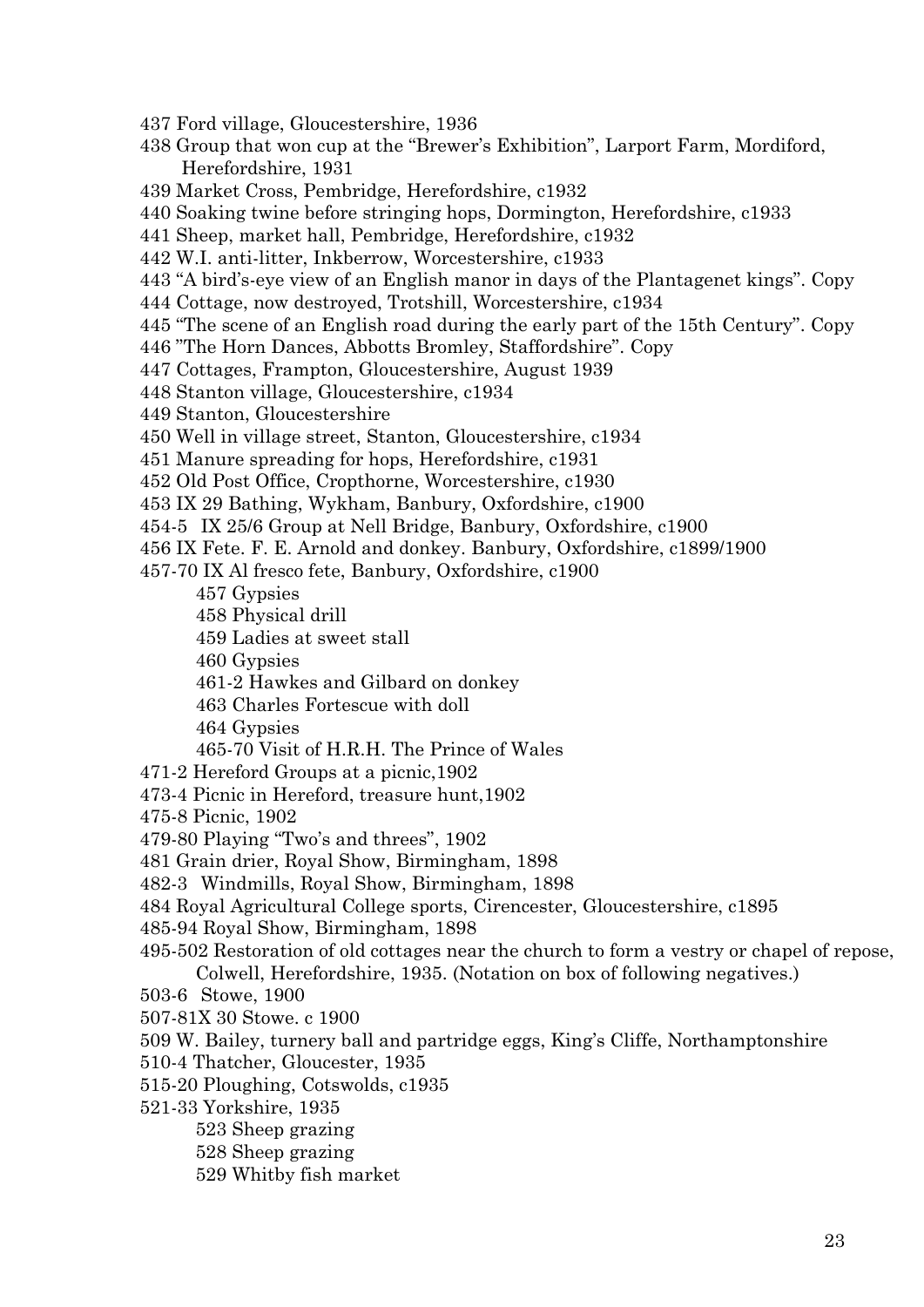530 Moorland landscape 531 Moorland cottages 532 Beach with boats 533 Market 534-6 Peat cutting, Yorkshire, 1935 537-40 Knife grinder, Cotswolds, 1935 541 Shepherds and flock 542 Village 543 Shepherd and dog 544 Swans 545 Cows 546 Shepherd and dog 547-9 Wales (?) 550-78 Whitby, Yorkshire, c1935 579-81 Eastnor Meet, Herefordshire 582-8 Savernake Forest, Wiltshire 589-95 Dunster, Somerset 596-620 Somerset or Devon (?). Includes views of hunt meet 621-5 Clovelly, Devon (?) 626-30 Hop stringing, Herefordshire 631-46 Whipsnade zoo 647-8 Scouts 649-57 Pigs in woodland and fields 658-63 Sussex 664-7 Milking cows in field 668-88 Turkeys, Herefordshire, c1935 689-97 'Fisher's Pond': boathouse and sailing 698-9 Draught oxen 700 Child and lamb 701-6 Pig sucking cow 707-14 Pigs (sow with litter), 1935 715-25 Hereford cattle, 1935 726-8 Riding, 1935 729-34 Local water supply: children drinking from standpipe, 1935 735-44 Pigs, 1935 745-7 Bridgenorth and River Severn, Shropshire, c1935 748-53 Shetland pony and child 754-60 Derbyshire, c1935 760 Monsal Dale and viaduct 761-76 Cumberland and lakes, c1935 777-84 Shearing, Cumberland, c1935 785-93 Watersplash: horse and rider 794-822 Hops, Sussex(?) 794-800 Oasts 801-3 Cattle and sheep 804 Dried hops 805 Sewing hop pockets 806 Hop scoop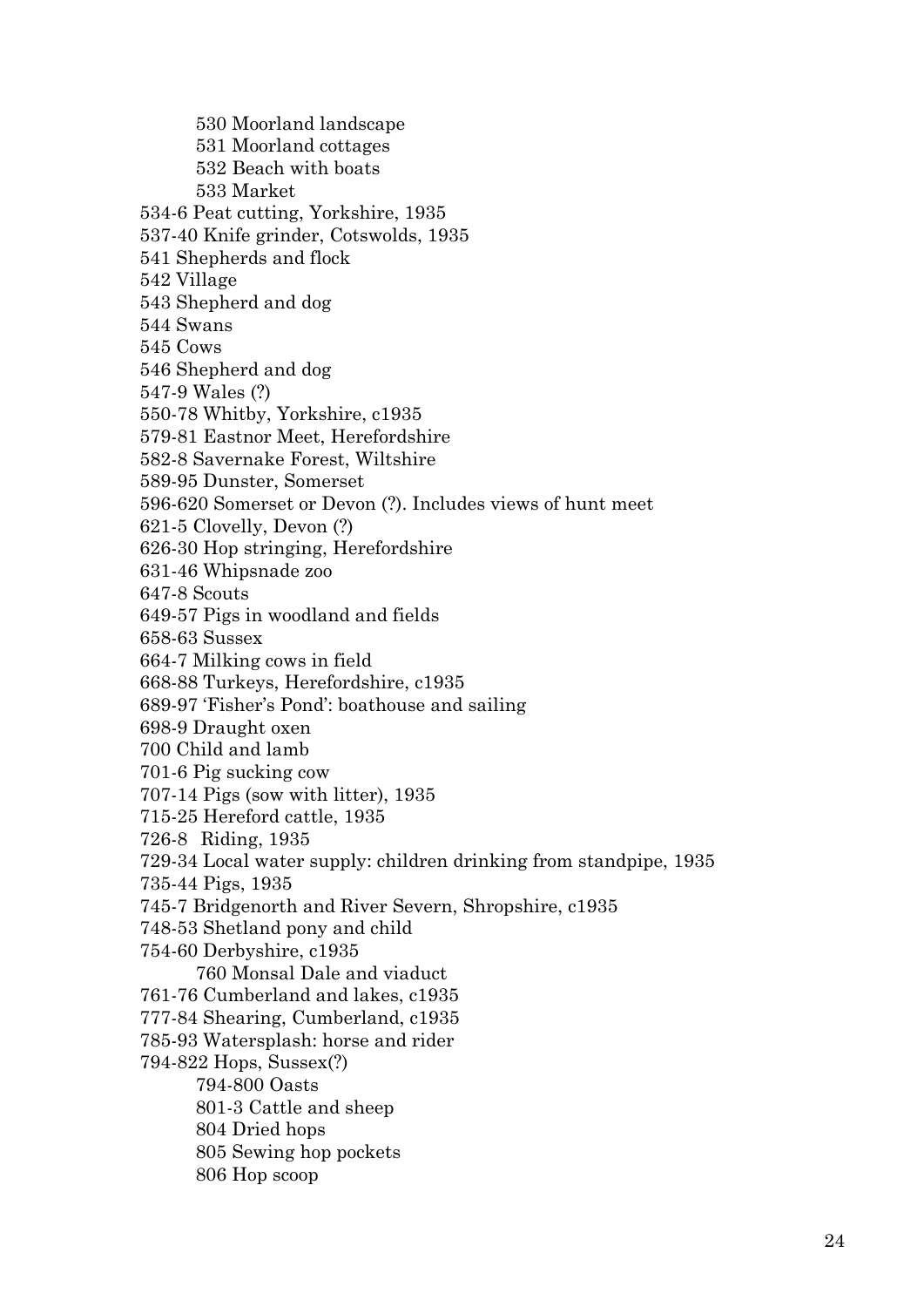807 Processing hops

808 Hop scoop

809 Interior of hop barn

810-21 Hop picking and measuring sacks of hops arriving at the kiln after

this loading in the hop yard.

822 The entrance of the oast house

823-4 Hurdle makers

825 Pointer (dog)

826-31 Bibury, Gloucestershire, c1935

832 Swan Hotel, Bibury, Gloucestershire, c1935

833-4 Bibury Mill, Gloucestershire, c1935

835-6 Corfe Castle near Swanage, Dorset, 1930s

837-9 Hay-making, 1930s

840-4 Fox and badger

845-69 Whitby, Yorkshire, pre-1935

845 Covered market

853 Women at fish stall

859 Mending nets

870-5 Meet, Grange

876-9 Coronation decorations, Ledbury, Herefordshire

890-9 Suffolk

900-13 River Leach, Little Faringdon Mill, Gloucestershire, c1936

914-25 Pack oxen, Cirencester, Gloucestershire, c1935

926-30 Harvest, Ford, Gloucestershire, c1935

931-5 Shopping in Ludlow, c1934

936-45 Hop picking, Herefordshire, c1934

946-52 Girl Guides camping, c1934

953-8 Bibury, Gloucestershire, c1935

959-70 Lady Croft and tame foxes, Herefordshire, c1935

971-4 Harvest in Suffolk, Berkshire and Cotswolds

975 Ross, Herefordshire

976-9 Moorland, near Whitby, Yorkshire, 1935

980 Snow, Herefordshire

981-2 A wet day! Dunster, Somerset

983 Cottages, Bibury, Gloucestershire, 1939

984-9 Hereford bull

990-9 Sheep and lambs

1000-23 Gypsies and donkeys

1024-8 Blacksmith

1029-37 Smithy with large horseshoe door at Claverdon, Warwickshire

1038-41 Gathering sticks ( in Clifton Wood?)

1042-50 Farm animals and barns

1051-62 Inside a hop kiln, Herefordshire, c1934

1063-8 A native? (old man with stick). Chipping Camden, Gloucestershire

1069-80 Ploughing match, 1935 or earlier

1081-99 Herefordshire farm

1100-7 Harvest

1108-9 Dinner hour, Hampnett, Gloucestershire, 1935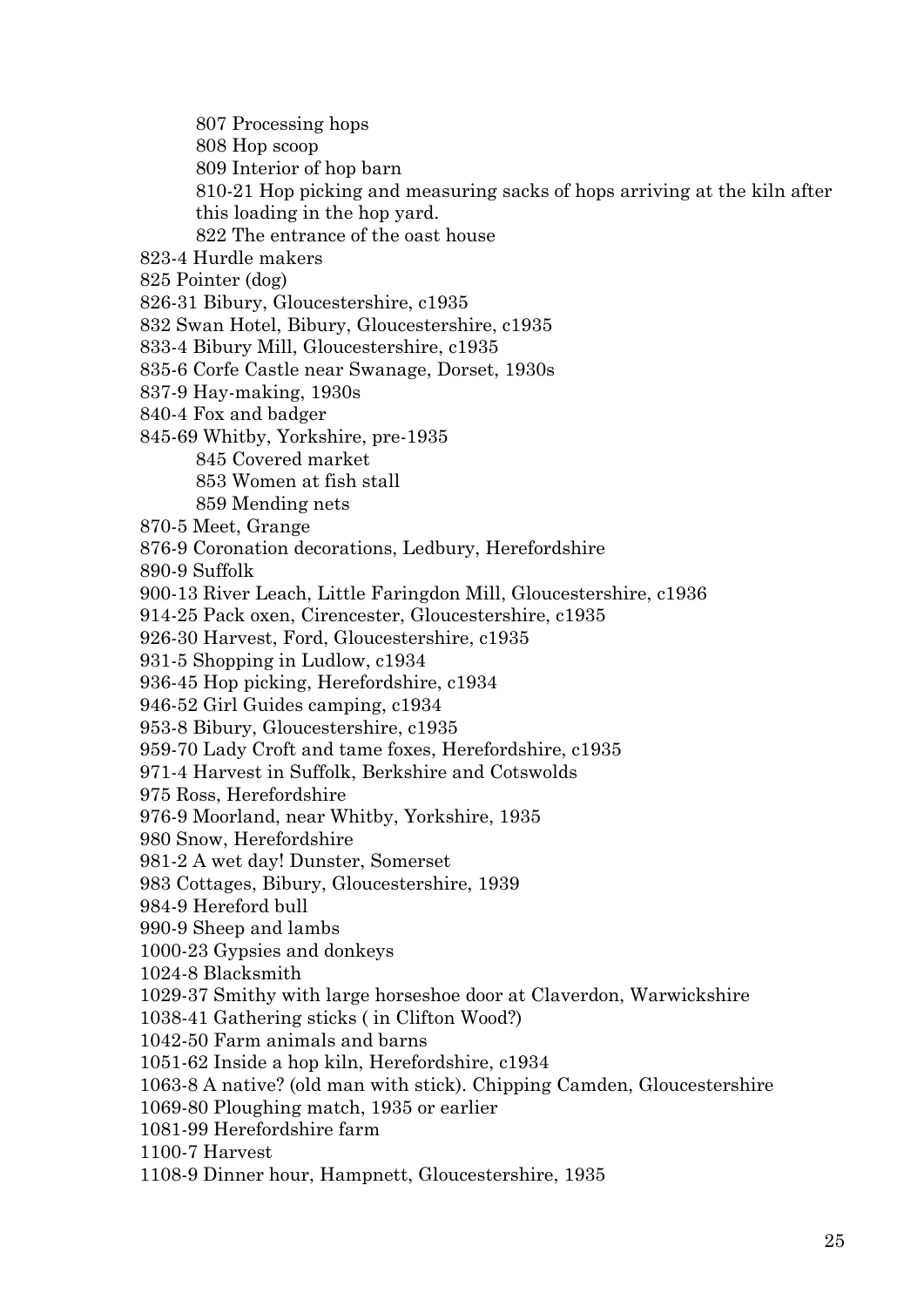1110-4 Clay pipe making, Broseley, Shropshire, pre 1939 1115-8 Ducks 1119-28 Man with moving house, 1938 1129-45 Fruit picking, Pirtley, Herefordshire 1146-52 Hop picking, Herefordshire, 1938 1153-63 Cornwall (coast) 1938 1164-6 Clifton Suspension Bridge 1167-80 " Hodgets" – portraits of a man 1181-94 Sheep and shepherds, Herefordshire or Cotswolds, 1938. 1195 Moonlit church 1196-1201 Blossom time, Knightwick, Worcestershire 1202-12 Badger digging 1213-24 Children playing by a rive, c1934 1225-8 Porlock, Somerset, c1937 1229-32 Hop stringing and packing, 1936 1233-4 Sheep and cherry blossom, Herefordshire 1235 Pig and piglets 1236 Horses 1237 Cornwall, 1937 1238 Richies

1239-48 Geese, 1937

1249-65 Hen and chicks

1266-71Daffodil pickers

1272-3 Pigs

1274-5 Swan's nest

1276-85 Doll – large doll holding a small doll and stuffed dog - Eastnor, Herefordshire, 1937

1286-93 Cherry blossom and pigs, Old Storridge, Herefordshire, 1937

1294-9 Hop stringing, Old Storridge, Herefordshire.

1300 Sheep

1301-8 Bourton on the Water, Gloucestershire, 1937

1309-14 Sheep on Cotswolds, 1937

1315 Horses, Barn, Herefordshire, 1937

1316-17 Barn and duck pond

1318-25 "Boyers fish pond" - punting, 1938

1326-7 Children fishing, 1938

1328-39 Hurdle makers

1340-7 Turkey farm, 1938

1348-51 Beagles.

1352-6 On Malvern Hills, 1938

1357-71 Turkey farm

1372-6 Arts & Crafts Exhibition - embroidery - W.I. 1938

1377-9 Spider's web

1380-2 White badger 1938

1383-91 Old farm, Bosbury, Herefordshire, 1937 (Miss Plews)

1392-1408 Sheep, old farm, Bosbury, Herefordshire, 1937

1409-11 Gardener, Pye's Nest, Ledbury, Herefordshire, 1937

1412-21 C. C. piggery, Usk , 1937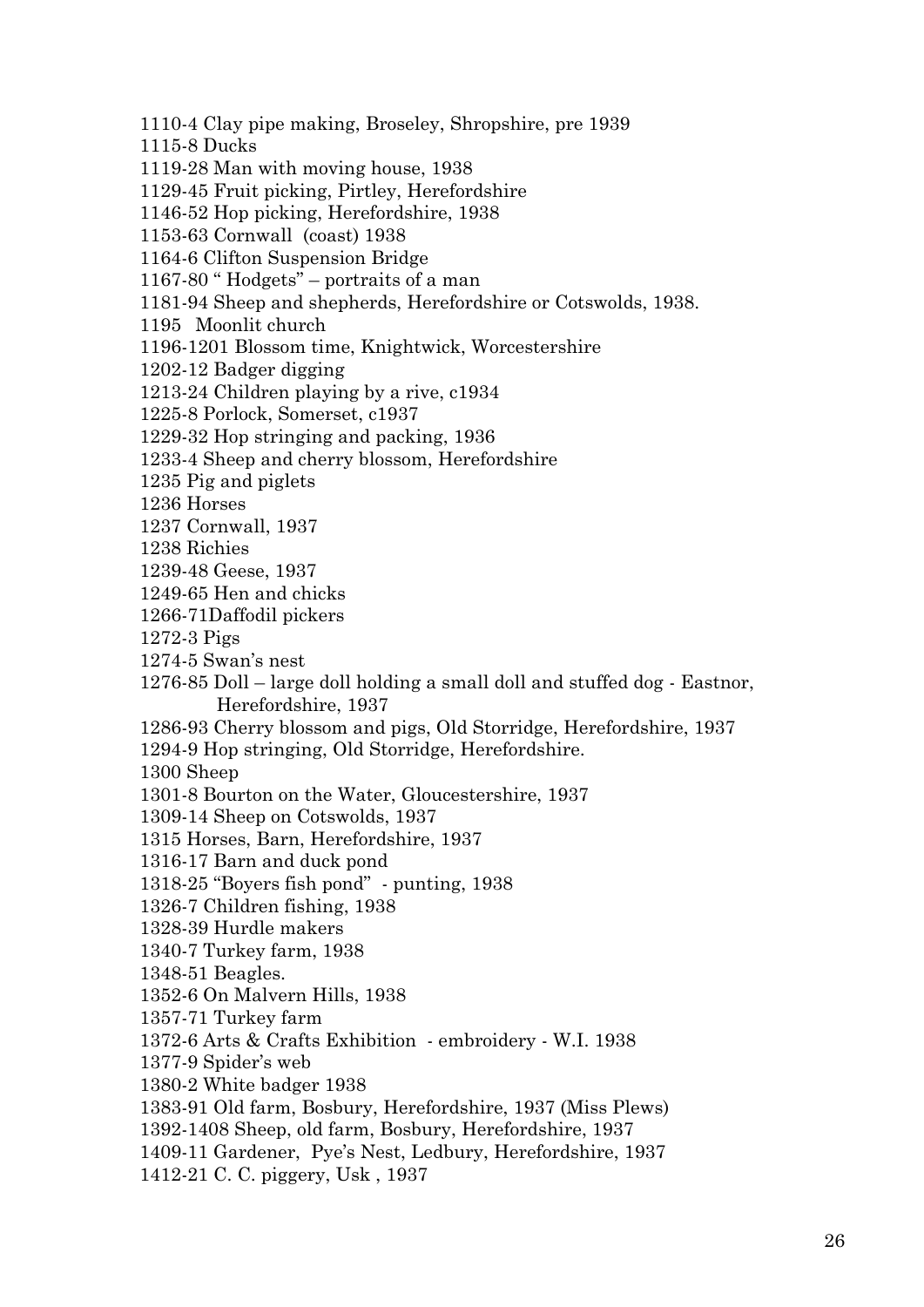- 1422-4 "Pigeon Man"1937
- 1425-41 On a farm at Longhope, Gloucestershire, 1937
- 1442-58 Golf, 1937
- 1459-63 Gypsies on the Cotswolds, 1937
- 1464-74 Sheep, Gloucestershire, 1937
- 1475-8 Hawkestone otter hounds, Corve Dale, Shropshire, 1937
- 1479-87 Corve Dale, Shropshire, 1937
- 1488-93 Daffodil fields near Ledbury, Herefordshire, 1937
- 1494-8 Meet, Ledbury, 1937
- 1499-1536 Figures, c1900
- 1537 Ploughing, Lyne
- 1538-43 Horses and timbered houses
- 1544-50 Gypsies, Lyne
- 1551 Timbered farm buildings, Staunton, Gloucestershire, Dovecote, Lyne
- 1552-4 Horses hauling timber, Lyne
- 1555 Cherhill lynchets, Wiltshire, 1934
- 1556-7 Farmyard on Salisbury Plain, Wiltshire, 1934
- 1558 Keeper points to a kite's nest, Wales, 1932
- 1559 Knife grinder (he was murdered a few nights later) Stanway, Gloucestershire, 1932
- 1560 Coracle on River Severn at Shrewsbury, Shropshire, 1933
- 1561 On the road to the hills Breconshire, 1934
- 1562-5 Duke and Duchess of York visit the W.I stall (County President) at the Three Counties Showground, Herefordshire
- 1566 Mill on the River Stour, Dorset, 1936
- 1567 Coracles at Rose(copy), River Wye, c1860
- 1568 Funeral box in church, Walpole St. Peter, Norfolk, 1932
- 1569-72 Elan Valley timber works, mid Wales, where the "house under the water" lies
- 1573-4 Shepherd on Marlborough Downs near Avebury, Wiltshire, 1934
- 1575 Sign post, Gloucester, 1934
- 1576-7 Youth in village, Castle Combe, Wiltishire, 1934
- 1578 Shepherd, huntsman, Worcester Hunt, c1914
- 1579-81 Lace bobbins
- 1582 Cups, Welsh turnery
- 1583 Lace bobbins
- 1584 Pot and bowl turnery
- 1585 Hounds at Hunbed House, Whitby
- 1586 Albrighton Woodland hounds, Chaddesley Corbett
- 1587 Scarecrow competion at village flower show, Worcestershire, c1903
- 1588 Bark drying in the woods, Mordiford, Herefordshire, c1928
- 1589 Corn dolly, Terse Valley, Worcestershire, 1943
- 1590 Old school house, Pembridge Pump. Herefordshire
- 1591 Bus growing tomatoes, Astry, Worcestershire
- 1592 Wasp nest in a bee hive
- 1593 Stripping, Bidford-on-Avon, Warwickshire, c1935
- 1594 Otter hounds, Worcestershire, c1920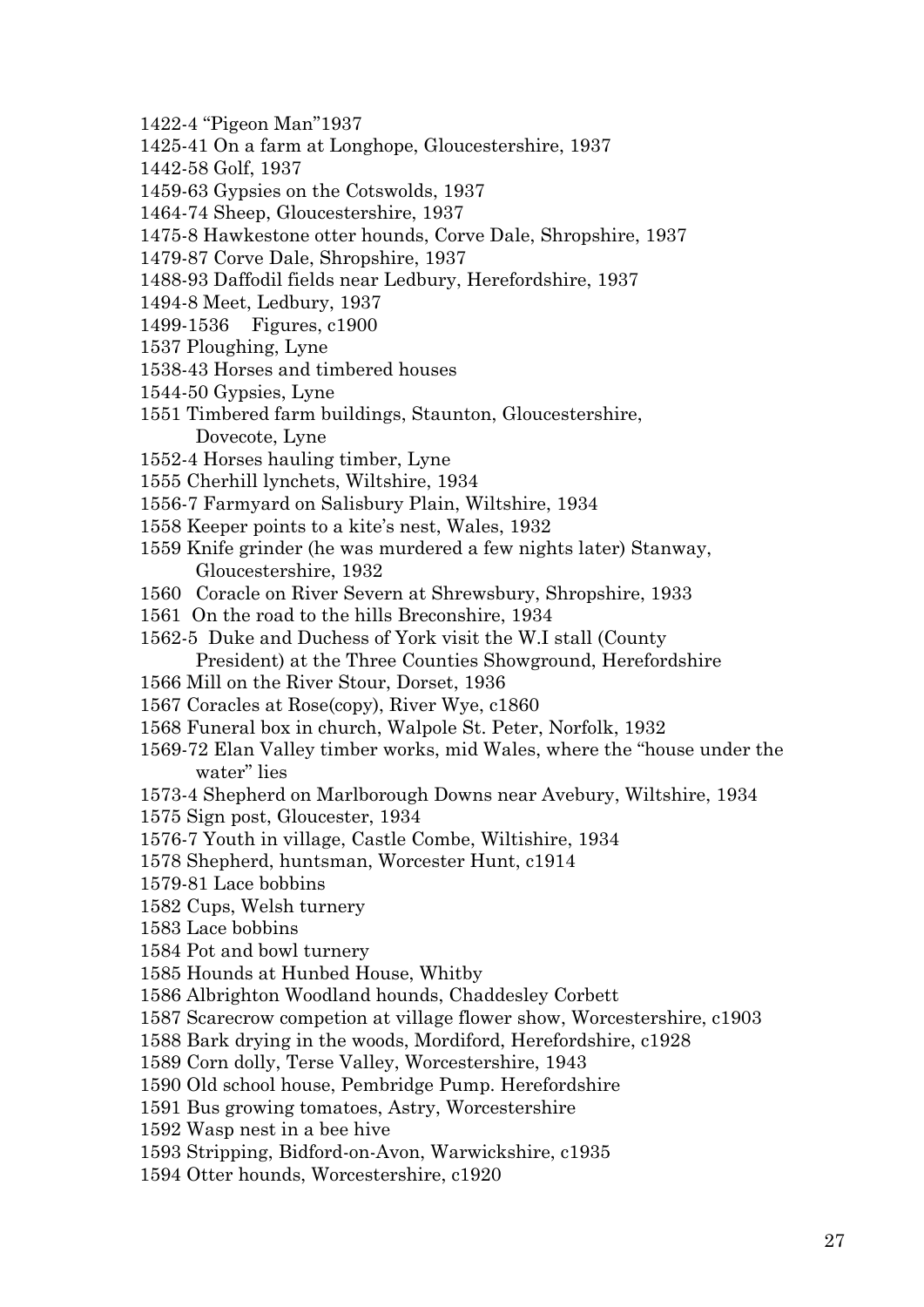1595-7 Cider mug, Mordiford, Herefordshire, c1933 1598 Horses in plough, Mordiford, Herefordshire, c1929 1599 Horses and ploughman, Mordiford, Herefordshire, c1929 1600 Hop-picking, Herefordshire, c1930 1601 Loading hops, Old Sufton, Mordiford, Herefordshire, 1929 1602 Cider, Bartestree, Herefordshire, c1931 1603 Kiln, Old Sufton 1604 Cider man. Drink, horn cup and barrel, all home made 1605-6 Hop hedge, Dormington, Herefordshire, c1930 1607-10 Salmon fishing, Aberdu Rod, River Wye, c1936 1611 Two horses in village street, Shipston-on-Stour, Warwickshire, c1936 1612 Bank note (copy) 1613 Church weather-cock, Weobley, Herefordshire 1614-15 Whetton Court, Ludlow, Shropshire, c1936 1616 Bonfire on beacon, Colwall, Herefordshire, 1935 1617 Bill head, Linton (copy) 1618-19 Newquay, Cornwall, 1901 1620 Newly wed, 1901 1621-22a Family pets, c1900 1623 Threshing, Herefordshire (copy of old photo lent by a W.I. member) 1624 Bodenham parish meet, England's Gate Inn, Herefordshire, c1890 1625 Club list, Leintwardine, Herefordshire, c1864 1626 Lace bobbins (5) 1627 Lace bobbins 1628 Kerswell village from the Downs, Devon, 1895 1629 Duke of Connaught opening Wolverhampton exhibition, 1900? 1630 Torquay, Devon, c1900 1631–2 Keeper's larders, Herefordshire, 1901 1633 Loading hops, Herefordshire, c1900 1634 Cap and apron, c1900 1635 Family pets at Swern Villa, Worcestershire, 1900 1636 Harbour at Torquay, Devon, c1900 1637 Picnic from Llanwrtyd, Brecon c1898 1638 Stocks, Aldbury, Herefordshire 1639 Mare and foal, c1934 1640-1 Girl on pony, Mid Wales, c1900 1642 Cerne Abbas giant, Dorset, 1938 1643-4 Village Post office, Mansell Lacy, Herefordshire, c1934 1645 Dunmow, Essesx, c1922 1646 Parish pump, Badminton Estate 1647 Thrush on nest by bird-scarer 1648 Child on horseback in farmyard, Mordiford, Herefordshire, c1929 1649-50 Robbers' stone and car on road, Wiltshire, c1935 1651-3 Wansdyke, near Bishops Cannings, Wiltshire, 1935 1654-74 Bibury (mainly Arlington Row), Gloucestershire, c1935 1675 Well, Avebury, Wiltshire, c1932 1676 Thatching wall, Avebury Manor, Wiltshire, c1931 1677-87 Castle Coombe, Wiltshire, c1931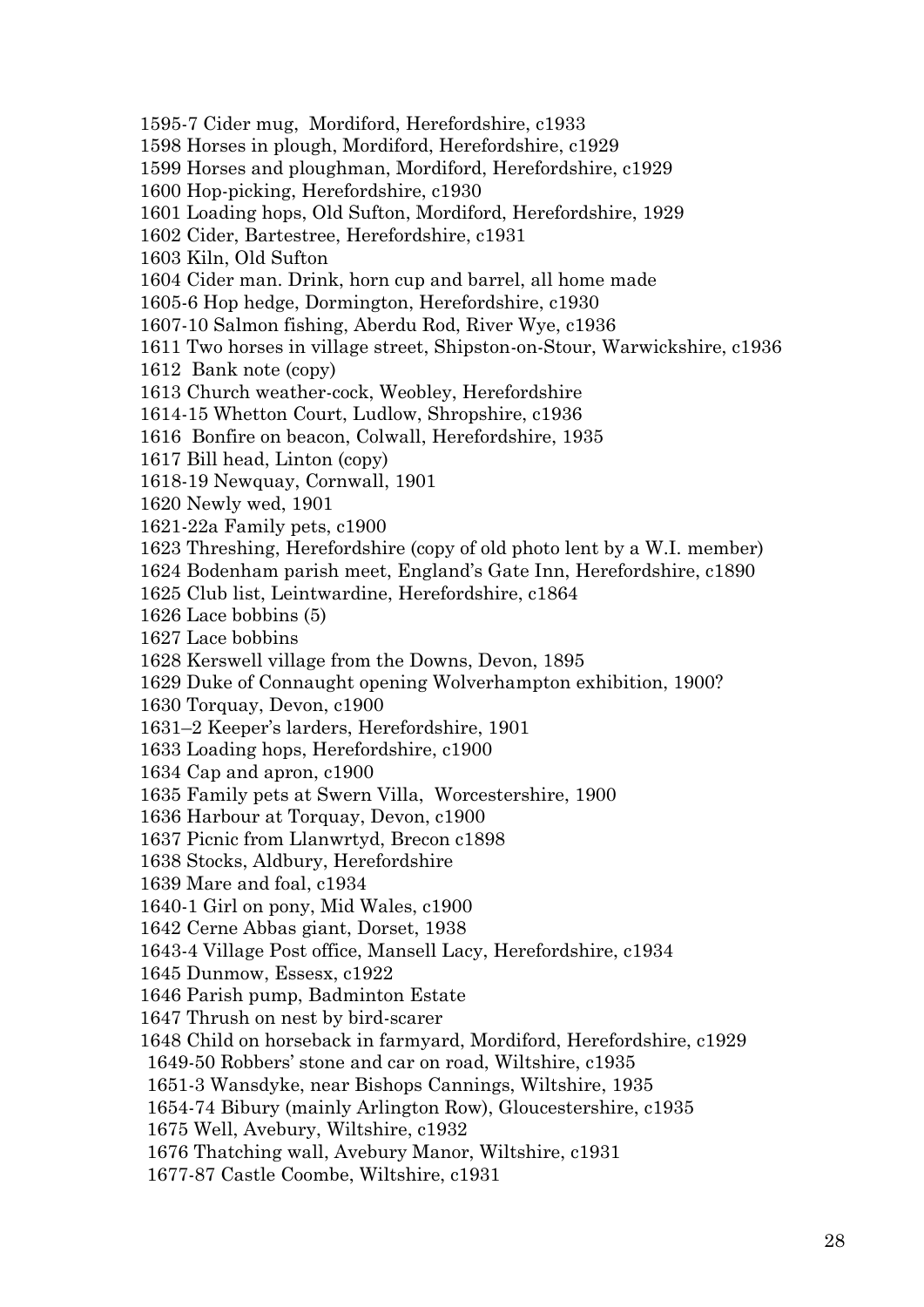1688 Austin car (reg. WP670) with uniformed chauffeur, c1931 1689 Palace swans, Wells, Somerset, c1931 1690 Sewing up hop pockets, Noverton Stamper, Worcestershire, c1932 1691 Interior of hop kiln, Mordiford, Herefordshire, 1931 1692-3 Aldbourne village, Wiltshire, 1937 1694 Corn dolly in church, Ovebury, Worcestershire, 1934 1695 Milkman, Mordiford, Herefordshire, c1933 1696-8 Woodmen sawing sycamore for toy works, Mordiford, Herefordshire 1699-1703 Salmon fishing, River Wye, Fownhope, Herefordshire, 1937 1704-14 Loading timber, Mordiford, Herefordshire, 1934 1715 Oast houses, near Malvern 1716-19 Cotswold sheep (Garne's) Aldworth, Glouscester (the only flock of the breed) 1936 1720-2 Disused length of the Fosse Way near Malmesbury, Wiltshire, 1934 1723 Well at door of cottage, Wiltshire, 1934 1724 Keble's Church and bridge, Eastleach Turville, Gloucester, 1934 1725 Bibury Court, Gloucestershire, 1939 1726 A Dorset farm, 1939 1727 Corn dolly, Essex, 1938 1728 Aldbourne, Wiltshire ? c1935 1729-30 Cottages, Cherhill, Wiltshire, 1934 1731 Lynchets, Wiltshire, 1934 1732-3 White horse, Wiltshire, 1934 1734-5 Young cattle, Mordiford, Herefordshire, 1934 1736 Welsh pigsty (copy) 1737-8 Picnic, Worcestershire, c1903 1739 Solwarpe? Mill, Worcestershire, 1900 1740 Victoriana. Two dogs! Herefordshire, c1900 1741 Lace bobbins, Devon, 12.47 1742 Broadway, Worcestershire, c1900 1743-4 Flax Matchel for combing flax (1743 damaged negative) 1745 Lace bobbins, Devon 1746 Mill, Little Faringdon, Gloucestershire 1747 Welsh love spoon 1748 On the Lambourne Downs, Berkshire, c1937 1749 Slater's bill and two spoons by W. Bailey, Northamptonshire, 1936 1750-1 Welsh love spoons 1752 W.I. Banner, Herefordshire, c1931 1753 Charcoal burner, Hartlebury, Worcestershire, 1910 1754 Oast house (Pershore, Worcestershire ?) 1755 Hop-stringing, Herefordshire (see also O1295) 1756-56A Hounds and riders (see also O1585) 1757 Hounds and riders (see also O1586) **P** Negatives, various formats 1-35 Buildings 1-2 Tirley Inn, Gloucestershire, 1936 3 Whalebone Inn, Hereford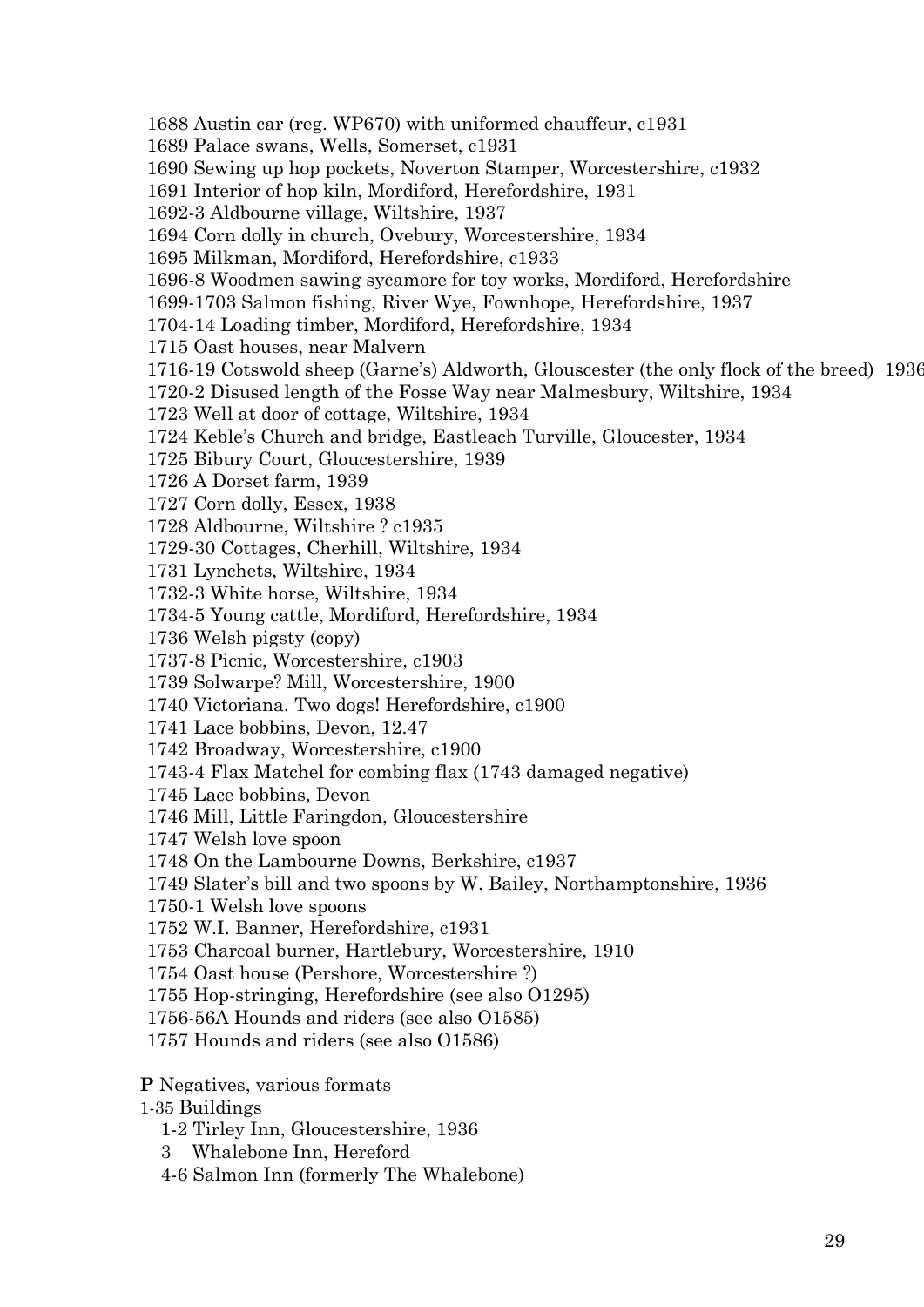- 7 The Royal Oak c 1962, Laudington, Salop
- 8 Thatched cottages
- 9 Thatched cottages
- 10 Thatched cottages
- 11 Thatched cottages
- 12 Cottage, Frampton, Gloucestershire (N.B. pigeon holes above windows)
- 13 Cottage, Mansel Lacy (Medieval)
- 14 Mud cottages, Little London, near Thornton
- 15 Cottage, Woolhope, Herefordshire, 1929
- 16 Bernitha Court Farm, Herefordshire c1948
- 17-19 Chappel Farm, Wigmore, Herefordshire
- 20-24 Cotswold farm not named
- 25-27 Farm near Worcester, c1930 (one photograph showing thatched well)
- 28 A Worcestershire farmyard
- 29-34 Astley Mill, Worcestershire, c1932,
- 35 Barn, Walterstone, Herefordshire

## 36-116 Crafts

- 36-7 Pottery, near Badminton, Gloucestershire, 1935
- 38-49 Southarine Pipe Works, Braseley, Shropshire, c1936
- 50-1 Saddlery, Llangollen (Saddler Hughes), 1934
- 52-60 Flint knapper, Brandon, Suffolk, 1932
- 61-3 Quarry tiles, Buckle Street, Cotswolds
- 64-5 Cotswold slatter, Naunton, Gloucestershire
- 66-9 Quarry on Buckle Street, Naunton, 1939 (also 35/14391-3, 14397)
- 70 Slatter, Naunton, c1935
- 71 Dry walling, near Burford, Oxfordshire, 1947
- 72-6 Thatching the artist David Cox's cottage, 1956
- 77-8 Thatcher, Gloucestershire, 1935

79-81 Thatching almshouse and village pub, Bridport, c1922 (also 35/14374, 35/14380)

- 82 Thatching Inn, Mildenhall, 1939 (also 35/14379)
- 83-4 Swiss Cottage, Withington, Herefordshire, c1940
- 85 Thatcher, Herefordshire, c1934
- 86 Marram grass basket, Newborough, Anglesey, c1953
- 87 Marram grass basket, Newborough, Anglesey, c1950 (the last maker)
- 88 Baskets, Efrstrasol, c1935
- 89 Baskets (also 35/14344)

90-1 Boiling oak for spelk baskets, Bewdley, Worcestershire, 1935 (also 35/14390, 14376)

- 92 J. Davis, turner, Llancych, 1932
- 93 Bailey the turner, Kingscliffe, Northamtonshire, 1936

94 Clogger, Preston-on-Wye, Herefordshire, c1931

- 95-6 Clogger, Abergavenny, c1929
- 97 Gate hurdle making, Mordiford c1930
- 98-101Gate hurdle making, Holybush, Malvern, Worcestershire, 1938
- 102-3 Wagon making, Mainhill, Dorset, 1939 (also 35/14424, 35/14398)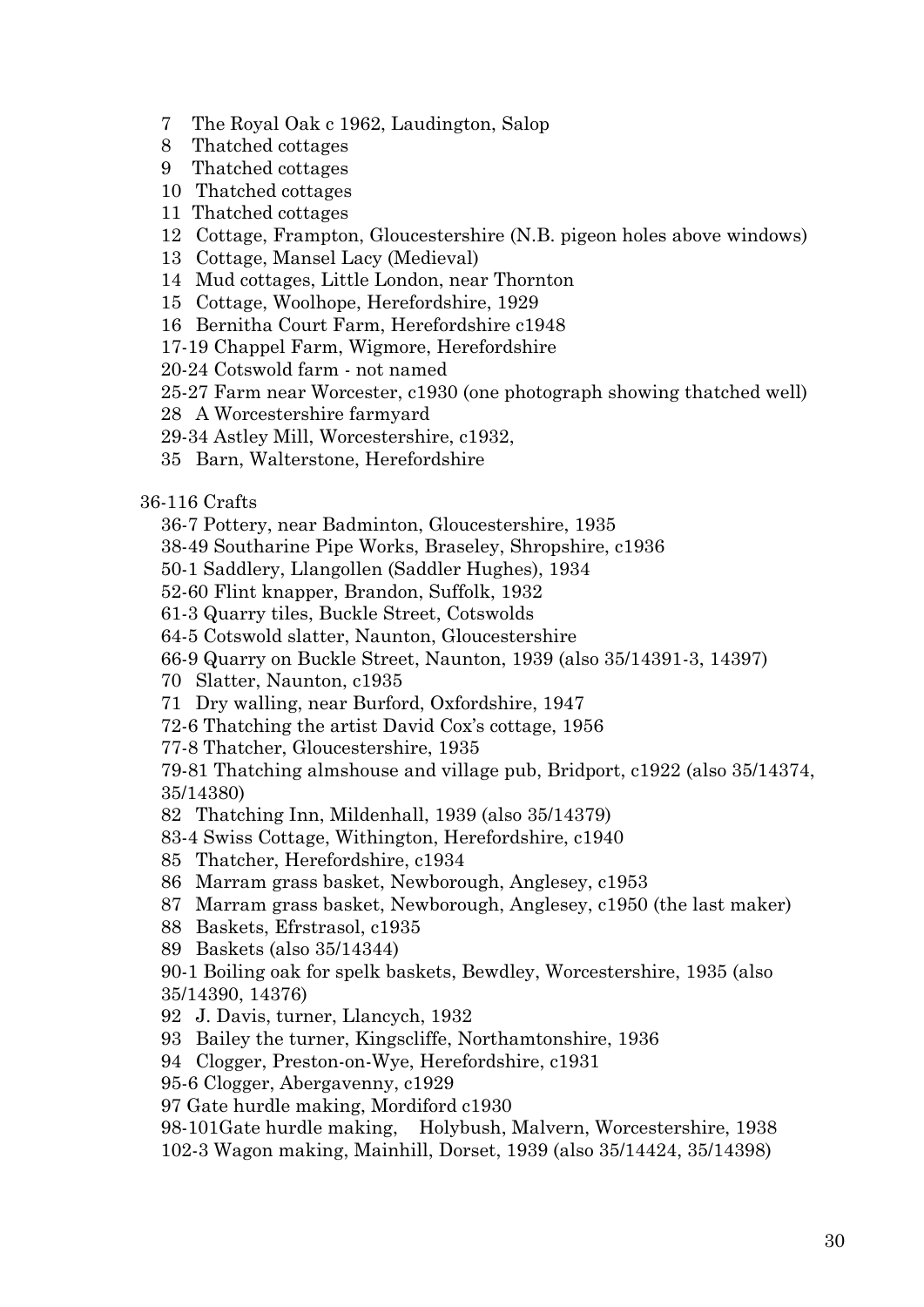- 104-9 Wagons, Mordiford, Herefordshire, 1935 (also 35/14330, 35/14386, 35/14394, 35/14410, 35/14425)
- 110 Glove sticher (Mrs E. Salisbury) at Tibberton, Worcestershire, 1934 (also 35/14353)
- 111 Glove making, Tibberton, Worcestershire, 1934
- 112 Lace pattern
- 113 Welsh quilting, Cardiff R.I. exhibition 1946
- 114 Pin cushion, white satin for christening, dated 1824
- 115 Cloth weaving by the late Joan Lyne
- 116 Weaving c1934
- 117-123 Crops, tomatoes

## 124-137 Cultivating

- 124 Harrowing on Windmill Hill, Avebury, 1939
- 125-6 Hop stringing near Worcester (also 35/14329, 14427)
- 127 Soaking hop twine, Dornington Herefordshire, c1939 (also 35/14364)
- 128 Hop stringing, Mordiford, Herefordshire, c1929 (also 35/14356)
- 129 Hop stringing, Mordiford, Herefordshire c1930 (also 35/14357)
- 130-1 Ploughing at Areley Kings, Worcestershire, 1935

132-5 Ploughing team at Nibley, Gloucestershire, 1935

136-7 Ploughing

138-280 Fishing

- 138-91 River Wye, Hampton Bishops, below Hereford
- 192-213 River Wye, Fownhope, salmon fishing
- 214 River Wye, Fownhope, salmon fishing
- 215-6 River Wye, salmon fishing
- 217 Hampton Bishops, River Wye, Captain H.A Glbert
- 218-27 Near Aberdawr, River Wye, 1937)
- 228-30 Capler, Herefordshire, River Wye
- 231-3 Angler's Inn on River Wye, Hampton Bishops
- 234 Line and net
- 235-79 Beinithen Court Pool, Llangarron, Herefordshire (famous as Red Mire for Giant Carp)
- 280 Elver net on the Severn near Ashleworth

## 281-287 Forestry

281 Forestry student felling, Llangannon, Herefordshire 282-7 Felling, Aconbury woods, Herefordshire, c1935

## 288-92 Gardens

288-91 Hidcote Garden, Gloucestershire 292 Ginko tree in Bishop's garden, Wells, Somerset

293-345 Harvesting

293-304 Cereals, cutting by machine 305 Cereals, cutting by hand, Bredwardine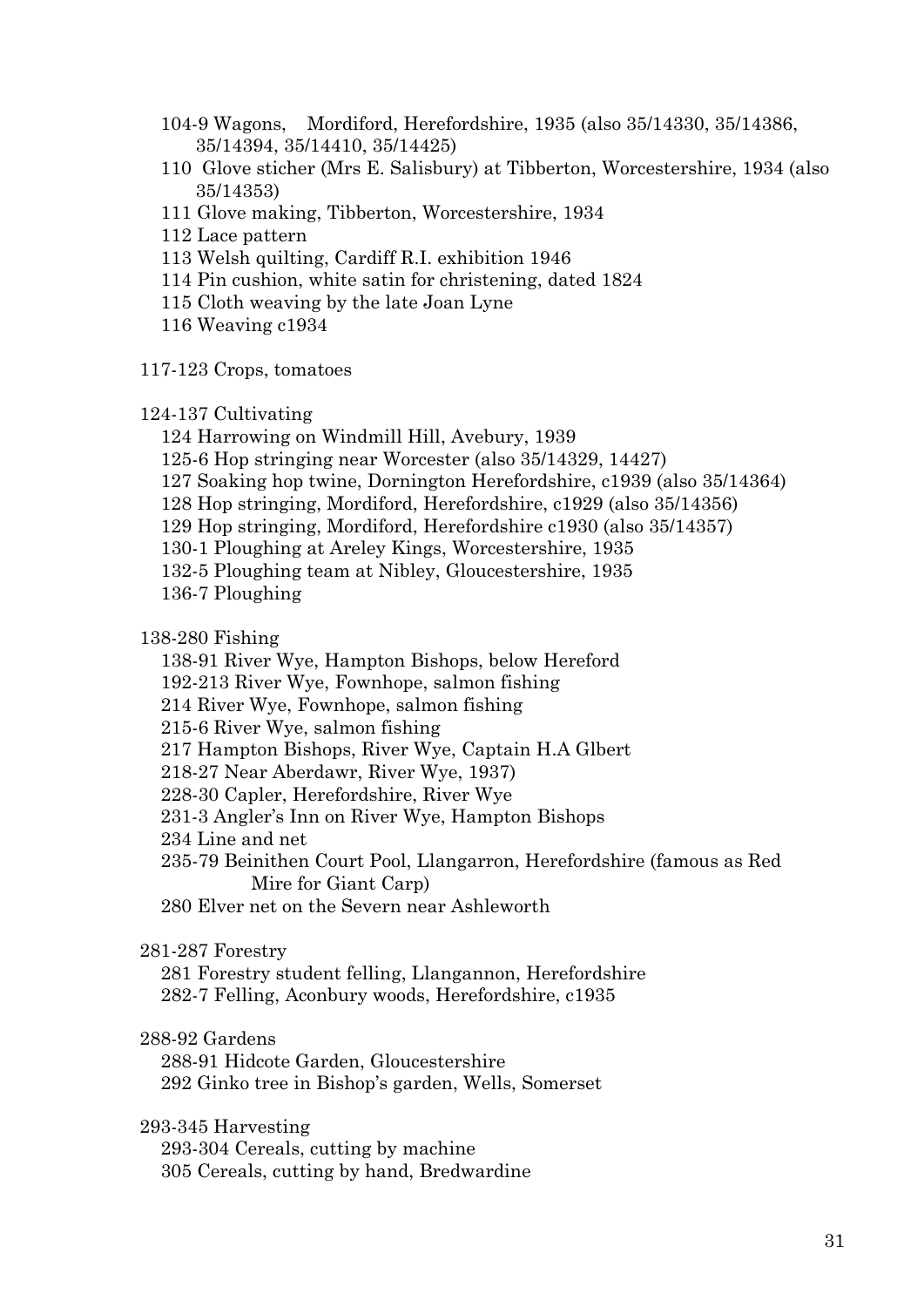306-7 Cereals, carting, Ford, Gloucestershire, 1935

- 308 Cereals, stooking, Stretton Grandison, Herefordshire, c1937
- 309-11 Cereals, stooking, near Hereford (colour)

312 Cereals, stooking, near the Malverns (Mathon Church)

313-27 Hay, mowing by machine

328-9 Hay, stacking

- 330-1 Hay harvesting in Cumberland, c1920, using motor car
- 332 Hay harvesting, Cumberland, on Hadrian's Wall, c1930
- 333-6 Hay carting, Upleaden, Gloucestershire, 1937, using traditional hay carts

337 Hops and corn, Mordiford, Herefordshire, 1939

338-41 Peat cutting, near Lastingham, North Yorkshire Moors 342-5 Mowing gra*ss* by hand, Painswick churchyard, Gloucestershire

# 346-363 Hunting

346-53 Meet of the North Herefordshire hounds, Stretton Grandison, c1949

- 354-6 North Warwickshire hounds c1925
- 357 Chasing (also 35/14369)
- 358 Chasing (also 35/14362)
- 359 Chasing (also 35/14355)
- 360-2 Otter hounds meet, Torrington, Herefordshire, 1939 (also 35/14358, 35/14368, 35/14415)
- 363 Otter hounds exercising, Shobdon, Herefordshire, 1939

364-578 Livestock

364 Bees in wall of church, Much Dewchurch, Herefordshire 365 Bees in church wall, Hay-on-Wye 366-7 Young Herefords, Hay-on-Wye, Bredwardine

368 White cattle in park, Llandeilo, Caernarvonshire, c1932

369-70 Dairy cow, Herefordshire, 1944

- 371-84 Dogs and people
- 385-6 Shetland sheep dog, 1946
- 387 Goat, Shobdon, Herefordshire, 1959
- 388-90 Welsh ponies, Craswall, Herefordshire, 1949
- 391 Radnor forest ponies, c1933
- 392-3 Ponies
- 394-6 Working horses
- 397-406 Horses, various
- 407-17 Horses, various
- 418 Team of working horses
- 419-20 Working horses
- 421 Working horses

422 Farm team at Stokesay, Salop 1935

- 423-5 Foal, St. David's, Pembrokeshire, 1937
- 426 At the saddlers, Herefordshire, 1937
- 427-35 Donkey mare and foal, Hampton Bishop, Herefordshire 1937
- 436 Horses and pig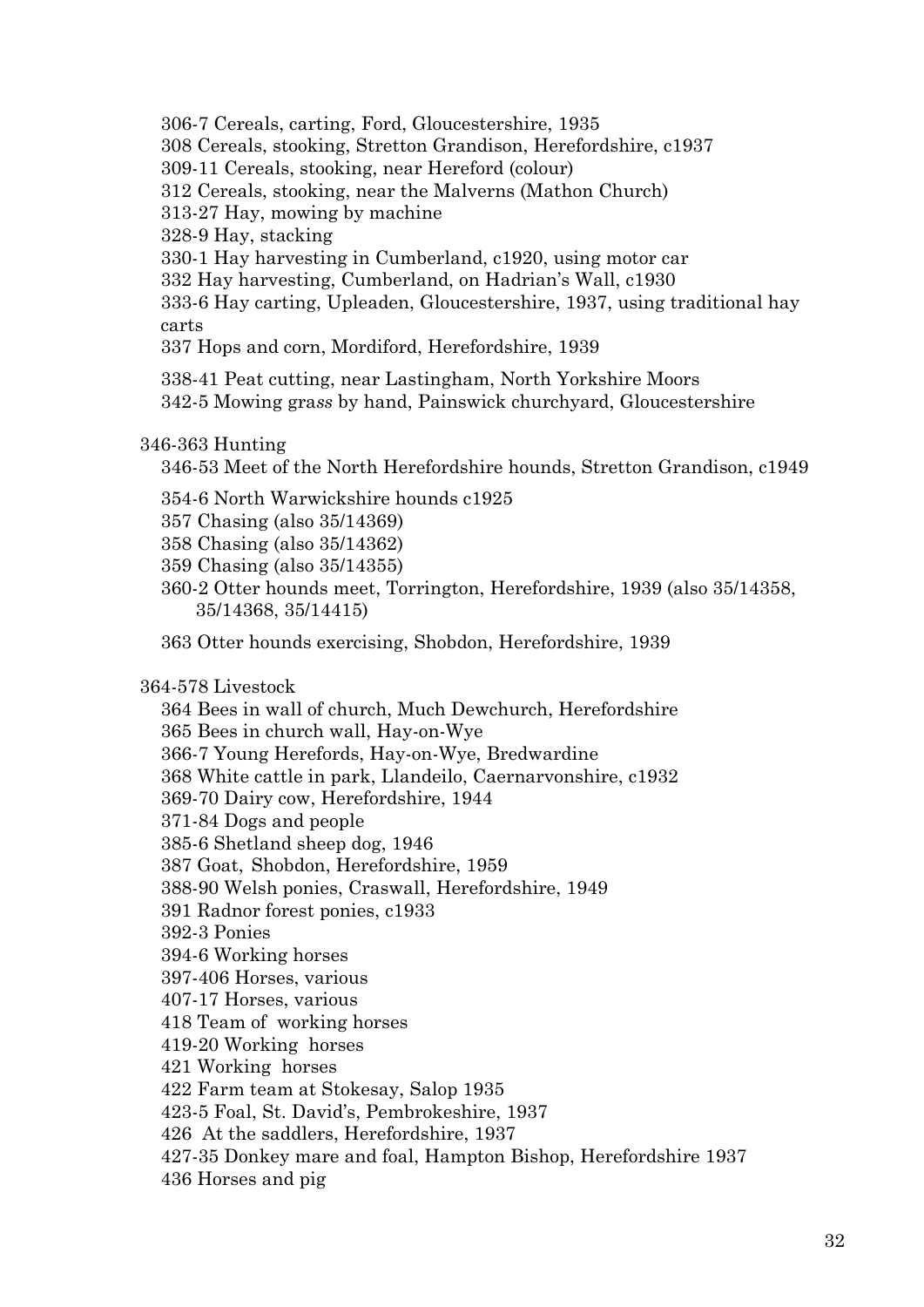437-47 Pigs, 1935 448-57 Poultry, ducks, various 458-65 Ducks, two-day old duckling, Herefordshire, 1937 466 Poultry, hen 467 Peacock 468-72 Swans and cygnet 473-9 Swans 480-3 Swans 484 Thrush 485-6 Sheep, Avebury, Wiltshire, 1944 487 Sheep, Fownhope, by the Wye, 1942 488 Sheepon the road to Beauford, near Crickhowell (R. Usk valley) 489-91 Sheep 492-6 Sheep and shepherd 497 Sheep, Newport, Pembrokeshire 498-504 Sheep, with shepherd/feeding 505 Sheep 508 Sheepwith lambs 509-16 Early lambs 517-21 Lambs and geese 522 Shepherd with wattle fencing (also 35/14365) 523-5 Shepherd, Aldsworth: Jim Wilcock and Cotswold sheep, Gloucestershire, 1936 526 Shepherd near Avebury, Wiltshire, cl934 527 Cat 22 years old 528-46 Siamese kittens, Herefordshire, 1944 547 Deer, Somerset, feeding a fawn 548 Two tame foxes and Yorkshire terrier, c1932 549 Tame foxes, Lady Croft, Herefordshire 550-6 Assorted livestock (see also P681-94) 557-76 Child and mother with young animals 577 Pig and cow 578 Falcon in garden 579-88 Marketing 579 Milk delivery by horse-drawn cart to thatched cottage, Mordiford, Herefordshire, c1932 580-1 Lorry collecting milk, Woolhope, Herefordshiee, 1937 582 Toffee-apple stall, Caerarvonshire, 1936 (also 35/14378)

583-5 Soft fruit stall at Merrivale fruit farm, Weston sub Edge (also 35/14406 & 14337)

586-8 Sheep sales

589-94 Mining and quarrying 589-92 China clay mine, Cornwall 593-4 Sand pit (Mathon)

595 Personal: deerstalker hat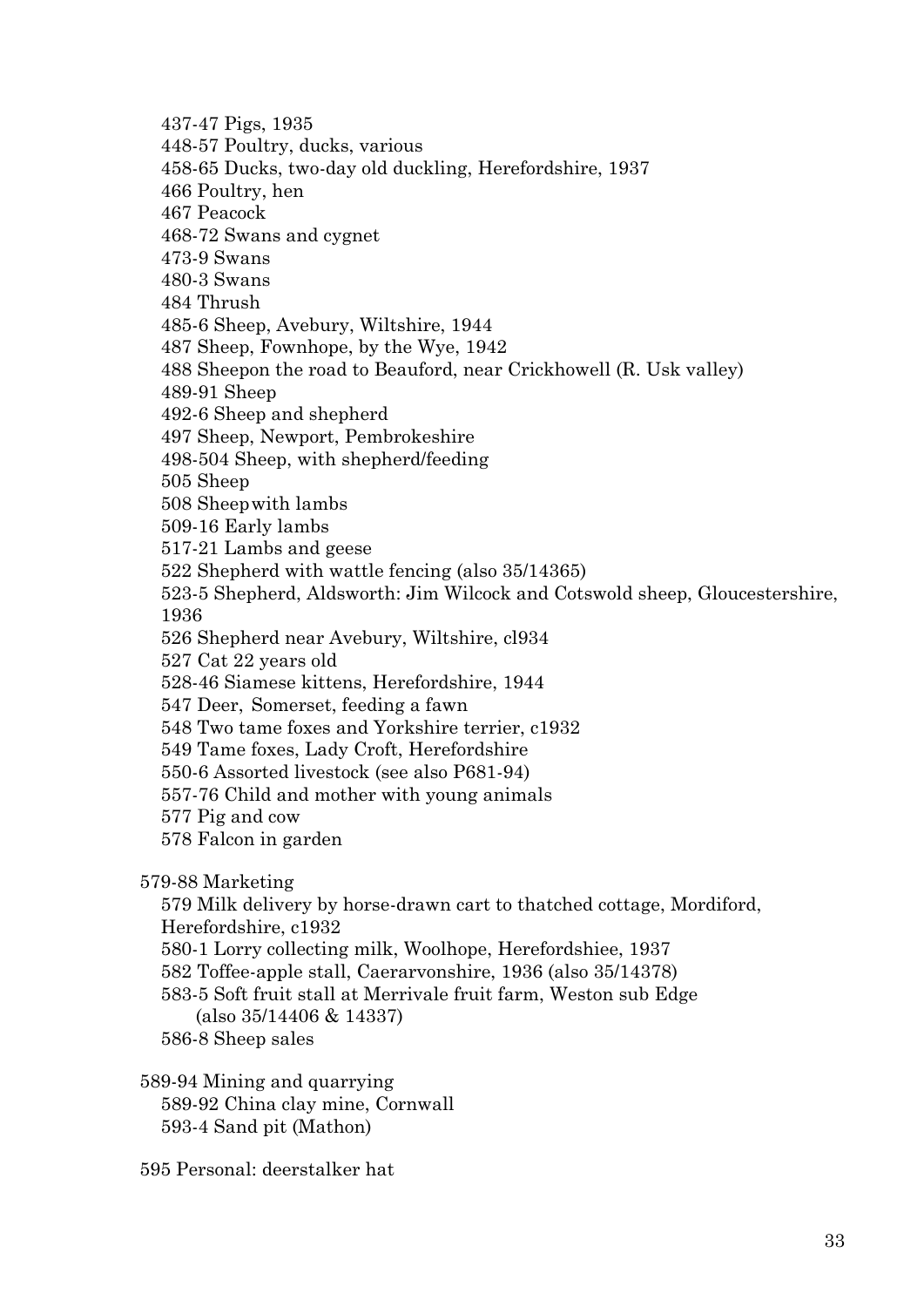596-604 Processing

596-7 Cider press

598-603 Charcoal, Wyre Forest, Worcestershire, c1922 604 Charcoal, Forest of Dean, Roberts, 1940

605-10 Services

605 Post Office, Rampisham, Dorset 1939

606-7 Painting road signs

608-9 Carrying water, Luston, Herefordshire, 1944

610 Well head, near Land's End, 1938

611-721 Society

611 W.I. Exhibition, quilting, Durham, 1936

612-35 Heart of Oak, club walk, Fownhope, Herefordshire, 1952

636 Grave stone to a barmaid, Malmsbury

637-8 Recreation - fun and games at Little Faringdon Mill, Glos, 1935

639-44 W. I. County picnic at Eastnor Castle, Herefordshire, 1947

645-9 Recreation – beach and picnic

650-2 Village wedding, Mordiford, Herefordshire, 1944

653-5 Gipsies, Marden, Herefordshire, 1947

656 Gipsy caravan on road near to Betws-y-coed, c1932

657 Gipsy mother's bed in caravan, Malvern, Worcestershire,1937

658-60 Gipsy camp by River Wye, c1937 (also 35/14335 & 14387 & 14403)

661-75 Gipsies: Smith's Camp, Malvern Link, Worcestershire, 1939 (also

35/14345, 14383p 14375, 14422, 14382p 14419, 14347, 14346, 14333, 14402, 14339p 14426, 14401)

676 "Home from market", Cotswolds, c1950

677-80 Enjoying refreshments outside 16 century wheelhouse

681-94 Family and their horse

695 Two children playing "tea parties"

696-9 Boys fishing

700 Maypole at Wellow, Nottinhamshire, c1920

701 Churchgoers, Kings Capel, Herefordshire, 1937

702-18 Distribution of bread on Good Friday, Aymestry, Herefordshire, c1936

719-20 As above, also 35/14381 & 14332

721 Pax Cakes, Kings Capel, Herefordshire, c1936

# 722-46 Transport

722 Wagon, Uffington (?) 1935

723 Horse-drawn wagon

724 Wagon

725-6 Horse-drawn cart

727 Motorcar

728-9 Cyclist - Dursley Pederson cycle - Rowchurch, Herefordshire

730-1 The last coracle man on the River Wye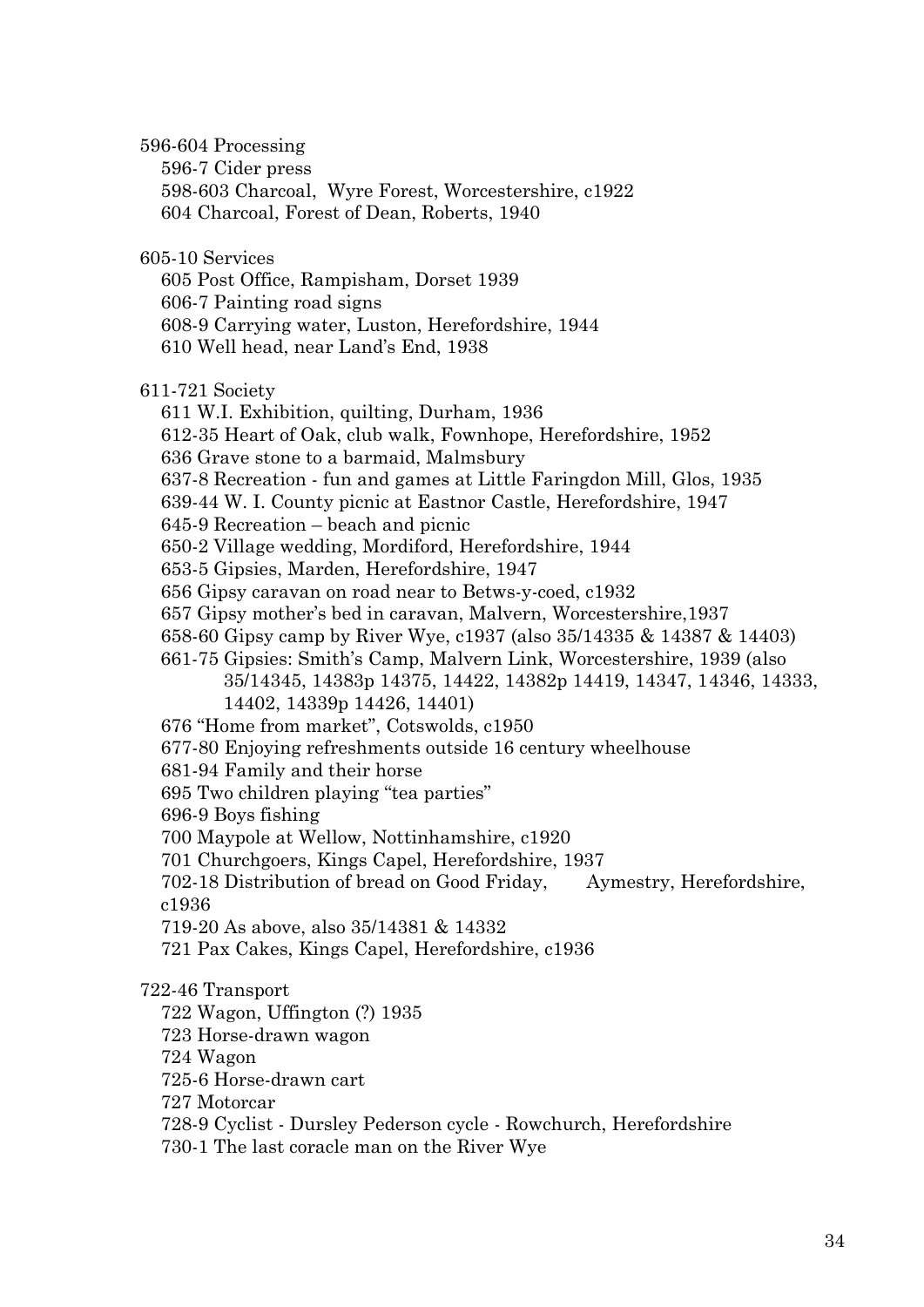732-43 Coracles at Ironbridge, c1936 (also 35/14423, 14420, 14417,14418, 14413, 14409, 14404, 14389, 14388, 14360, 14338, 14336, 14334 (1 neg missing))

744 Punting on the Cherwell, Oxford

745 Ferry boat on River Severn, Worcestershire, c1937

746 Coracle man, Shrewsbury, 1936

747-50 Topography, Berkshire

747 Thames, near Reading, taken from train 748 Kingston Lisle, The Blowing Stone 749-50 Horse and foal, Lambourne Downs

751-8 Topography, Brecon and Glamorgan 751-3 Aberedw, near Builth Wells, farm on river 754-8 St. Fagans Castle, Glamorgan, wisteria in garden

759-62 Topography, Cambridgeshire 759 Histon village green pond, c1936 760-2 Fowlmere

763-6 Topography, Cornwall 763-4 Plane to Scillies from St. Just, 1938 765 Lobster pots at Mullion 766 Newquay, 1901

767-91 Topography, Derbyshire 767 Tissington well dressing poster, 1952 768 Croxden Abbey, cider mill 769 Mam Tor, 1952 770-1 Near Mam Tor, Hill of Bitumen 772-6 View of the Winnats 777-86 Dovedale Thorpe Cloud, 1952 786a-91 Near to Castleton, near Blue John Mine

792-5 Topography, Dorset 792-3 Chideok Seatown, Golden Cap 794-5 Dorset barns

796-807 Topography, Durham

796-7 Scenery from train to Middleton in Teesdale 798-807 River Tees, scenery at and above High Force Falls

808-842 Topography, Gloucestershire

808 Bibury, mill stream, c1937

809 Bibury, cottage garden, c1937

810 Chipping Campden, 1935

811 Quarry, top of Stanway Hill, 1935

812 Chipping Campden, shopping, 1935 (dogs)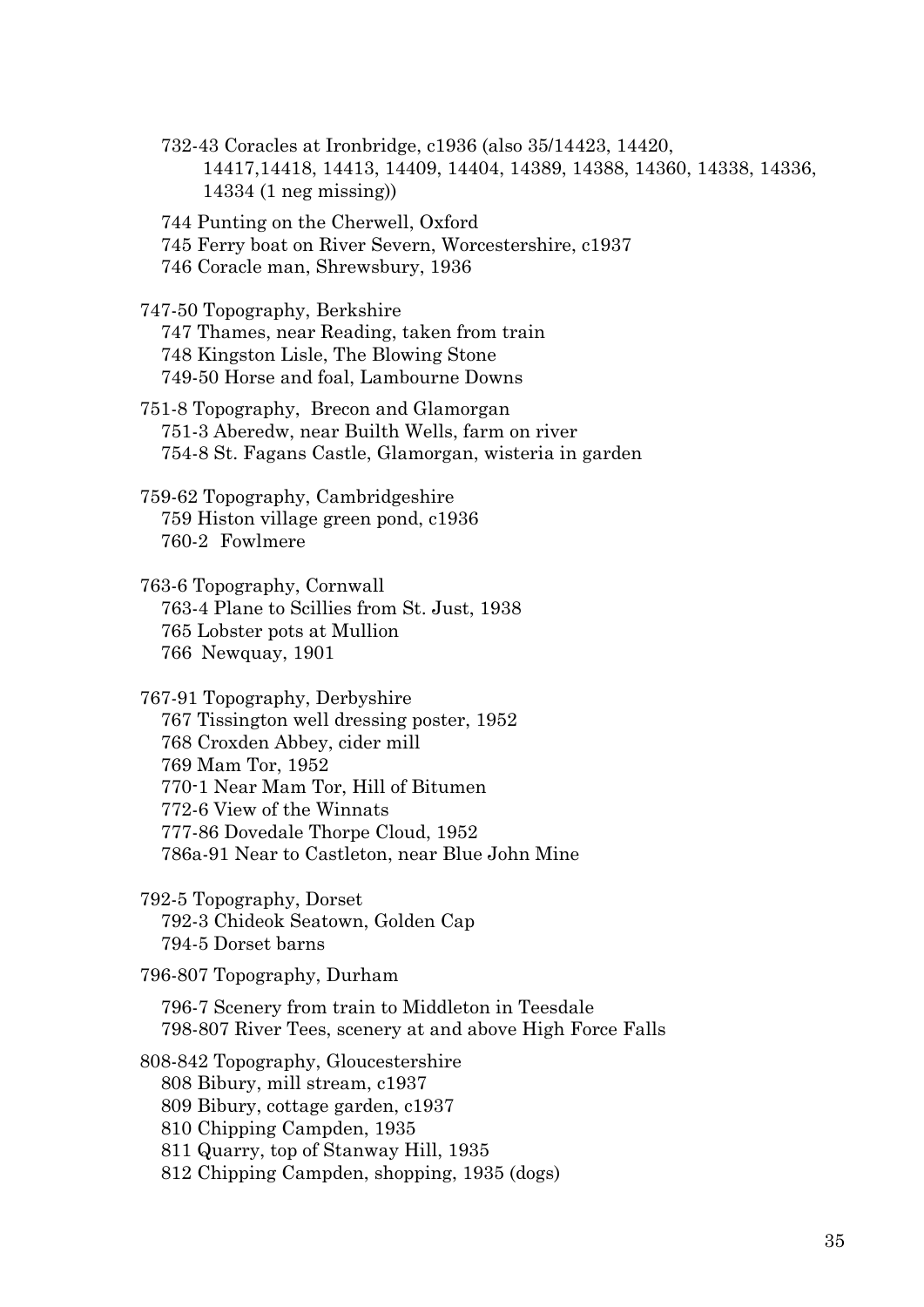813 Chipping Campden, horse & carts and old cottages, 1935 814 Stanway Church, c1934 815 As above, c1932 816 Signpost, junction of Fossway and Saltway, 1935 817 Milestone on Fosse 818 Milepost, Teddington Hands, 1933 819 Hampnett, showing church and horses, 1935 820-8 Tortworth, Old Chestnut Tree 829-32 Upper Swell, 1935 833 Crinkley Hill camp, edge of Cotswolds 834-41In a Cotswold wood 842 Northleach in mist

Topography, Herefordshire

843-5 Amberley Court farmhouse, cats, 1944 846-8 Bredwardine, road to church, 1958 849-51 River Wye, Bredwardine 852 Brilley Old Road 853-5 Brilley, River Wye, Black Mountains

856-68 Brilley Mountain, 1950

869-71 Byton, 1948

872 Crasswall, view from churchyard

873-95 Craswall, Black Mountains, wartime 896-900 Dinedor, spring in woods 901 Dormington, snowdrops in church yard 902-4 Downton, Hay Mill on River Teme 905 Eardisland old school 906 Eardisland old whipping post 907-14 Fownhope on River Wye (winter) 915 Fownhope on River Wye, with swans 916-18 Fownhope on River Wye, hawthorn blossom, 1944 919-26 Fownhope on River Wye, 1933 927 Fownhope on River Wye, man fishing 928 Fownhope on River Wye 929-32 Fownhope on River Wye, 1952 933 Fownhope on River Wye, Mill Farm 934 Fownhope on River Wye, apple blossom 935 Fownhope on River Wye, cottage now demolished 936-64 Golden Valley 965-6 Hereford, man and child, 1939 967 Hereford General Hospital on River Wye 968-72 Hereford, Hole in the Wall public house 973-7 Hereford, on River Wye 978 Hereford, from Dinedor Hill, looking west 979-88 Hereford, from Dinedor Hill to Buckbury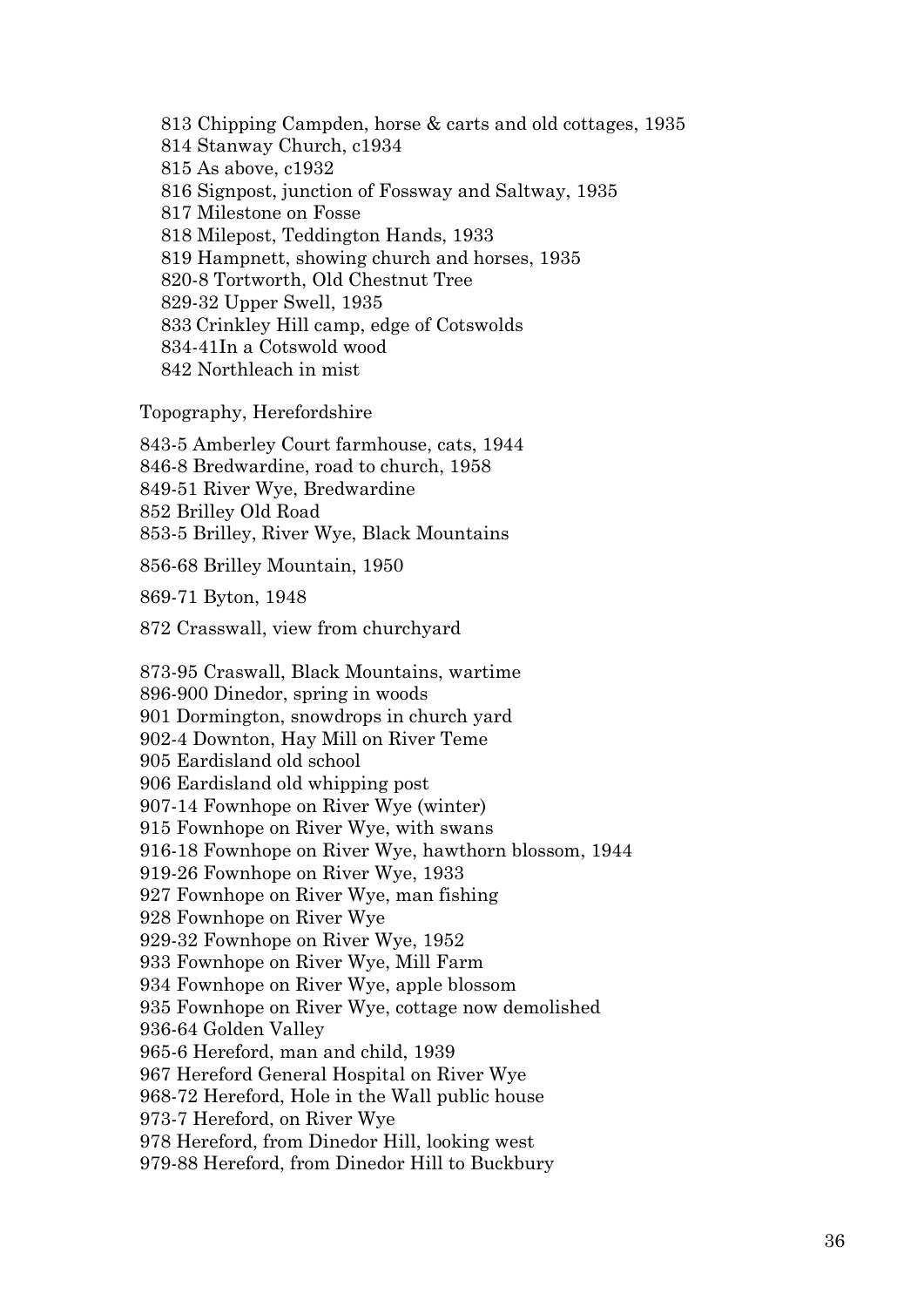989-1001 Hereford from the east (now mostly built on) 1002 Little Hereford churchyard yew 1003 Kilpeck Farm by church 1004-5 Site of lost village, Kilpeck Farm and church 1006 Elm tree, Bernitha? Court,Llangarren 1007 Near Ledbury, "Deadman's Thorn", in a Masefield poem 1008 Near Ledbury, spring 1009-11 Leintwardine, River Teme 1012 Leintwardine, River Clun 1013 Leominster, River Arrow 1014 Longworth, oak tree by River Frome 1015-16 Lyde, near Hereford, 1949. Stone to commemorate tree planting. 1017-18 Malvern Hills, from Tedstone Wafer, 1961 1019-24 River Wye at Moccas 1025 Mordiford, on RiverLugg, April 1956 1026-9 Mordiford bridge on River Lugg, snow and floods 1030 Momington drive, 1960, trees now gone 1031 Monnow Valley at Clodock 1032-4 Orcop Common 1035-6 Stoke Edith, horse riding, 1941 1037-41 Stretton Grandison (one showing huntsman) 1042-6 Walterstone and Black Mountains 1047 Weobley by Alfred Watkins, 1890? 1048 Whitney on Wye from railway bridge 1049 Withington, seventeenth-century milestone, 1931 1050 Mordiford, Froome old cottages and cart, 1929

Topography, Oxfordshire

1051 Great Tew, horse and trough, c1920 1052 Minster Lovell, Windrush Valley

Topography, Shropshire 1053-5 Pigs and pekinese, 1939 1056 Aston on Clun, arbor tree, c1935 1057-8 Clun Forest fire brooms, 1935 1059-60 Elam Valley lake

Topography, Staffordshire 1061-72 Ilam, River Manifold

Topography, Warwickshire 1073 Burton Dassett windmill, c1937 1074-5 Elm trees, 1950 1076 Hounds and huntsmen c.1925 1077-81 Packwood House Park, elm trees 1082 Warmington, grave of Alex Gaudin (fell in battle of Edge Hill, 1642)

Topography, Wiltshire 1083 Chippenham tethering posts, 1930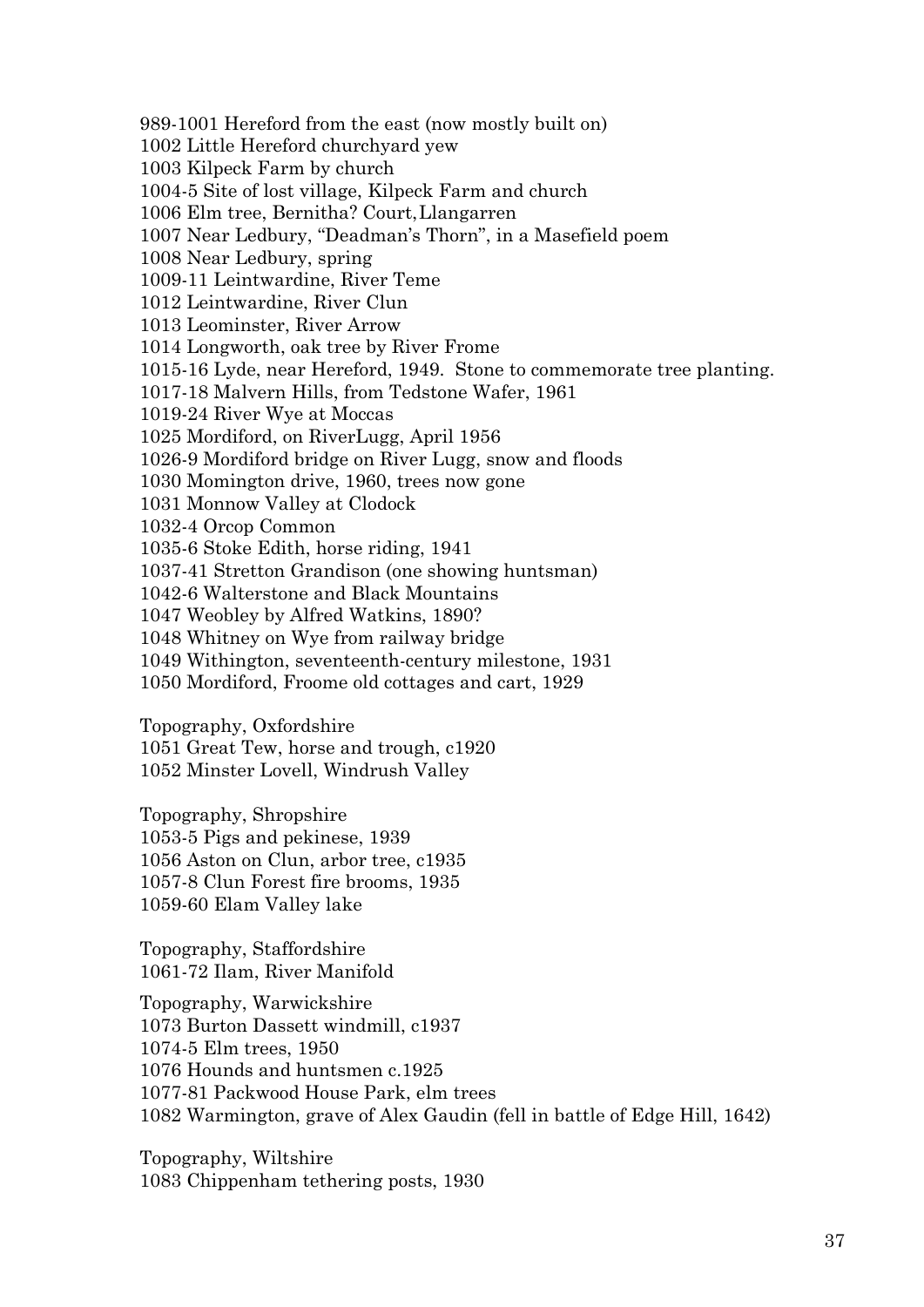1084 Hullavington R.A.F., 1938 1085-6 Ramsbury Mill on River Kennet, 1939

Topography, Worcestershire 1087-92 Malvern Hills from Ankerdine 1093-6 Astley, old track from Severn to Astley church, c1924 1097 Castlemorton Common, 1946

1098 River Avon from Eckington Bridge, 1936

1099-1102 River Severn, Worcester

Topography, Yorkshire 1103 Hutton-le-Hole, village street

1104-6 Ribblesdale, Doe Beck

1107-10 Ribblesdale Doe Beck, 1936

Topography, Pennines 1111-15 Pennine limestone

1116-24 Topography, Lake District

Buildings

1125 Inn sign at Brandon, "Flint Knappers Arms" 1126-36 Public house, buildings and customers

Crafts

1137 Clay pottery. Michael Cardew throwing pots at the Three Counties Show 1138 Knitting sheath (also 35/7468) 1139 Knitting sheath (also 35/7465) 1140 Knitting sheath (also 35/7467) 1141 Knitting sheath (also 35/7466)

Crops 1142 Daffodil fields at Fownhope 1143-7 Daffodils, wild 1148 Daffodils, wild, Stoke Edith 1149 Daffodils, wild, Gloucestershire

Harvesting 1150-1 Cutting osiers at Mordiford, 1936 1152 Cutting osiers at Mordiford, River Lugg 1153 Reapers at Mordiford, drinking cider in field

Livestock 1154 Cattle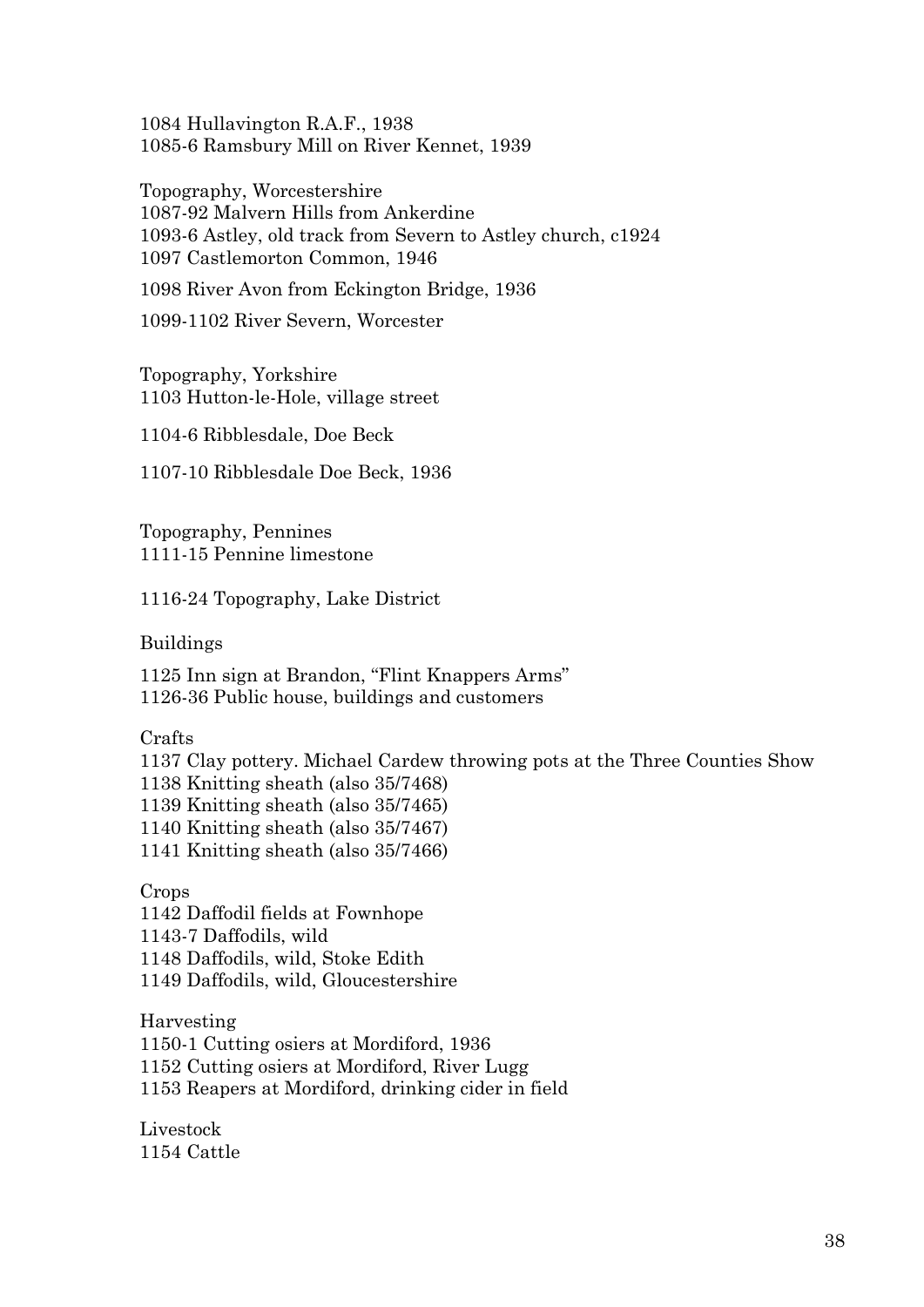Motive Power 1155 Print of windmills at Wolvey, Warwickshire

Topography, Devon

1156-87 Falmouth: the breaking up of German submarines, 1938

Topography, Herefordshire 1167 Leominster church, ducking stool

1168-70 Leominster church, door of old gaol

1171-7 Farm buildings near Leominster 1178-80 Farm pond 1181 Sutton: gravel digging at Iron Age camp 1182 Sutton: relic from Iron Age camp

Topography, Norfolk 1183 Walpole St. Peter, notice about pattens in church

Topography, Worcestershire 1184-5 Worcester, Guildhall decorated for May 29 with oak boughs 1186-7 Hunt meeting, possibly Eastnor Castle

Society

1183-93 People and dog 1194-1200 People and livestock 1201-8 People and dogs 1209-16 People with livestock 1217-21 Horse and car 1222-4 Transport: trailer

Miscellaneous 1225 Swaledale and Wensleydale Banking Co. £5 note 1226-8 Man loading manure into wheelbarrow 1229-39 Harvesting and shelling peas for canning, Herefordshire, c1949 1240-2 Sheep 1243 Sheep, bottle feeding 1244 Sheep, feeding off kale 1245 Sheep 1246-7 Sheep and lambs 1248 Pigs, sow and piglet 1249 Kingsland gated tree, Herefordshire 1250-1 Pet jackdaw at blacksmith's, Herefordshire 1252 Mistletoe at Astley, Worcestershire 1253 Copy of advertisement for asses milk from an old country magazine 1254 Corn stocks in field 1255 Dolls' hospital 1256 Young bird in nest fronted with horseshoe 1257-8 Small obelisk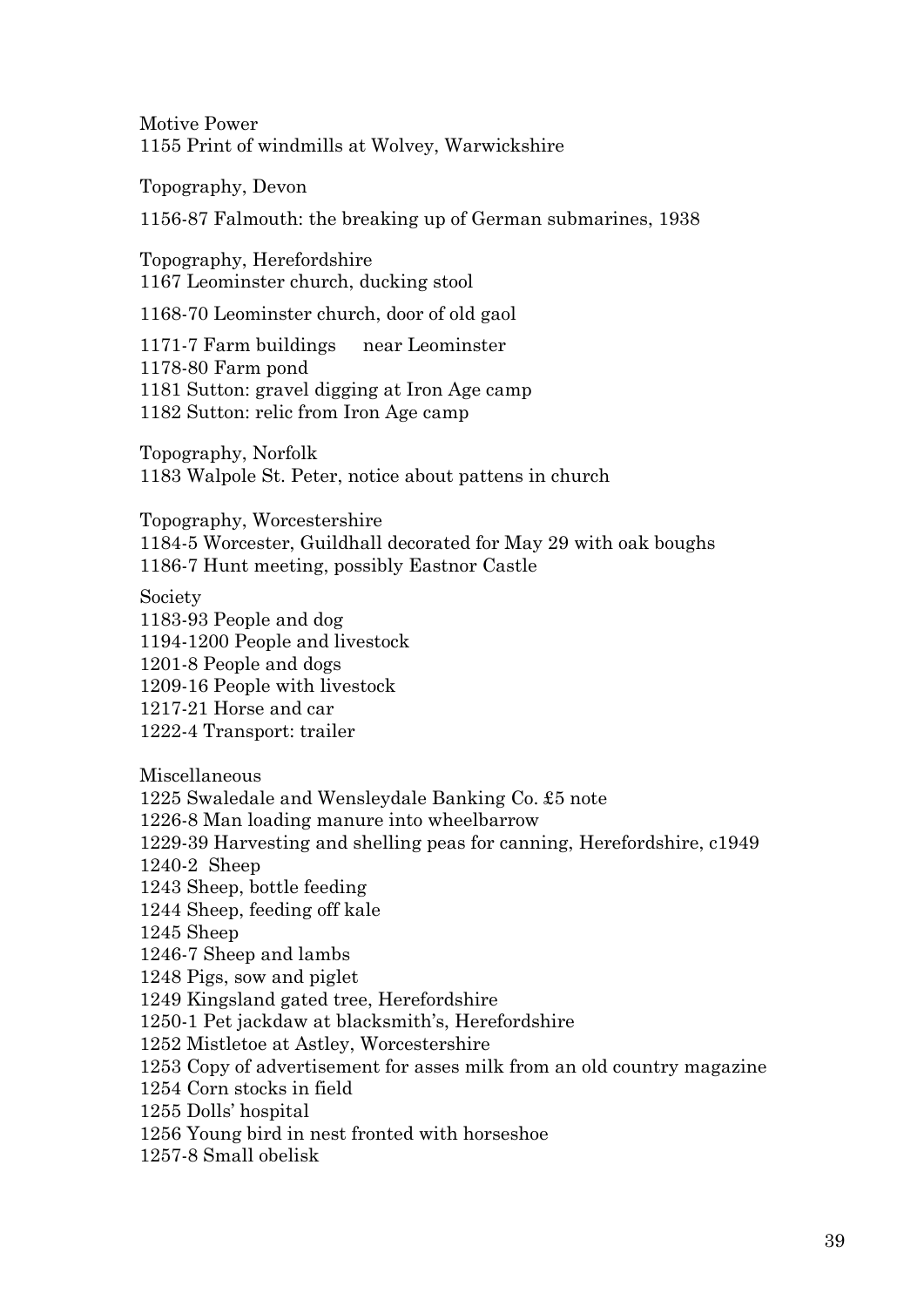**R** 5x7 glass negatives 1 Shooting, dog and rifles 2 Milking cattle: men with pails and stools 3 Dog 4 Horses: working pair 5 Horses, two pairs . 6 Graves (1897) 7 Graves (1897) 8 Graves 9 Graves (1897) 10 People 11-14 Victorian Ladies 15-23 Men, single and in groups 24 -25 Couples 26 Child 27-34 Family groups 35-40 Family groups 41-42 Groups: adults 43 Group with horses 44 Quoits game 45 Fiddle player . 46 Children playing 47 Threshing 48 Threshing 49-52 Building labourers, bricklayers and plasterers 53 Cart with firewood 54-5 Horsedrawn carriage 56 Lady with bicycle 57 Man with bicycle

# **PH2 Compilations of photographs**

PH2/1-3 Photograph albums

# **PH3 Photographic prints**

1-2 Farmhouse, Breconshire, 1934 3 Thatched cottages, Cherhill, Wiltshire (35/15890) 4 Cottages, Chipping Campden 5 Lugg Mill, Herefordshire 6 Harrington Hall, Kidderminister 7 Thatched cottage 8 Christmas in Worcestershire (black and white house in snow) 9 Overbury, Wocestershire 10 Thatched cottage 11 Dorset cottage, Piddletrenthide 12 A Worcestershire cottage 13 Grocers shop, Chipping Campden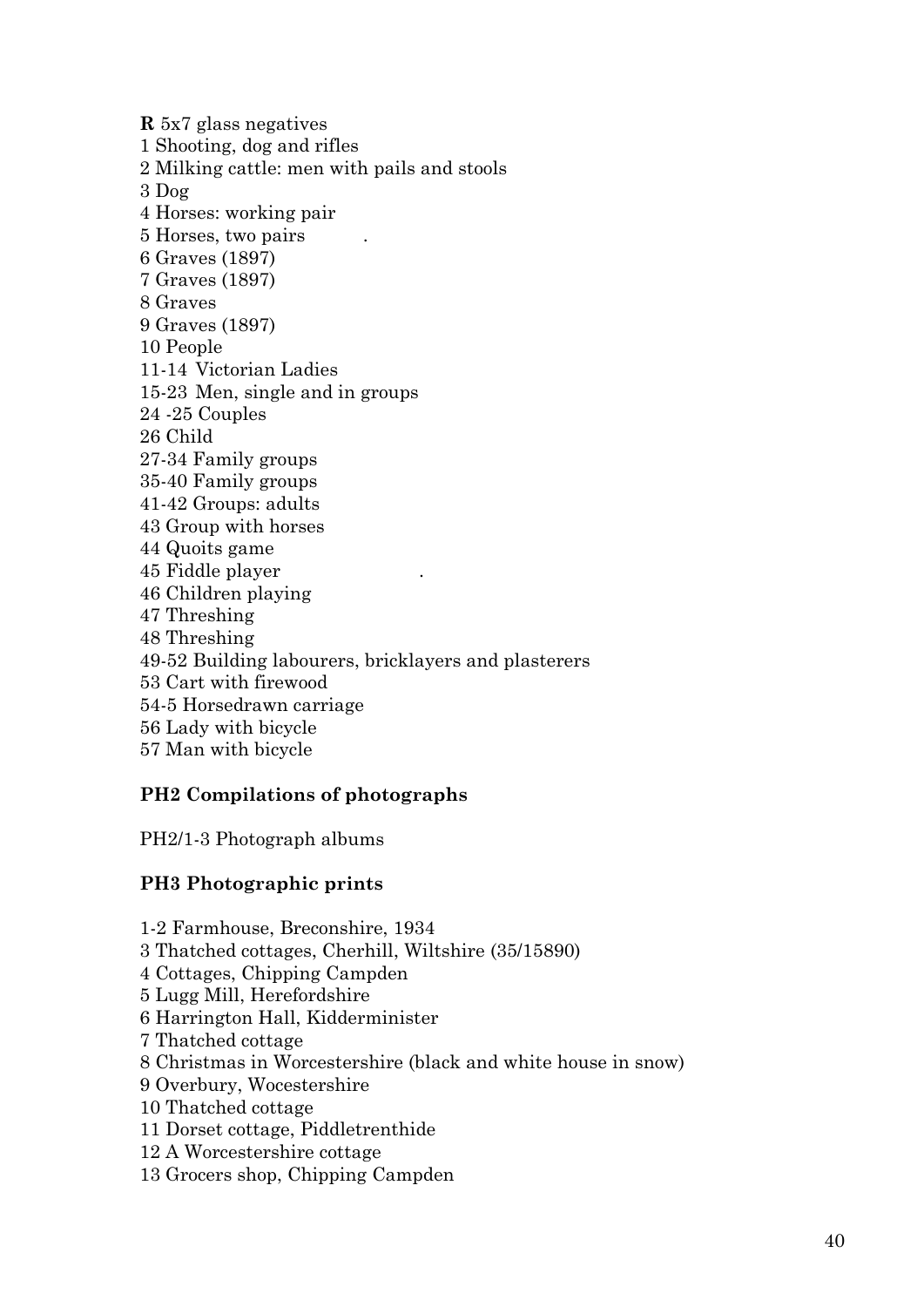14 Cottage, Leinthall Starkes (2 copies) (35/14342)

15

16

- 17 Lacock church, Wiltshire
- 18 Church at Turkden, Gloucestershire
- 19-22 Hereford Cathedral, River Wye and Victorian suspension bridge
- 23 Seventeenth-century barn , Toddington, Gloucestershire
- 24 Pottery near Badminton, Gloucestershire. Display of finished ware
- 25 Pottery near Badminton, Gloucestershire. Workshop, with jugs, etc in a shed
- 26 Stile in the Peak District
- 27 Smithy in Gloucestershire
- 28 Saddler's shop, Marshfield, Gloucestershire
- 29 Drystone walling, Burford, Oxfordshire
- 30-38 Flint knapping, Brandon, 1932 (or 1937? See PH3/10)

30, 31, 32 Three stages of knapping a very large flint

- 33 Inn sign, Flint Knapper's Arms (cf PH3/10)
- 38 Finishing gun flints, Brandon (three copies)
- 39 Thatching with straw, 1940 (35/7517)
- 40 Thatching at Fownhope, Herefordshire
- 41 Two knitting "sheaths"
- 42 Two knitting "sheaths" with one chain
- 43-44 Knitting sheaths with two chains
- 45 Quilted garments
- 46 Pin cushion
- 47 Fitting metal tyre to wooden cartwheel
- 48-56 Wheelwight, Pembrokeshire, c1938. Making a wheel various stages of
- fitting spokes (2 copies PH3/56) (PH3/51: 35/5415; PH3/56: 35/13370)
- 57 Wheelwight, Pembrookshire, c1938: tyring
- 58-64 Wheelwight at Fawley, Herefordshire, c1936
	- 58 Wheel with small cast-iron hub
	- 59 Interior of the workshop (2 copies)
	- 60-62 Working on a wagon body (2 copies)
	- 63-64 Working on a wagon body very thick heavy wheel

65-66 Dorset wheelwrights, c1939. Assembling or repairing a wagon body (2 copies PH3/66)

- 67-70 Ladder making: shaving poles
	- 67-68 Fownhope, Herefordshire, c1945
	- 69-70 Huntley, Forest of Dean
- 71-74 W. Morgan, ladder maker, Mordiford
	- 71 Shaving ladder pole
	- 72 Fitting the rungs
	- 73 Ladder half finished
	- 74 Fitting two sides together
- 75-77 Clog making
	- 75 Finished clog
	- 76 Clog soles seasoning (2 copies)
	- 77 Clogger cutting clog soles (2 Copies)
- 78-81 Coopering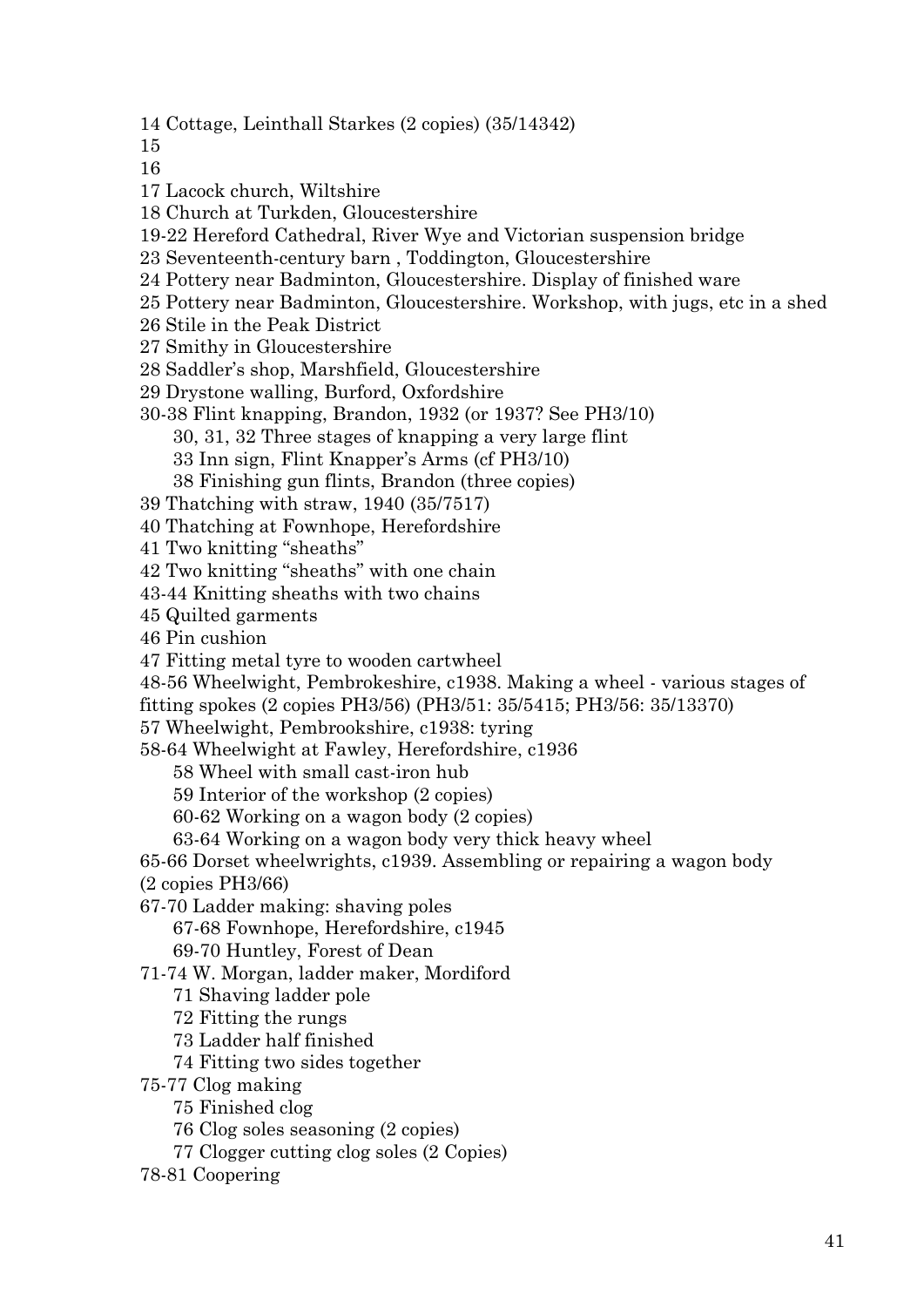78 Using a heading swift to smooth the barrel head (35/19565)

79 Shaving a barrel head (35/19567)

80 Driving a hoop into place (35/19566)

81 Caulking head with rushes (35/19568)

82-83 Basket maker (2 copies of each) (35/7493; 35/11629)

- 84 Welsh basket
- 85 Oak spale basket (2 copies) (35/23590)
- 86-89 Osier stripping

86-88 Binford on Avon, Warwickshire

89 Mordiford, Herefordshire

90 Turning a wooden bowl in a pole lathe (3 copies) (35/27860)

91 Turning a wooden bowl in a wheel lathe

92 Bowl turner, Northamptonshire,1936

- 93-93A Saw pit, c1930
- 94-109 Hop growing

94 Cleaning hop yards and burning the bines

95-96 Ploughing between the hop poles

97 Hop picking, c1933

98 Hop picking: "bin men" with hop hook

99 Hop picking: "Busheller and his clerk

100 Female hop picker

101 Loading sacks onto a wagon

102 Filling a kiln with fresh hops for drying

103 Dried hops being taken out of a kiln, Noverton Farm, Worcestershire, c1934

104 Packing hops at Sufton, c1930

105 Packing hops

106 Sewing up hop pockets, Noverton Farm, Worcestershire, c1934

107 Loading hops for market

108-109 Stringing hops

110 Backsmiths at Cheriton, Gower, 1938 (35/22119)

111-116 Shoeing horses, Claverdon, Herefordshire

117-119 Shoeing horses, Claverdon: horseshoe-shaped doorway to smithy

120 Woodworker, Ventross Green, Kingscliffe

121 Gate framing, 1937

122 Woodman, Herefordshire, c1934 with horn cup and cider barrel

123 Chesnut fencing: "Forest products" Gloucestershire, 1933 (2 copies)

124 Splitting chestnut paling, "Forest Products" Gloucestershire, 1933 (2 copies) 125

126 Ploughing on the outskirts of Hereford, c1945 (3 copies)

127 Adjusting a wheel plough, c1930

128 Fishing on the Wye near Hampton Bishop

129-136 Fishing on the Coln near Bibury (2 copies: 129,130,132,136)

137-138 Fishing on the Thames near Sonning (2 copies)

139 Fishing on the canal near Welshpool (2 copies)

140 Fishing on the Wye at Fownhope

141-142 Trout fishing

141 Trout fishing on the Wye at Holme Lacy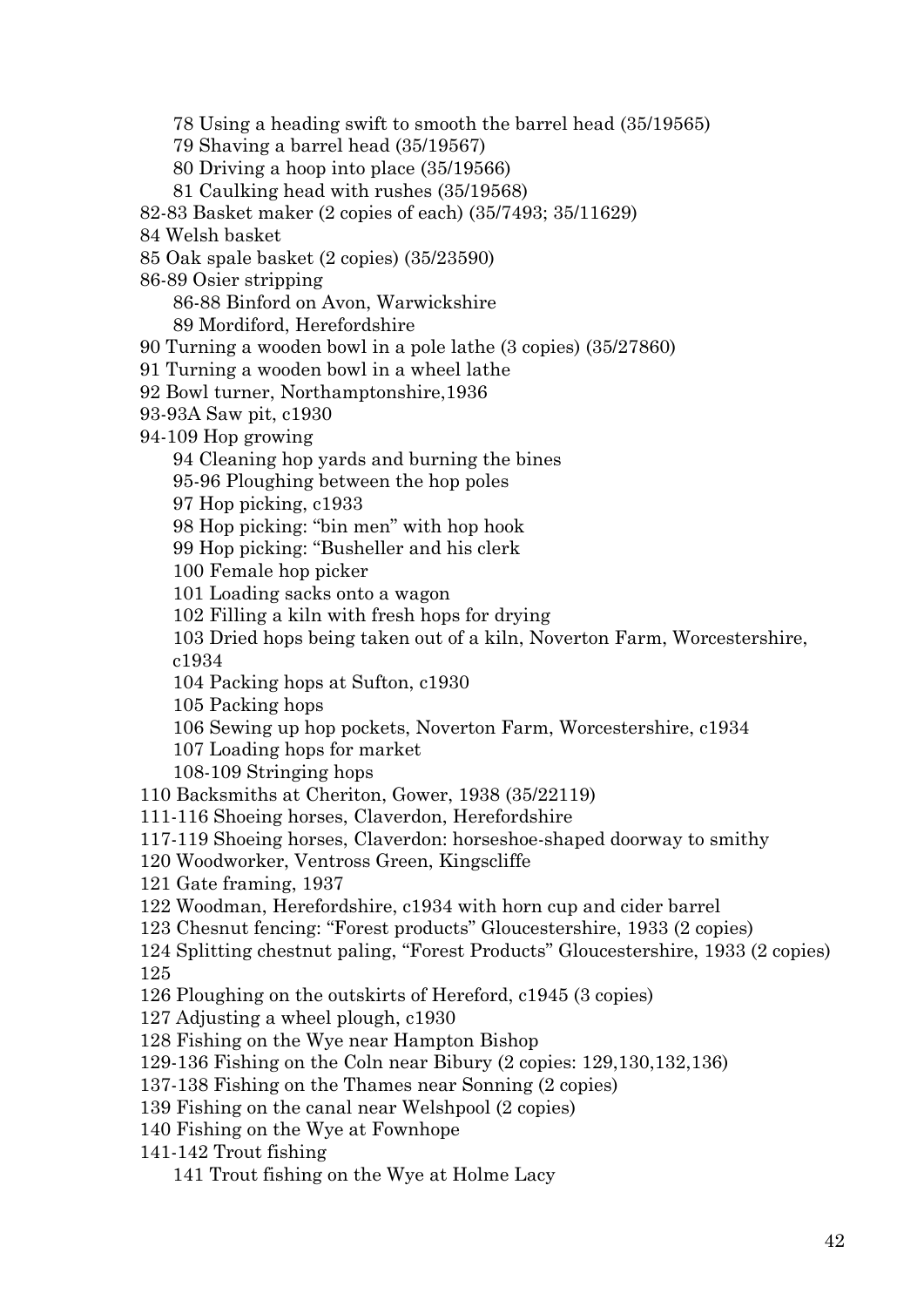142 Trout fishing on the Wye at Fownhope.

- 143-151 Salmon fishing on the Wye at Fownhope (2 copies 143,144)
	- 151 Note on photo "the late Lord Strabolgi"
- 152 Fishing the mill pool, Astley, Worcestershire 153-159
	- 153 Bernithan Pool Herefordshire
	- 154-157 Bob Richards fishing at Redmire Pool, Llangarran
	- 158 Redmire Pool Llangarran
	- 159 Two fishermen carp fishing
- 160-172 Salmon fishing on the River Wye, Herefordshire
- 173-177 Fishing on the river Wye at Holme Lacy
	- 177 "Captain Sir Harold Campbell RM"
- 178-180 Fishing on the Wye
- 181-192 Salmon fishing on the Wye at Caplar, Herefordshire
- 193 Sawing timber in estate carpenters shop, Stowell (?), Gloucestershire
- 194-195 Loading timber onto horse-drawn vehicle
- 196 Log splitting tool
- 197 Packwood House Gardens
- 198 Cotswold garden, possibly Little Compton
- 199 Reaper with scythe, Mordiford, c1930 (35/7435)
- 200 Binding oats, Malvern, 1932
- 201 Binding oats, Mordiford, c1940
- 202 Binding wheat, Mordiford, c1940
- 203-209 Beekeeping. Photos taken by Alfred Watkins; originals in Hereford City Library
	- 203 Uncapping honeycomb (2 copies) (5/453)
	- 204 Beekeeping equipment including a wooden hive (35/6427)
	- 205 Removing a section rack (35/6429)
	- 206 Inspecting brood (looking for the Queen Bee) (35/6430)
	- 207 Inspecting an additional super (35/6428)
	- 208 Applying a smoker (35/6431)
	- 209 Side view of interior of wooden hive (2 copies) (5/455)
- 210 British white cows (35/7513)
- 211 Shepherd, sheep and sheep dog near Avebury, Wiltshire, 1933 (2 copies)
- 212 Sheep grazing
- 213 Delivering milk to a cottage near Mordiford
- 214 Bank note issued by the Swalesdale & Wensleydale Banking Company, 1893
- 215-225 Cider making
	- 215 Picking apples, Mordiford
	- 216 Apples waiting to be loaded
	- 217 Apples in a wagon
	- 218 Cider press, Mordiford, c1933
	- 219 Stone cider mill, Mordiford
	- 220 Horse-driven cider mill (35/18921)
	- 221 Portable cider press, Bartlestree, c1934
	- 222 Cider press, Broadway, Worcestershire
	- 223 Horse harnessed to cider mill
	- 224 Travelling cider press, Bartlestree (35/13998)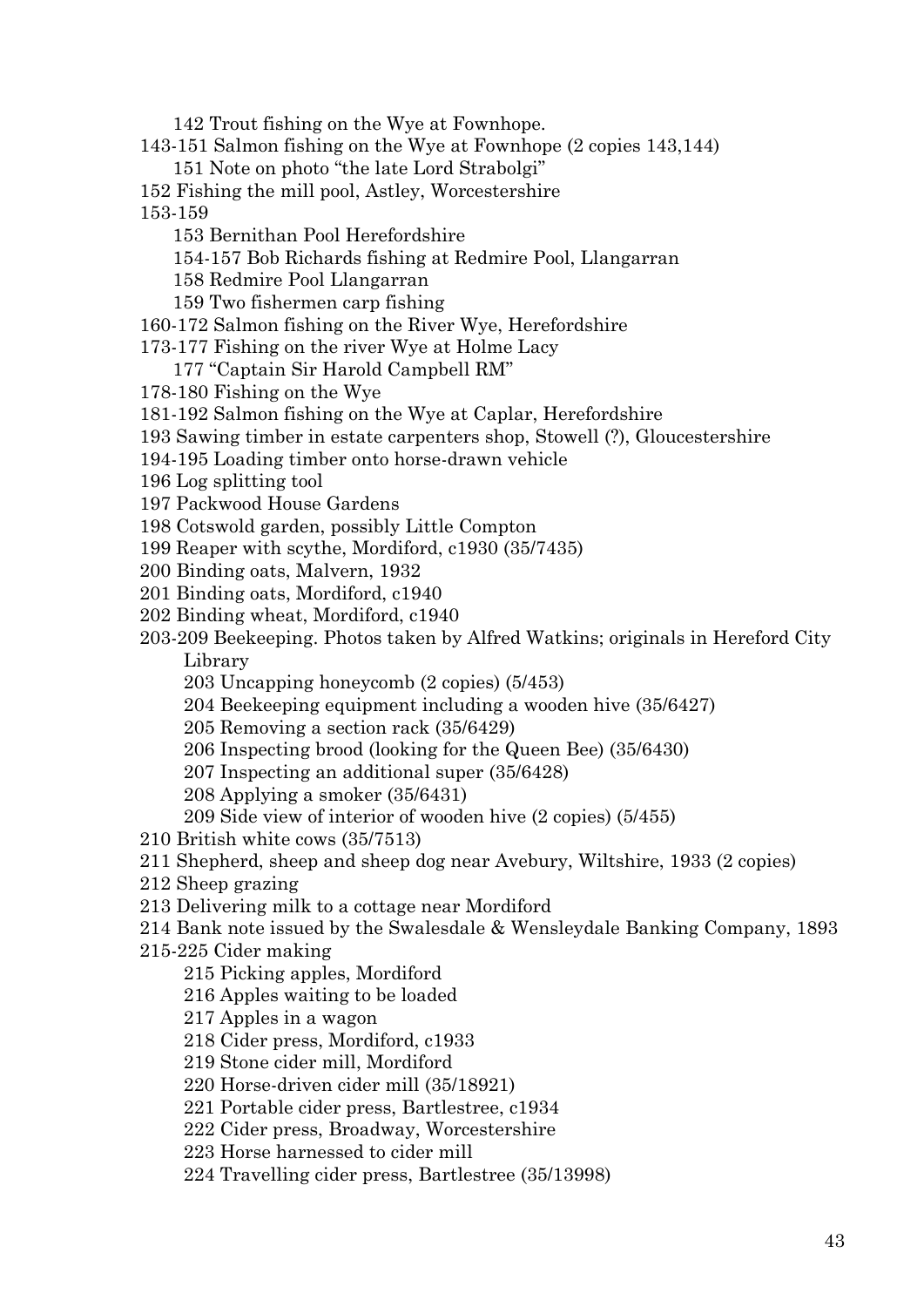225 Weighing cider apples in Worcestershire 226-231 Charcoal burning, Flaxley, Forest of Dean, 1940 226 Miss Wight photographing the charcoal burner (3 copies) (35/7443) 226A Miss Wight photographing the charcoal burner 227 Charcoal burner's barrow (35/7444) 228 Charcoal burners' hut (2 copies, slightly different format) 229 Interior of hut 230 Charcoal burner with bucket (35/7441) 231 Charcoal burner with bucket (35/7442) 232-238 Charcoal burning, Hartlebury, Worcestershire, c1910 (35/8433-39) 232 Preparing the stack 233 Completion of the last layer of wood 234 Finished stack covered with grass and earth 235 Fire shielded by canvas screens 236 Uncovered stack after firing 237 Loading charcoal into sacks 238 Charcoal burner's hut in a barn 239 Charcoal burners' camp at Longhope, Gloucestershire, 1928 240 Charcoal burning, Wyre Forest: raking the stack (3 copies, 1 print reversed) 241 Tombstone (Hannah Twynnoy) Malmesbury 242 Monument in churchyard, Llandeilo Bertholau, reproduced from an article by Miss Wight in *Gwerin* about the Brute family 243-245 Festival of the Hearts of Oak Friendly Society, Fownhope 243 Banner 244 Two oldest members carrying flower-topped poles (35/4376) 245 Procession 246 Gypsies, Betws-y-Coed 247 The Black Mountains, a countryman 248-50 Bibury, Gloucestershire 248 Elizabethan houses 249 Cottages, c1936 250 Cottages and stream 251-6 River Wye, Herefordshire 251 Hampton Bishop 252 Bredwardine 255 Fownhope 256 Mordiford, c1949 257 War memorial, Walpole St. Peter, Norfolk 258 Horses grazing, Radnorshire 259-60 Elan Valley reservoir 261 Beaufort, Monmouthshire 262 Wolvey, Warwickshire (copy from book) 263 River Kennet near Ramsbury, Wiltshire 264 Malvern Hills from Bredon Hill 265 Royal Oak inn sign, Shrewsbury 266 Loading faggots on a timber jack, Herefordshire, c1930 (35/9492)

- 267 Cotswold wagons
- 268 Water cart in stream, Castle Combe, Wiltshire, c1932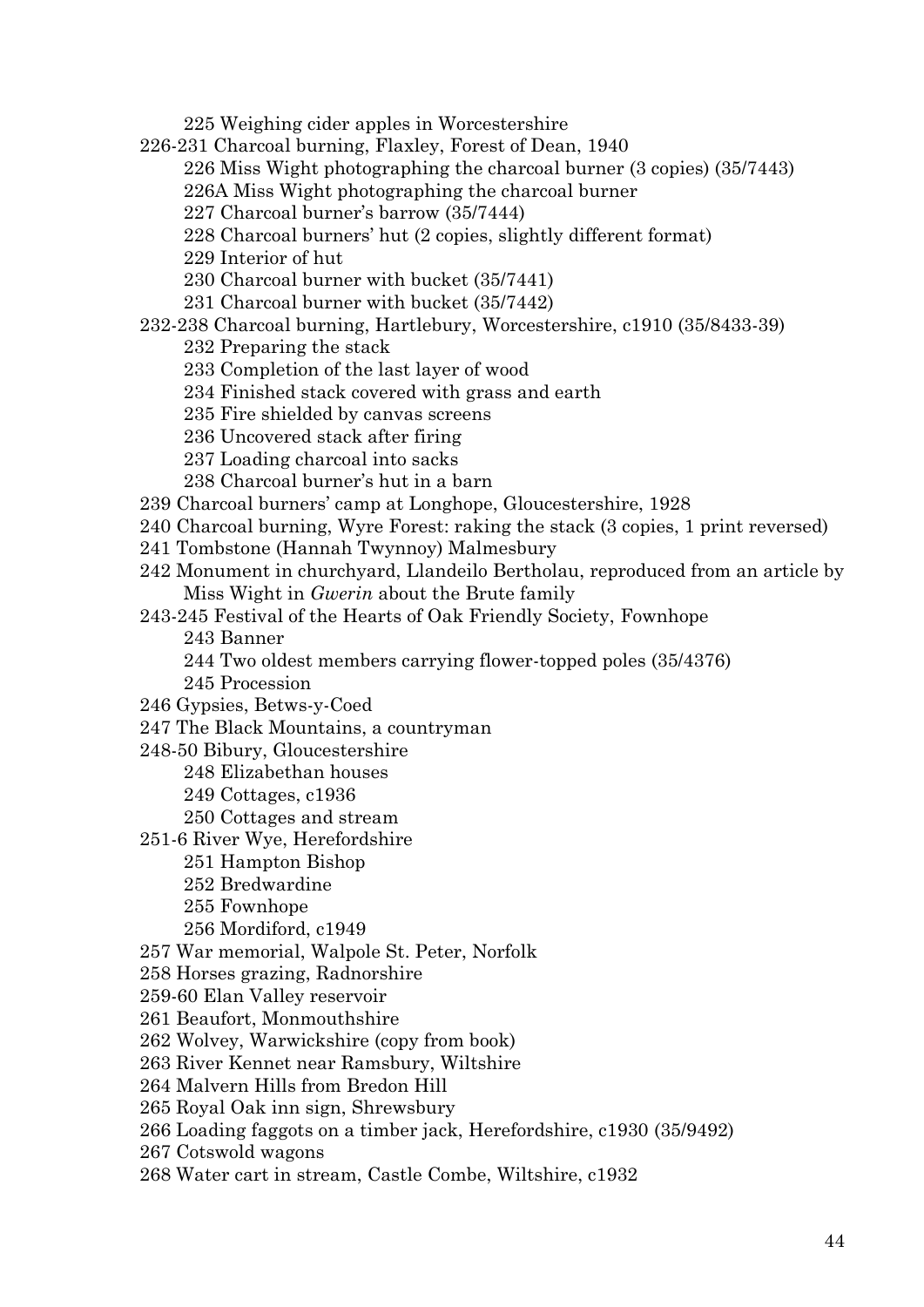269 Man carrying coracle, Shrewsbury 270-1 Men carrying coracles 272 Woman making gloves 273 Corn dolly 274 Carpets at WI exhibition 275 Carpets at WI exhibition (2 copies) 276 Thatching at Fownhope, c1935 (35/7472) 277 Tree-felling (see PH1/G73, and 35/14396, 35/14408) 278 Harvesting barley, near Bredwardine, 1930s 279 Reaping, Mordiford, c1944 280 Burning stubble, c1920 (35/22123) 281 Mole trapper, Herefordshire, c1936 282 Feeding pigs, Toddington (35/22121) 283 284 Water supply pipe, Frome, Mordiford, c1944 285 Well-head, Wiltshire 286 Coningsby hospital, Hereford, with pensioner, c1898 (35/22117) 287 Women with market baskets ("Home from market") 288 Cottage near Woolhope, with woman at door, 1928 289 The maypole, Offenham, Wiltshire 290 Kilvert memorial, Bredwardine 291 Poster advertising Helston Flora Day, 1938 (35/22116) 292-3 Street artist, Hereford, 1934 (35/22113) 294 Gypsy camp, Malvern Link, 1939. Woman selling daffodils (35/14333) 295 Two gypsy girls, Marden, Herefordshire, 1945 296 Gypsy couple ("The family on the road") (35/22124) 297 Bread dole, Aymestrey, Herefordshire (35/22128) 298 Bank holiday, c1900 (a couple walking) (35/22122) 299 General Booth's visit to Ross on Wye (35/22110) 300 Elderly man and small child sitting on steps, Hereford, c1935-6 (35/22115) 301 Litter notice on the banks of the Wye 302 Banbury Cross, Oxfordshire, c1898 303 Castle Combe, Wiltshire, c1930 (35/22120) 304 Chelsea Pensioners at Ruckhall, Herefordshire (35/22125) 305 Loading timber, south Shropshire, c1936 (35/12172) 306 A Dursley-Pedersen cycle after 50 years' use, c1956 307 Tricycle, c1900 308 Dursley-Pedersen cycle, c1952, with rider (35/22118) 309 Welsh quilters, pre-1935 310 Farm, Toddington, Gloucestershire (35/33530) 311-12 Wheelwrights, Mordiford (35/14410, 35/14394) 313 Cider mill, Kilcot, Gloucestershire (35/29408) 314-15 Marram grass basket, Newborough, Anglesey 316 Corn dolly, Pleshey, Essex, 1936 317-18 Corn dollies, Teme Valley, Worcestershire, c1942 319 North Herefordshire hounds meet at Hagley Court, c1935 320 Otter hounds meet, Tarrington, Herefordshire, 1939 (35/14415) 321-2 Trapping moles, Mordiford, Herefordshire (60/3048-9)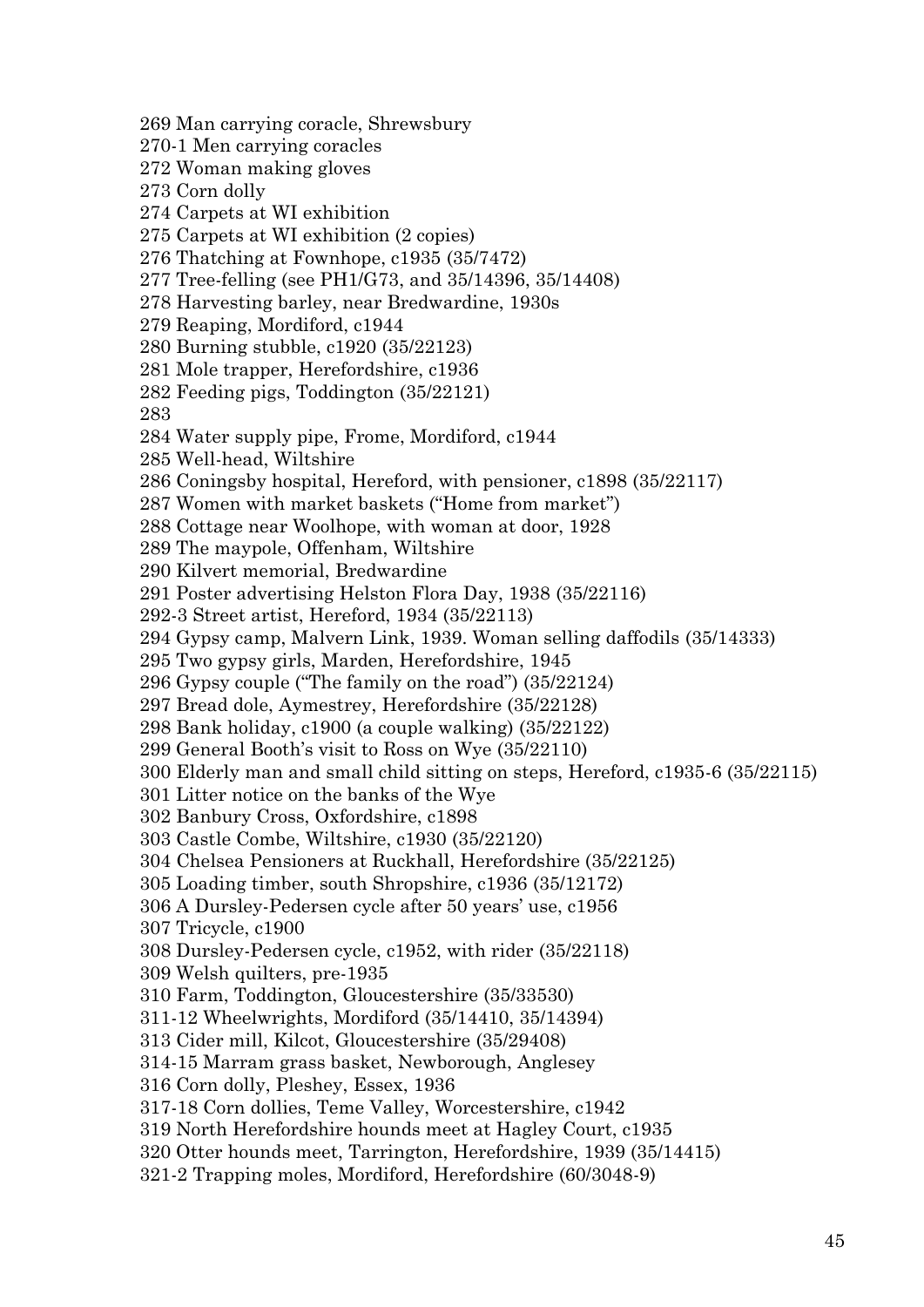323 Catching a rabbit

324 Birch stripping: two women at work

325-7 Shearing sheep by hand, Black Mountains, Wales, c1930s

328 Corn dolly, Mordiford, made c1934

# **SP5 Newspaper cuttings and correspondence**

- 1 Scrapbook of press cuttings on country crafts and rural life; from a variety of national and local newspapers, 1909-1930.
- 2 Iorwerth C.Peate, 'Welsh Folk Culture', offprint from British Association for the Advancement of Science, 1932.
- 3 F. C. Morgan, 'Some Old Tools in Hereford Museum'. Typescript of paper presented to the Newcomen Society, 9 December 1942.
- 4 File of articles from *The Times* on hoop making, snuff making, and other aspects of changing country life. 10 items, 1932-37.
- 5 Roads and turnpike trusts: articles from *The Times, The Field, The Morris Owner,* and local newspapers. 7 items, 1932-36.
- 6 Thatching: articles from *Sunday Times, Western Mail and South Wales News, Vauxhall Motorist,* etc. 1933-37.
- 7 Cottages and building crafts: *Farmers Weekly, The Hereford Times*, *The Field.* 1934-40.
- 8 Crafts general: *The Times,* March 1932, 'Country Crafts'; article on exhibition of Welsh crafts and industries, 1955.
- 9 Miscellaneous rural industries: besom maker; spar maker; the forge, Pyecombe, near Brighton; 'The Mystery of Scythe Making', *The Sphere,* 1932.
- 10 Charcoal burning.
- 11 Articles from *Rural Industries,* including*:* 'The Gregynog Press', June 1928; 'Stand at Ease ladder step', 'The underwood industry and uses of home-grown timber', June 1930; 'Gates', September 1931; 'Thrift crafts for women', 1933; 'Thatching past and Present', Spring 1932; 'Winchcombe Pottery', Winter 1937.
- 12 'Surrey Industries Old and New', *Country Life* (1932)
- 13 Rural Industries yesterday and today' by F. G. Thomas, *The Listener,* 9 March 1939
- 14 *Evesham Journal:* 'Old days in around Evesham, Badsey silk mills and market garden carts, 1945.
- 15 'The Craftsman', by Arthur Bryant, *The Listener,* 22 November 1933
- 16 Windmills: articles from *Amateur Photographer, Home Photographer, Cycling,*

*Country Life,* 1903-1930s. *Country Life*

- 17 'Tradition and Modernity in Craftsmanship, iv Furniture at High Wycombe',
- by Sir Lawrence Weaver, *The Architectural Review*, January 1929.
- 18 Articles from *The Gloucestershire Countryside,* 1930s, including April 1935
- pp.46-8, 'Gloucestershire Industries: Cider'; January 1937, pp. 197-8,
- 'Gloucestershire Home for Wayfarers'
- 19 Country customs: articles on cheese-rolling, plough stotts, mummers, horn dance, children's rhymes from *Country Life, Birmingham Post, The Austin Magazine,* and local newspapers. 1930s.